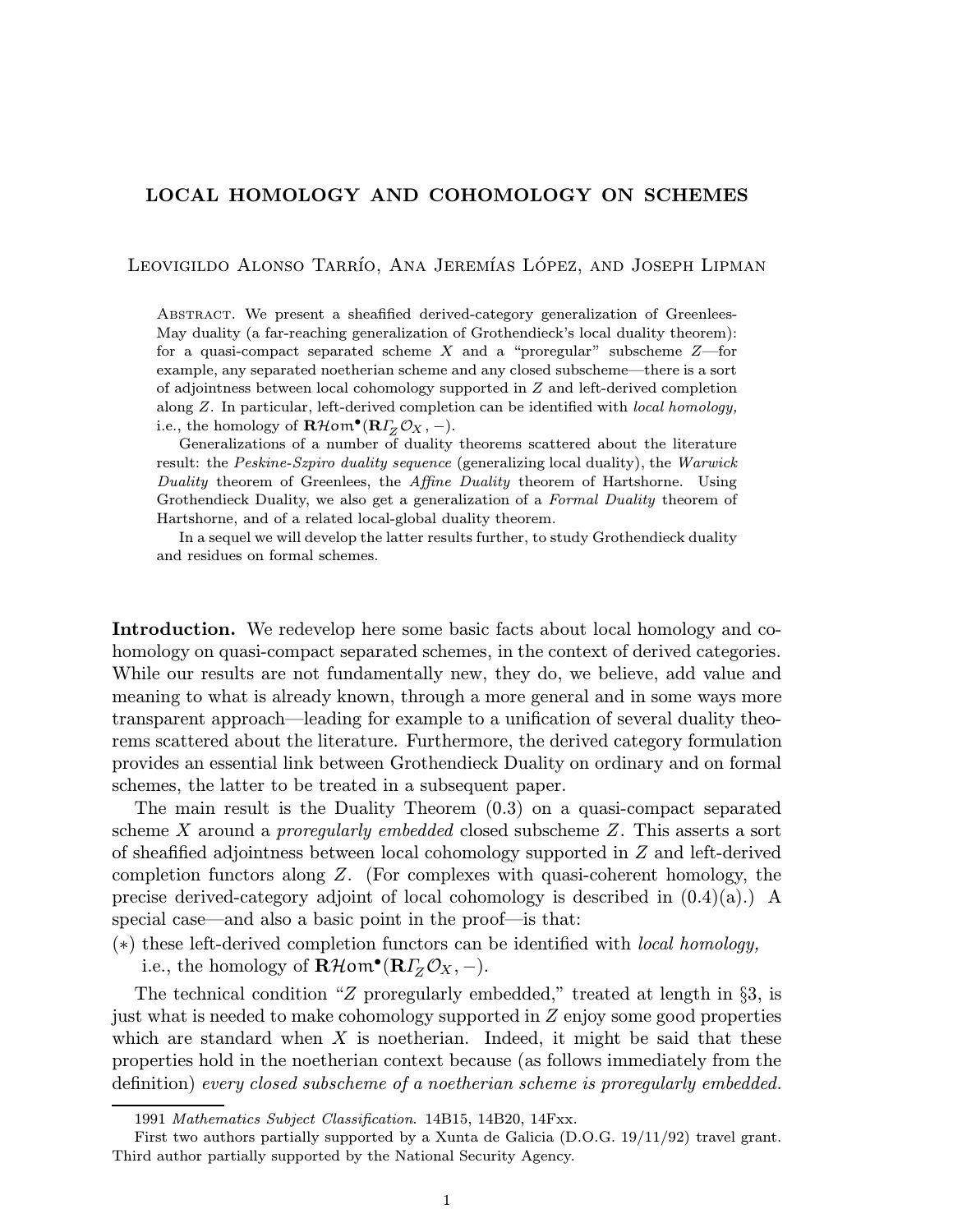The assertion (∗) is a sheafified derived-category version of Theorem 2.5 in [GM]. (The particular case where  $Z$  is regularly embedded in  $X$  had been studied, over commutative rings, by Strebel [St, pp. 94–95, 5.9] and, in great detail, by Matlis [M2, p. 89, Thm. 20]. Also, a special case of Theorem (0.3) appeared in [Me, p.96] at the beginning of the proof of 2.2.1.3.) More specifically, our Proposition (4.1) provides another approach to the Greenlees-May duality isomorphism—call it Ψ from local homology to left-derived completion functors. Though this  $\Psi$  is a priori local and depends on choices, it is in fact canonical: Corollary (4.2) states that a certain natural global map from left-derived completion functors to local homology restricts locally to an inverse of  $\Psi$ .

We exhibit in  $\S5$  how Theorem  $(0.3)$  provides a unifying principle for a substantial collection of other duality results from the literature. For example, as noted by Greenlees and May [GM, p.450, Prop. 3.8], their theorem contains the standard Local Duality theorem of Grothendieck. (See Remark  $(0.4)(c)$  below for more in this vein).

To describe things more precisely, we need some notation. Let  $X$  be a quasicompact separated scheme, let  $\mathcal{A}(X)$  be the category of all  $\mathcal{O}_X$ -modules, and let  $\mathcal{A}_{\mathrm{qc}}(X) \subset \mathcal{A}(X)$  be the full (abelian) subcategory of quasi-coherent  $\mathcal{O}_X$ -modules. The derived category  $\mathbf{D}(X)$  of  $\mathcal{A}(X)$  contains full subcategories  $\mathbf{D}_{\text{qc}}(X) \supset \mathbf{D}_{\text{c}}(X)$ whose objects are the  $\mathcal{O}_X$ -complexes with quasi-coherent, respectively coherent, homology sheaves.

Let  $Z \subset X$  be a closed subset. If  $X \setminus Z$  is quasi-compact then by induction on min $\{n \mid X \text{ can be covered by } n \text{ affine open subsets}\},\$  and  $[\text{GrD, p. 318}, (6.9.7)],$ one shows that Z is the support  $\text{Supp}(\mathcal{O}_X/\mathcal{I})$  for some finite-type quasi-coherent  $\mathcal{O}_X$ -ideal  $\mathcal I$  (and conversely). We assume throughout that Z satisfies this condition.

The left-exact functor  $\varGamma_Z : \mathcal{A}(X) \to \mathcal{A}(X)$  associates to each  $\mathcal{O}_X$ -module  $\mathcal F$  its subsheaf of sections with support in Z. We define the subfunctor  $\Gamma Z \subset Z$  by

(0.1) 
$$
\Gamma'_Z \mathcal{F} := \varinjlim_{n>0} \mathcal{H}om_{\mathcal{O}_X}(\mathcal{O}_X/\mathcal{I}^n, \mathcal{F}) \qquad (\mathcal{F} \in \mathcal{A}(X)),
$$

which depends only on Z (not I). If F is quasi-coherent, then  $\Gamma_Z' \mathcal{F} = \Gamma_Z \mathcal{F}$ . The functor  $\Gamma$ <sub>Z</sub> (resp.  $\Gamma$ <sup>'</sup><sub>Z</sub>) has a right-derived functor  $R\Gamma$ <sup>'</sup><sub>Z</sub> :  $D(X) \to D(X)$  (resp.  $\mathbf{R}\Gamma'_{Z} : \mathbf{D}(X) \to \mathbf{D}(X)$ , as does any functor from  $\mathcal{A}(X)$  to an abelian category, via K-injective resolutions [Sp, p. 138, Thm.  $4.5$ ].<sup>1</sup>

By the universal property of derived functors, there is a unique functorial map

$$
\gamma\colon \mathbf{R} \varGamma_Z' \mathcal{E} \to \mathcal{E}
$$

whose composition with  $\Gamma'_{Z} \mathcal{E} \to \mathbf{R} \Gamma'_{Z} \mathcal{E}$  is the inclusion map  $\Gamma'_{Z} \mathcal{E} \hookrightarrow \mathcal{E}$ .

<sup>&</sup>lt;sup>1</sup>See also [*ibid.*, p. 133, Prop. 3.11] or [BN,  $\S2$ ] for the existence of such resolutions in module categories. (Actually, as recently observed by Weibel, Cartan-Eilenberg resolutions, totalized via products, will do in this case.) Moreover, Neeman has a strikingly simple proof that hence such resolutions exist in any abelian quotient category of a module category, i.e., by a theorem of Gabriel-Popescu, in any abelian category—for instance  $\mathcal{A}(X)$ —with a generator and with exact filtered lim<sub>→</sub> (Private communication.)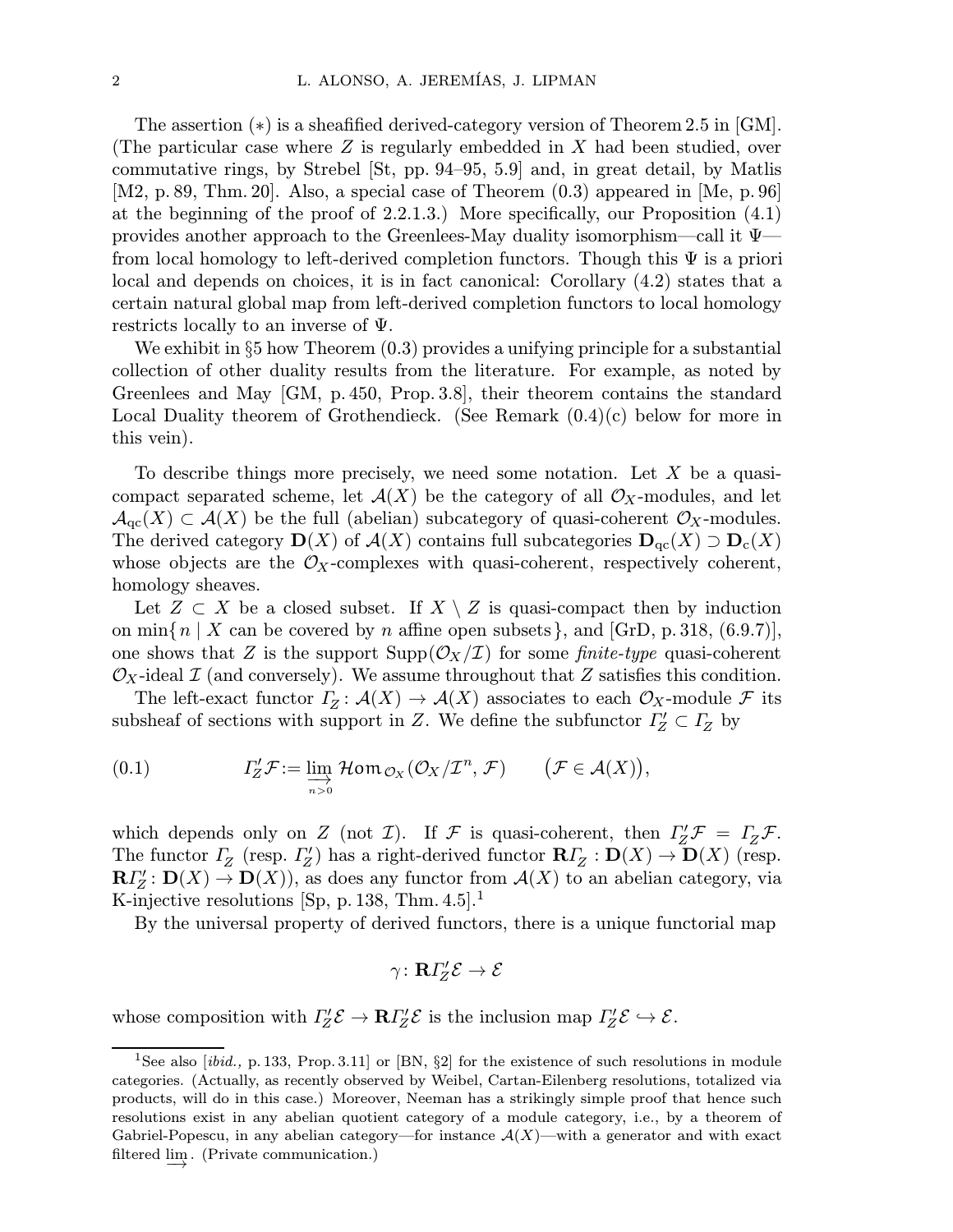For proregularly embedded  $Z \subset X$ , the derived-category map  $\mathbb{R}\Gamma Z' \mathcal{E} \to \mathbb{R}\Gamma Z Z$ induced by the inclusion  $\Gamma'_{Z} \hookrightarrow \Gamma_{Z}$  is an isomorphism for any complex  $\mathcal{E} \in \mathbf{D}_{\mathrm{qc}}(X)$ (Corollary (3.2.4)). This isomorphism underlies the well-known homology isomorphisms (of sheaves)<sup>2</sup>

(0.1.1) 
$$
\lim_{n>0} \mathcal{E}xt^{i}(\mathcal{O}_{X}/\mathcal{I}^{n}, \mathcal{F}) \stackrel{\sim}{\longrightarrow} H^{i}_{Z}(\mathcal{F}) \qquad (i \geq 0, \ \mathcal{F} \in \mathcal{A}_{\mathrm{qc}}(X)).
$$

We also consider the *completion functor*  $\Lambda_Z : \mathcal{A}_{\mathrm{qc}}(X) \to \mathcal{A}(X)$  given by

(0.2) 
$$
\Lambda_Z \mathcal{F} := \varprojlim_{n>0} ((\mathcal{O}_X/\mathcal{I}^n) \otimes \mathcal{F}) \qquad (\mathcal{F} \in \mathcal{A}_{\mathrm{qc}}(X)).
$$

This depends only on Z. We will show in §1 that  $\Lambda_Z$  has a left-derived functor  $\mathbf{L}\Lambda_Z\colon \mathbf{D}_{\mathrm{qc}}(X) \to \mathbf{D}(X)$ , describable via flat quasi-coherent resolutions. By the universal property of derived functors, there is a unique functorial map

$$
\lambda\colon \mathcal{F}\to \mathbf{L}\Lambda_Z\mathcal{F}
$$

whose composition with  $L\Lambda_Z\mathcal{F} \to \Lambda_Z\mathcal{F}$  is the completion map  $\mathcal{F} \to \Lambda_Z\mathcal{F}$ .

**Theorem (0.3).** For any quasi-compact separated scheme  $X$  and any proregularly embedded closed subscheme  $Z$  (Definition  $(3.0.1)$ ), there is a functorial isomorphism

$$
\mathbf{R}\mathcal{H}\text{om}^{\bullet}(\mathbf{R}\Gamma'_{Z}\mathcal{E},\mathcal{F}) \stackrel{\sim}{\longrightarrow} \mathbf{R}\mathcal{H}\text{om}^{\bullet}(\mathcal{E},\mathbf{L}\Lambda_{Z}\mathcal{F})
$$

$$
(\mathcal{E} \in \mathbf{D}(X), \ \mathcal{F} \in \mathbf{D}_{\mathrm{qc}}(X))
$$

whose composition with the map  $\mathbf{R}\mathcal{H}$ om $\bullet (\mathcal{E}, \mathcal{F}) \to \mathbf{R}\mathcal{H}$ om $\bullet (\mathbf{R}\Gamma'_{Z}\mathcal{E}, \mathcal{F})$  induced by  $\gamma$  is the map  $\mathbf{R}\mathcal{H}$ om<sup>o</sup> $(\mathcal{E}, \mathcal{F}) \to \mathbf{R}\mathcal{H}$ om<sup>o</sup> $(\mathcal{E}, L\Lambda_Z\mathcal{F})$  induced by  $\lambda$ .

The *proof* occupies  $\S_1 - 4$ ; an outline is given in  $\S_2$ . Miscellaneous corollaries and applications appear in §5.

From Theorem (0.3) we get a commutative diagram

$$
\begin{array}{ccc}\n\textbf{R}\mathcal{H}\text{om}^{\bullet}(\textbf{R}\Gamma_{Z}^{\prime}\mathcal{E},\mathcal{F}) & \xrightarrow[\alpha]{\sim} & \textbf{R}\mathcal{H}\text{om}^{\bullet}(\mathcal{E},\textbf{L}\Lambda_{Z}\mathcal{F}) \\
&\downarrow & & \downarrow \gamma \\
\textbf{R}\mathcal{H}\text{om}^{\bullet}(\textbf{R}\Gamma_{Z}^{\prime}\textbf{R}\Gamma_{Z}^{\prime}\mathcal{E},\mathcal{F}) & \xrightarrow{\sim} & \textbf{R}\mathcal{H}\text{om}^{\bullet}(\textbf{R}\Gamma_{Z}^{\prime}\mathcal{E},\textbf{L}\Lambda_{Z}\mathcal{F})\n\end{array}
$$

with horizontal isomorphisms as in (0.3),  $\lambda'$  induced by  $\lambda$ , and  $\gamma'$  induced by  $\gamma$ . It follows readily from Lemma (3.1.1)(2) that the natural map  $\mathbf{R}\Gamma_{\!Z}'\mathbf{R}\Gamma_{\!Z}'\mathcal{E} \to \mathbf{R}\Gamma_{\!Z}'\mathcal{E}$ is an isomorphism; hence both  $\lambda'$  and  $\gamma'$  are isomorphisms, and  $\alpha$  has the *explicit* description  $\alpha = \gamma^{-1} \circ \lambda'$ . Conversely, if we knew beforehand that  $\lambda'$  and  $\gamma'$  are isomorphisms, then we could define  $\alpha := \gamma'^{-1} \circ \lambda'$  and recover Theorem (0.3). Thus we can restate the Theorem as:

<sup>&</sup>lt;sup>2</sup>See [H, p. 273], where, however, the proof seems incomplete—"way-out" needs to begin with [Gr, p. 22, Thm. 6]. Alternatively, one could use quasi-coherent injective resolutions ...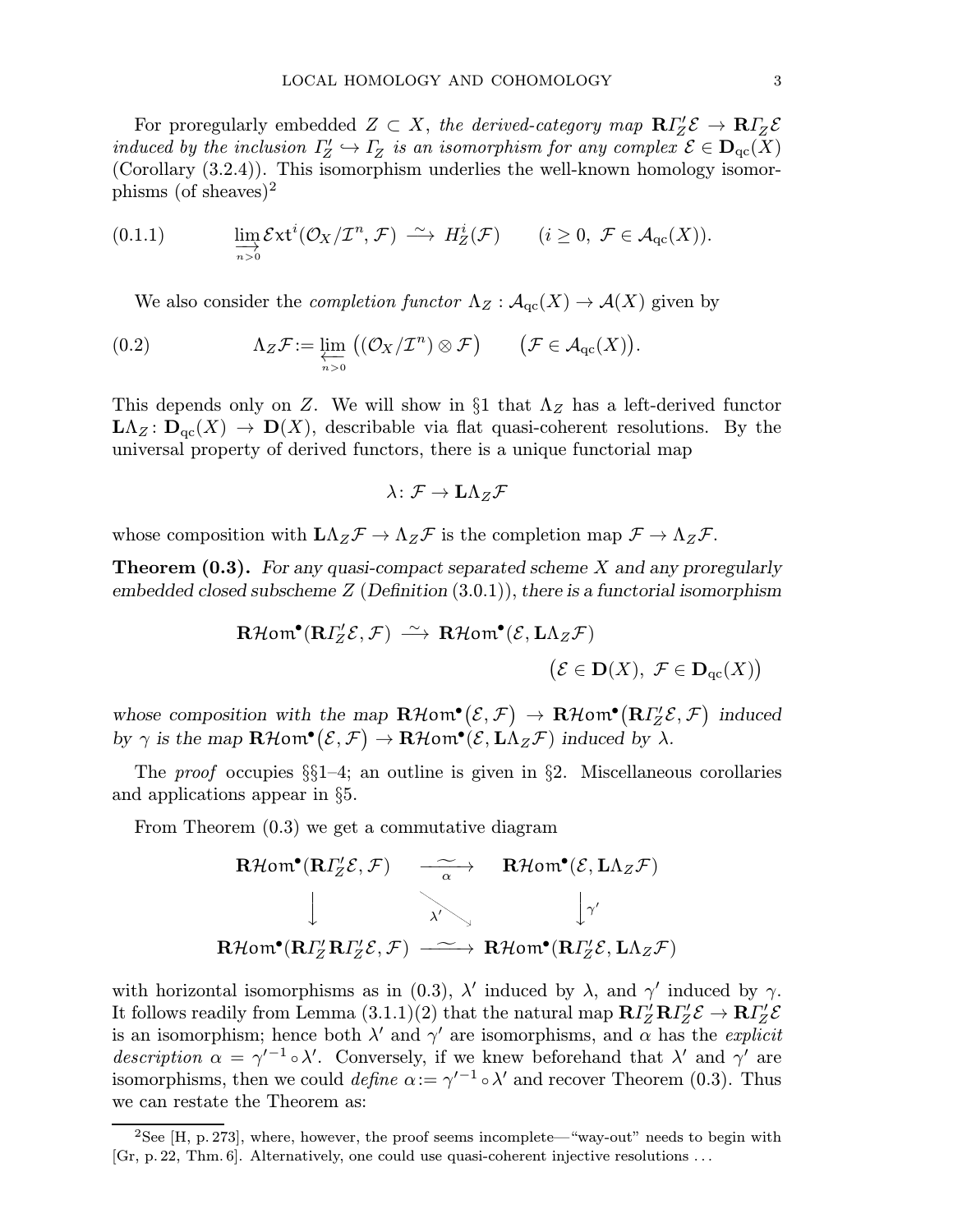**Theorem**  $(0.3)(bis)$ **.** For any quasi-compact separated scheme X and proregularly embedded closed subscheme Z, the maps  $\lambda$  and  $\gamma$  induce functorial isomorphisms

$$
\mathbf{R}\mathcal{H}\mathsf{om}^{\bullet}(\mathbf{R}\Gamma_{\!Z}^{\prime}\mathcal{E},\mathcal{F})\xrightarrow[\lambda^{\prime}]{\sim}\mathbf{R}\mathcal{H}\mathsf{om}^{\bullet}(\mathbf{R}\Gamma_{\!Z}^{\prime}\mathcal{E},\mathbf{L}\Lambda_{Z}\mathcal{F})\xleftarrow[\gamma^{\prime}]{\mathbf{R}\mathcal{H}\mathsf{om}^{\bullet}(\mathcal{E},\mathbf{L}\Lambda_{Z}\mathcal{F})}(\mathcal{E}\in\mathbf{D}(X),\ \mathcal{F}\in\mathbf{D}_{\mathrm{qc}}(X)).
$$

As explained in Remark (5.1.2), that  $\lambda'$  is an isomorphism amounts to the following Corollary. Recall that *proregularity* of a finite sequence  $\mathbf{t} := (t_1, t_2, \ldots, t_u)$  in a commutative ring A is defined in  $(3.0.1)$  (where X can be taken to be  $Spec(A)$ ); and that every sequence in a noetherian ring is proregular.

**Corollary (0.3.1).** Let t be a proregular sequence in a commutative ring  $A$ , and let F be a flat A-module, with **t**-adic completion  $\widehat{F}$ . Then the natural local homology maps  $H_{\mathbf{t}A}^n(F) \to H_{\mathbf{t}A}^n(\widehat{F})$   $(n \geq 0)$  are all isomorphisms.

In other words, the natural Koszul-complex map  $\mathcal{K}_{\infty}^{\bullet}(\mathbf{t}) \otimes F \to \mathcal{K}_{\infty}^{\bullet}(\mathbf{t}) \otimes \widehat{F}$  is a quasi-isomorphism (see  $(3.1.1)(2)$ ).

Suppose now that X is affine, say  $X = \text{Spec}(A)$ , let  $\mathbf{t} := (t_1, t_2, \ldots, t_\mu)$  be a proregular sequence in A, and set  $Z := \text{Spec}(A/\mathbf{t}A)$ . With  $\mathbf{t}^n := (t_1^n, \ldots, t_\mu^n)$ , consider the A-module functors

$$
\Gamma_{\mathbf{t}}(G) := \varinjlim_{n>0} \text{Hom}_{A}(A/\mathbf{t}^{n} A, G),
$$
  

$$
\Lambda_{\mathbf{t}}(G) := \varprojlim_{n>0} ((A/\mathbf{t}^{n} A) \otimes G) \qquad (\mathbf{t} \text{-adic completion}).
$$

This is the situation in [GM], and when the sequence **t** is  $A$ -regular, in [M2]. The arguments used here to prove Theorem (0.3) apply as well in the simpler ring-theoretic context, yielding an isomorphism in the derived A-module category  $\mathbf{D}(A)$ :

$$
(0.3)_{\text{aff}} \qquad \qquad \mathbf{R}\text{Hom}_{A}^{\bullet}(\mathbf{R}\Gamma_{\mathbf{t}}E, F) \ \stackrel{\sim}{\longrightarrow} \ \mathbf{R}\text{Hom}_{A}^{\bullet}(E, \mathbf{L}\Lambda_{\mathbf{t}}F) \qquad (E, F \in \mathbf{D}(A)).
$$

In fact  $(0.3)_{\text{aff}}$  (with the isomorphism explicated as in  $(0.3)$  or  $(0.3)$ bis) is essentially equivalent to (0.3) for  $\mathcal{E} \in \mathbf{D}_{\text{ac}}$ , see Remark (0.4)(d).

Suppose, for example, that  $t$  is A-regular, so that there is an isomorphism

$$
\mathbf{R}\Gamma_{\mathbf{t}}(A)[\mu] \ \stackrel{\sim}{\longrightarrow} H_{\mathbf{t}A}^{\mu}(A) =: K.
$$

Then for any A-complex F, there is a natural isomorphism  $K[-\mu] \otimes F \longrightarrow \mathbf{R}\Gamma_{\mathbf{t}}(F)$ (cf. Corollary (3.2.5)), and so we have a composed isomorphism

$$
H^{0}\mathbf{L}\Lambda_{\mathbf{t}}(F) \xrightarrow{\sim} H^{0}\mathbf{R}\text{Hom}_{A}^{\bullet}(\mathbf{R}\Gamma_{\mathbf{t}}A, F)
$$
  

$$
\xrightarrow{\sim} H^{0}\mathbf{R}\text{Hom}_{A}^{\bullet}(\mathbf{R}\Gamma_{\mathbf{t}}A, \mathbf{R}\Gamma_{\mathbf{t}}F) \xrightarrow{\sim} \text{Hom}_{\mathbf{D}(A)}(K, K \otimes F)
$$

corresponding to the First Representation Theorem of [M2, p. 91].<sup>3</sup>

<sup>&</sup>lt;sup>3</sup>Matlis states the theorem for A-modules F which are "K-torsion-free" i.e. ([*ibid*, p. 86]), the canonical map  $K \underset{\cong}{\otimes} F \to K \otimes F$  is an isomorphism; and he shows for such F that the natural map  $H^{0}L\Lambda_{\mathbf{t}}(F) \to \Lambda_{\mathbf{t}}(F)$  is an isomorphism [*ibid*, p. 89, Thm. 21, (2)].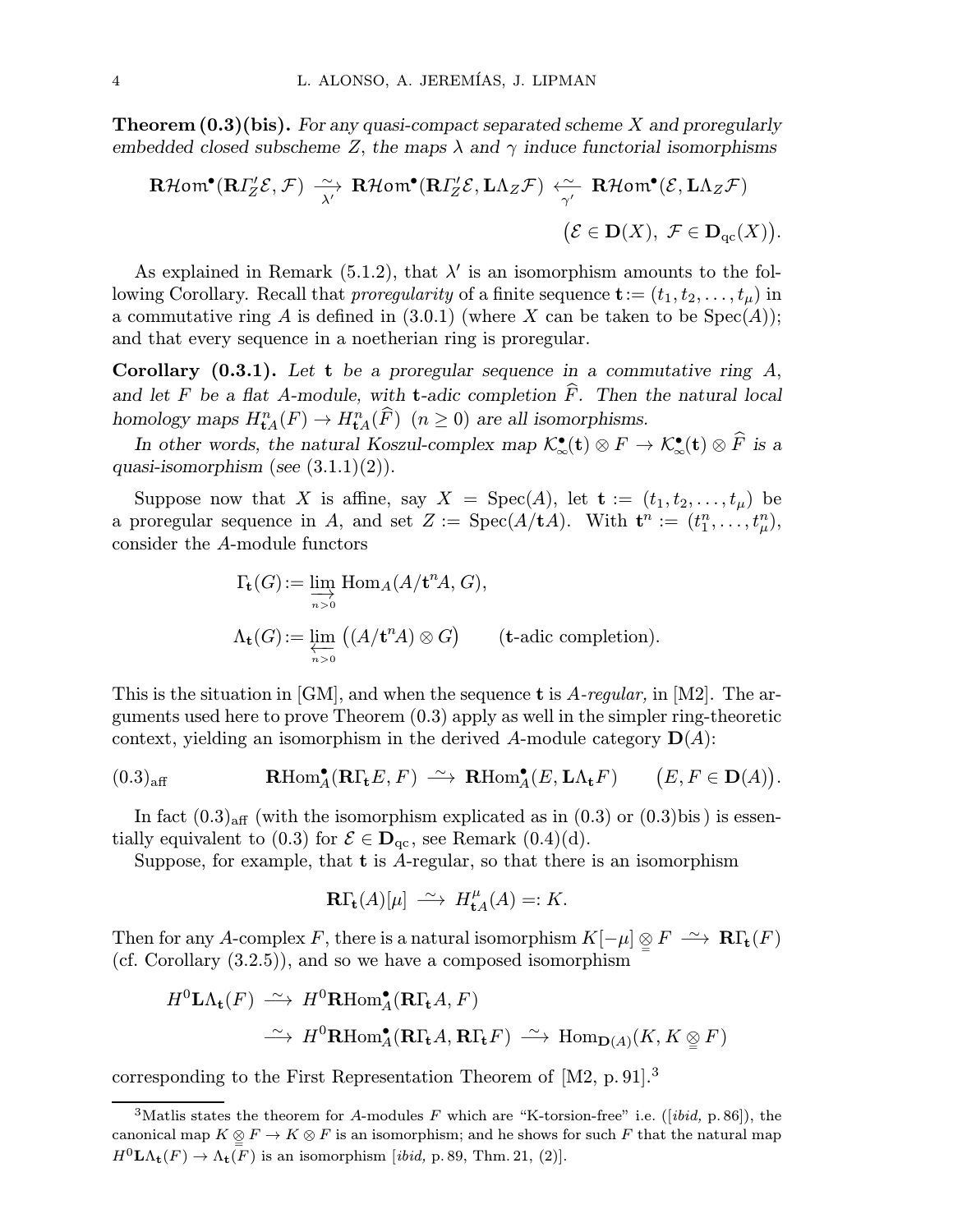**Remarks (0.4).** (a) Fix a quasi-compact separated scheme X, and write  $\mathcal{A}$ ,  $\mathcal{A}_{\text{qc}}, \mathbf{D}, \mathbf{D}_{\text{qc}}, \text{ for } \mathcal{A}(X), \mathcal{A}_{\text{qc}}(X), \mathbf{D}(X), \mathbf{D}_{\text{qc}}(X), \text{ respectively.}$  Let  $Z \subset X$  be a proregularly embedded closed subscheme. Corollary (3.2.5)(iii) gives us the functor  $\mathbf{R}\Gamma_Z : \mathbf{D}_{\text{qc}} \to \mathbf{D}_{\text{qc}}$ . Theorem (0.3) yields a *right adjoint* for this functor, as follows.

The inclusion functor  $A_{qc} \hookrightarrow A$  has a right adjoint Q, the "quasi-coherator" [I, p. 187, Lemme 3.2]. The functor Q, having an exact left adjoint, preserves K-injectivity, and it follows then that  $\mathbf{R}Q$  is right-adjoint to the natural functor  $j: D(\mathcal{A}_{\text{qc}}) \to D$ , see [Sp, p. 129, Prop. 1.5(b)]. Since j induces an equivalence of categories  $\mathbf{D}(\mathcal{A}_{\mathrm{qc}}) \approx \mathbf{D}_{\mathrm{qc}}$  (see §1), therefore the inclusion functor  $\mathbf{D}_{\mathrm{qc}} \hookrightarrow \mathbf{D}$  has a right adjoint, which—mildly abusing notation—we continue to denote by  $\mathbf{R}Q$ . Thus there is a functorial isomorphism

$$
\mathrm{Hom}_{\mathbf{D}}(\mathcal{E}, \mathbf{L} \Lambda_Z \mathcal{F}) \; \xrightarrow{\sim} \; \mathrm{Hom}_{\mathbf{D}_{qc}}(\mathcal{E}, \mathbf{R} Q \mathbf{L} \Lambda_Z \mathcal{F}) \qquad (\mathcal{E}, \mathcal{F} \in \mathbf{D}_{qc}).
$$

Recalling that  $R\Gamma'_{Z}$  coincides with  $R\Gamma'_{Z}$  on  $D_{\text{qc}}$ , and applying the functor  $H^{0}R\Gamma$ to the isomorphism in  $(0.3)$ ,<sup>4</sup> we deduce an *adjunction isomorphism* 

$$
\mathrm{Hom}_{\mathbf{D}_{\mathrm{qc}}}(\mathbf{R} \varGamma_{Z} \mathcal{E}, \mathcal{F}) \, \xrightarrow{\,\sim\,} \, \mathrm{Hom}_{\mathbf{D}_{\mathrm{qc}}}(\mathcal{E}, \mathbf{R} \mathcal{Q} \mathbf{L} \Lambda_{Z} \mathcal{F}) \qquad (\mathcal{E}, \mathcal{F} \in \mathbf{D}_{\mathrm{qc}}).
$$

(In this form the isomorphism doesn't sheafify, since for open immersions  $i: U \to X$ the canonical functorial map  $i^*Q_X \to Q_U i^*$  is usually not an isomorphism.)

For example, if X is affine, say  $X = \text{Spec}(A)$ , then for any  $\mathcal{L} \in \mathcal{A}(X)$ ,  $Q(\mathcal{L})$  is the quasicoherent  $\mathcal{O}_X$ -module  $\Gamma(X, \mathcal{L})^{\sim}$  associated to the A-module  $\Gamma(X, \mathcal{L})$ ; and hence

$$
\mathbf{R} Q(\mathcal{G}) \cong \big( \mathbf{R} \Gamma(X, \mathcal{G}) \big)^{\sim} \qquad (\mathcal{G} \in \mathbf{D}).
$$

Any complex in  $\mathbf{D}_{\text{qc}}$  is isomorphic to a K-flat quasi-coherent  $\mathcal F$  (Prop. (1.1)). For such an  $\mathcal F$ , with  $\mathcal{F}_{Z}$  the completion of  $\mathcal F$  along  $Z$  [GrD, p. 418, (10.8.2)], Remark (d) below, with  $E = A$ , implies

$$
\mathbf{R} Q \mathbf{L} \Lambda_Z \mathcal{F} \cong Q \Lambda_Z \mathcal{F} = \big( \Gamma(Z, \mathcal{F}_{/Z}) \big)^\sim.
$$

If furthermore A is noetherian,  $Z = \text{Spec}(A/I)$ , and  $\mathcal{F} \in \mathbf{D}_{c}(X)$ , then one finds, as in (0.4.1) below, that with  $\ddot{A}$  the *I*-adic completion of  $A$ ,

$$
\Gamma(Z,\mathcal{F}_{/Z}) \cong \Gamma(X,\mathcal{F}) \otimes_A \hat{A}.
$$

In more detail, Theorem (0.3)—at least for  $\mathcal{E} \in \mathbf{D}_{qc}(X)$ —can be expressed via category-theoretic properties of the endofunctors  $S := \mathbb{R} \Gamma_Z$  and  $T := \mathbb{R} Q \mathbb{L} \Lambda_Z$ of  $\mathbf{D}_{\mathrm{qc}}(X)$ . (In the commutative-ring context, use  $S := \mathbf{R}\Gamma_t$  and  $T := \mathbf{L}\Lambda_t$  instead.)

**Theorem**  $(0.3)^*$ . The canonical maps  $S \stackrel{\gamma}{\to} \mathbf{1} \stackrel{\nu}{\to} T$  (where **1** is the identity functor of  $\mathbf{D}_{\mathrm{qc}}(X)$  induce functorial isomorphisms

$$
\operatorname{Hom}(S\mathcal{E},S\mathcal{F}) \cong \operatorname{Hom}(S\mathcal{E},\mathcal{F}) \cong \operatorname{Hom}(S\mathcal{E},T\mathcal{F}) \cong \operatorname{Hom}(\mathcal{E},T\mathcal{F}) \cong \operatorname{Hom}(T\mathcal{E},T\mathcal{F}).
$$

*Proof.* (See also  $(5.1.1.)$ ) The first isomorphism is given by Lemma  $(0.4.2)$  below. The next two follow from Theorem  $(0.3)(bis)$ , giving the adjointness of S and T, as well as the isomorphism  $S \rightarrow \mathcal{S}$  in the following Corollary. Hence:

$$
\operatorname{Hom}(\mathcal{E},T\mathcal{F})\cong \operatorname{Hom}(S\mathcal{E},\mathcal{F})\cong \operatorname{Hom}(ST\mathcal{E},\mathcal{F})\cong \operatorname{Hom}(T\mathcal{E},T\mathcal{F}).\qquad \Box
$$

Conversely, Theorem  $(0.3)$ <sup>\*</sup>, applied to arbitrary affine open subsets of X, yields Theorem  $(0.3)(bis)$ .

<sup>4</sup>Note that  $H^0\mathbf{R}\Gamma\mathbf{R}\mathcal{H}\mathbf{om}^\bullet = H^0\mathbf{R}\text{Hom}^\bullet = \text{Hom}_{\mathbf{D}}$ , see e.g., [Sp, 5.14, 5.12, 5.17]. (In order to combine left- and right-derived functors, we must deal with unbounded complexes.)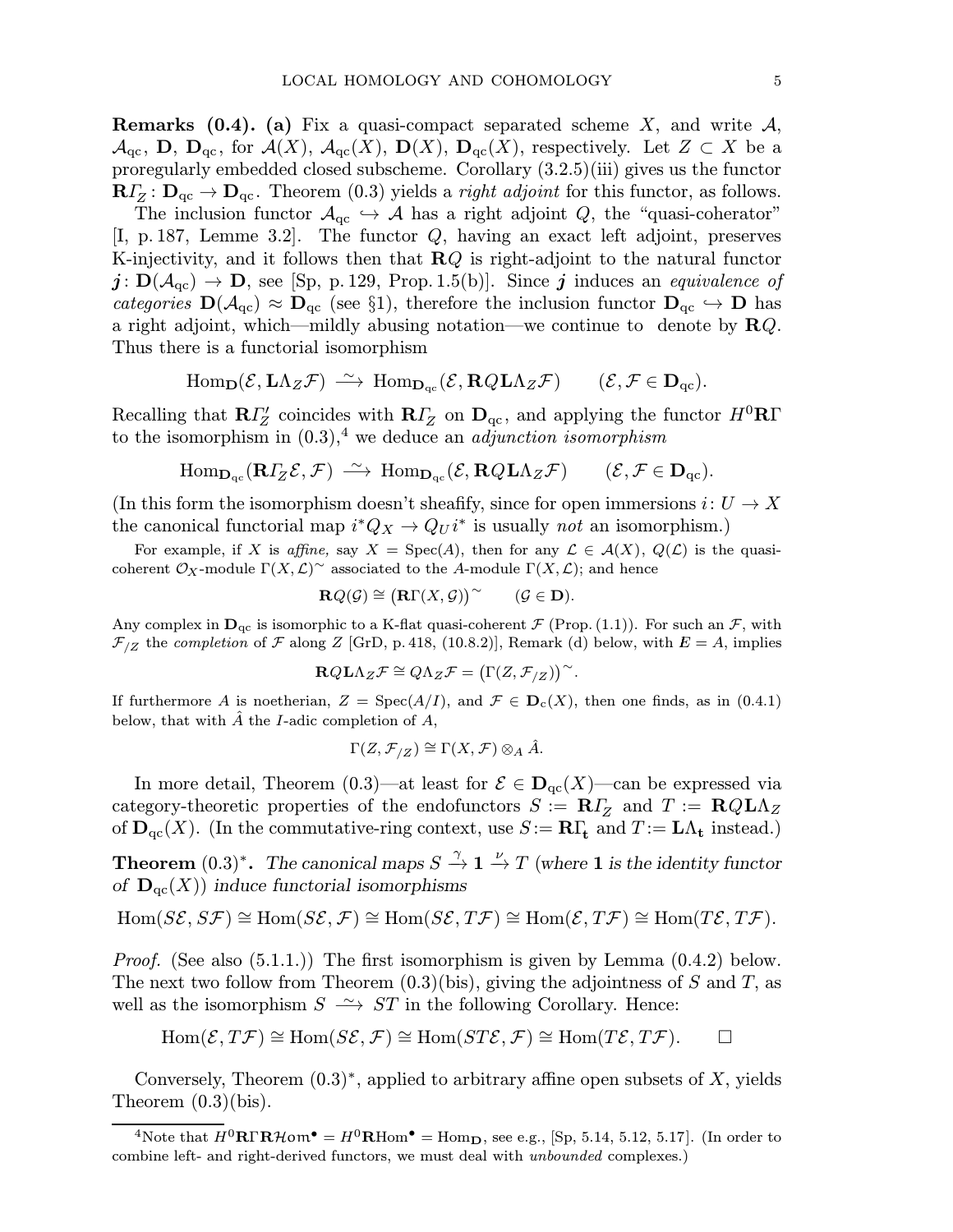**Corollary.** The maps  $\gamma$  and  $\nu$  induce functorial isomorphisms

(i)  $S^2 \longrightarrow S$ . (ii)  $T \longrightarrow T^2$ . (iii)  $TS \rightarrow T$ .  $(iv)$   $S \rightarrow ST$ .

Proof. (i) can be deduced, for example, from the functorial isomorphism (see above) Hom( $S\mathcal{E}, S^2\mathcal{F}$ )  $\longrightarrow$  Hom( $S\mathcal{E}, S\mathcal{F}$ ), applied when  $\mathcal{E} = \mathcal{F}$  and when  $\mathcal{E} = S\mathcal{F}$ .

- (ii): equivalent to (i) by adjunction.
- (iii): use  $\text{Hom}(\mathcal{E},T S \mathcal{F}) \cong \text{Hom}(S \mathcal{E}, S \mathcal{F}) \cong \text{Hom}(S \mathcal{E}, \mathcal{F}) \cong \text{Hom}(\mathcal{E}, T \mathcal{F}).$
- (iv): use  $\text{Hom}(S\mathcal{E}, S\mathcal{F}) \cong \text{Hom}(S\mathcal{E}, \mathcal{F}) \cong \text{Hom}(S\mathcal{E}, T\mathcal{F}) \cong \text{Hom}(S\mathcal{E}, ST\mathcal{F})$ .  $\square$

The fact that v induces isomorphisms  $T \rightharpoonup T^2$  and  $\text{Hom}(T\mathcal{E}, T\mathcal{F}) \rightharpoonup \text{Hom}(\mathcal{E}, T\mathcal{F})$  implies that the derived completion functor T, together with  $\nu: \mathbf{1} \to T$ , is a *Bousfield localization* of  $\mathbf{D}_{\text{qc}}(X)$  with respect to the triangulated subcategory whose objects are the complexes  $\mathcal E$  such that  $T\mathcal{E} = 0$ , or equivalently, by (iii) and (iv), such that  $S\mathcal{E} = 0$ , i.e.,  $\mathcal{E} = \mathbf{R}i_*i^*\mathcal{E}$  where  $i: X \setminus Z \hookrightarrow X$  is the inclusion (see (0.4.2.1).

(b) With notation as (a), suppose that the separated scheme  $X$  is noetherian, so that any closed subscheme Z is proregularly embedded. On coherent  $\mathcal{O}_X$ -modules the functor  $\Lambda_Z$  is exact. This suggests (but doesn't prove) the following concrete interpretation for the restriction of the derived functor  $\mathbf{L}\Lambda_Z$  to  $\mathbf{D}_c \subset \mathbf{D}_{qc}$  (i.e., to  $\mathcal{O}_X$ -complexes whose homology sheaves are coherent). Let  $\kappa = \kappa_Z$  be the canonical ringed-space map from the formal completion  $X_{Z}$  to X, so that  $\kappa_*$  and  $\kappa^*$ are exact functors [GrD, p. 422, (10.8.9)]. For  $\mathcal{F} \in \mathcal{A}_{qc}$ , following [GrD, p. 418, (10.8.2)] we denote by  $\mathcal{F}_{Z}$  the restriction of  $\Lambda_Z\mathcal{F}$  to Z. From the map  $\kappa^*\mathcal{F}\to\mathcal{F}_{Z}$ which is adjoint to the natural map  $\mathcal{F} \to \Lambda_Z \mathcal{F} = \kappa_* \mathcal{F}_{/Z}$  we get a functorial map  $\kappa_* \kappa^* \mathcal{F} \to \kappa_* \mathcal{F}_{Z} = \Lambda_Z \mathcal{F}$ ; and since  $\kappa_* \kappa^*$  is exact, there results a functorial map

$$
\lambda^*_{*} \colon \kappa_{*} \kappa^* \mathcal{F} \to \mathbf{L} \Lambda_Z \mathcal{F} \qquad (\mathcal{F} \in \mathbf{D}_{\mathrm{qc}}).
$$

**Proposition** (0.4.1). The map  $\lambda^*_*$  is an isomorphism for all  $\mathcal{F} \in \mathbf{D}_c$ .

*Proof.* The question being local, we may assume  $X$  affine. As indicated at the end of §2, the functor  $\mathbf{L}\Lambda_Z$  is bounded above (i.e., "way-out left") and also bounded below (i.e., "way-out right"); and the same is clearly true of  $\kappa_* \kappa^*$ . So by [H, p. 68, Prop. 7.1 (dualized) we reduce to where  $\mathcal F$  is a single finitely-generated free  $\mathcal{O}_X$ -module, in which case the assertion is obvious since by §1,  $L\Lambda_Z\mathcal{P} = \Lambda_Z\mathcal{P}$  for any quasi-coherent flat complex  $\mathcal{P}$ .  $\Box$ 

Via the natural isomorphism  $\kappa_*\mathbf{R}\mathcal{H}\mathbf{om}^\bullet_{X/Z}(\kappa^*\mathcal{E},\kappa^*\mathcal{F}) \xrightarrow{\sim} \mathbf{R}\mathcal{H}\mathbf{om}^\bullet_X(\mathcal{E},\kappa_*\kappa^*\mathcal{F})$ [Sp, p. 147, Prop. 6.7], the isomorphism in (0.3) now becomes, for  $\mathcal{E} \in \mathbf{D}$ ,  $\mathcal{F} \in \mathbf{D}_c$ :

$$
(0.3)_{\rm c} \qquad \qquad \mathbf{R}\mathcal{H}\text{om}_{X}^{\bullet}(\mathbf{R}\Gamma_{Z}^{\prime}\mathcal{E},\mathcal{F}) \ \stackrel{\sim}{\longrightarrow} \ \kappa_*\mathbf{R}\mathcal{H}\text{om}_{X_{/Z}}^{\bullet}(\kappa^*\mathcal{E},\kappa^*\mathcal{F}),
$$

or—by Lemma (0.4.2) below, and since as before  $\mathbf{R} \Gamma'_{Z} \mathcal{F} \cong \mathbf{R} \Gamma_{Z} \mathcal{F}$ :

$$
(0.3)'_{c} \qquad \mathbf{R}\mathcal{H}\mathbf{om}^{\bullet}_{X}(\mathbf{R}\Gamma_{Z}'\mathcal{E},\mathbf{R}\Gamma_{Z}'\mathcal{F}) \longrightarrow \kappa_{*}\mathbf{R}\mathcal{H}\mathbf{om}^{\bullet}_{X_{/Z}}(\kappa^{*}\mathcal{E},\kappa^{*}\mathcal{F}).
$$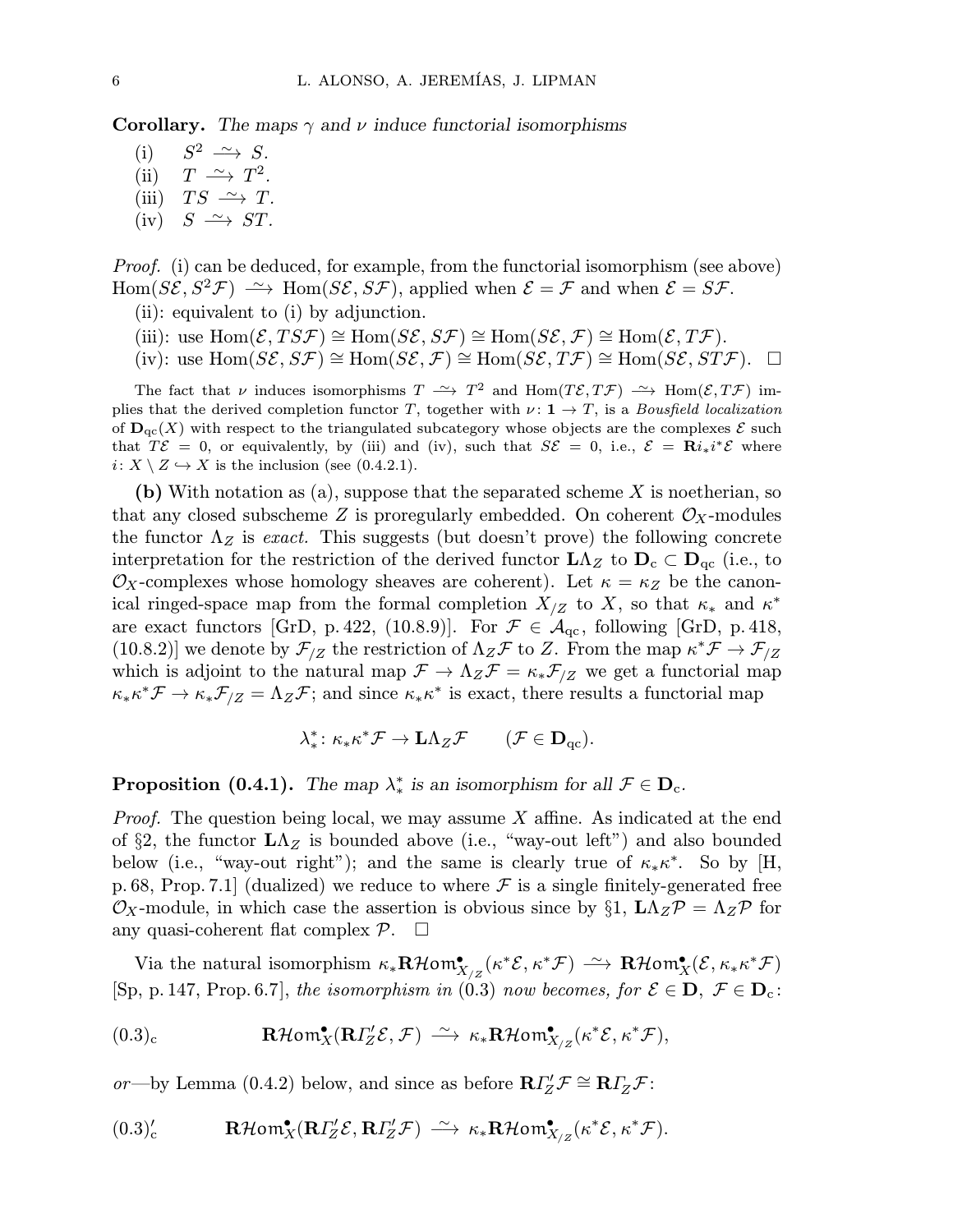Explicitly, all these isomorphisms fit into a natural commutative diagram:

$$
\mathbf{R}\mathcal{H}\text{om}_{X}^{\bullet}(\mathbf{R}\Gamma_{Z}^{\prime}\mathcal{E},\mathcal{F}) \xleftarrow{\sim} \mathbf{R}\mathcal{H}\text{om}_{X}^{\bullet}(\mathbf{R}\Gamma_{Z}^{\prime}\mathcal{E},\mathbf{R}\Gamma_{Z}^{\prime}\mathcal{F})
$$
\n
$$
\simeq \begin{bmatrix}\n\text{0.3)} & \\
\text{0.4.2}\n\end{bmatrix}
$$
\n
$$
\mathbf{R}\mathcal{H}\text{om}_{X}^{\bullet}(\mathcal{E},\mathcal{F}) \longrightarrow \mathbf{R}\mathcal{H}\text{om}_{X}^{\bullet}(\mathcal{E},\mathbf{L}\Lambda_{Z}\mathcal{F}) \simeq \begin{bmatrix}\n\text{0.3} \\
\text{0.3} \\
\text{0.4} \\
\text{0.5}\n\end{bmatrix}
$$
\n
$$
\simeq \begin{bmatrix}\n\text{via }\lambda_{*}^{*} & \\
\text{0.6} \\
\text{0.7}\n\end{bmatrix}
$$
\n
$$
\simeq \begin{bmatrix}\n\text{via }\lambda_{*}^{*} & \\
\text{0.7}\n\end{bmatrix}
$$
\n
$$
\simeq \begin{bmatrix}\n\text{via }\lambda_{*}^{*} & \\
\text{0.8}\n\end{bmatrix}
$$

**Lemma (0.4.2).** Let X be a scheme, let  $Z \subset X$  be a closed subset, and let  $i: (X \setminus Z) \hookrightarrow X$  be the inclusion. Let  $\mathcal{G} \in \mathbf{D}(X)$  be exact off Z, i.e.,  $i^*\mathcal{G} = 0$ . Then for any  $\mathcal{F} \in \mathbf{D}(X)$  the natural map  $\mathbf{R}\mathcal{H}$ om $\mathbf{C}(\mathcal{G},\mathbf{R}\Gamma_Z\mathcal{F}) \to \mathbf{R}\mathcal{H}$ om $\mathbf{C}(\mathcal{G},\mathcal{F})$  is an isomorphism. In particular, for any  $\mathcal{E} \in \mathbf{D}(X)$  there are natural isomorphisms

$$
\mathbf{R}\mathcal{H}\text{om}^{\bullet}(\mathbf{R}\Gamma_{Z}\mathcal{E},\mathbf{R}\Gamma_{Z}\mathcal{F}) \xrightarrow{\sim} \mathbf{R}\mathcal{H}\text{om}^{\bullet}(\mathbf{R}\Gamma_{Z}\mathcal{E},\mathcal{F}),
$$
  

$$
\mathbf{R}\mathcal{H}\text{om}^{\bullet}(\mathbf{R}\Gamma_{Z}'\mathcal{E},\mathbf{R}\Gamma_{Z}\mathcal{F}) \xrightarrow{\sim} \mathbf{R}\mathcal{H}\text{om}^{\bullet}(\mathbf{R}\Gamma_{Z}'\mathcal{E},\mathcal{F}).
$$

*Proof.* If J is an injective K-injective resolution of  $\mathcal{F}$  [Sp, p. 138, Thm. 4.5] then  $i^*J$  is K-injective and the natural sequence  $0 \to I_Z^J \mathcal{J} \to \mathcal{J} \to i_*i^*\mathcal{J} \to 0$  is exact; hence there is a natural triangle

(0.4.2.1) 
$$
\mathbf{R}\Gamma_Z\mathcal{F}\to\mathcal{F}\to\mathbf{R}i_*i^*\mathcal{F}\to\mathbf{R}\Gamma_Z\mathcal{F}[1].
$$

Apply the functor  $\mathbf{R}\mathcal{H}\mathbf{om}(\mathcal{G},-)$  to this triangle, and conclude via the isomorphism  $\mathbf{R}\mathcal{H}\mathsf{om}^{\bullet}(\mathcal{G},\mathbf{R}i_*i^*\mathcal{F})\cong \mathbf{R}i_*\mathbf{R}\mathcal{H}\mathsf{om}^{\bullet}(i^*\mathcal{G},i^*\mathcal{F})=0~~[\mathrm{Sp},\, \mathrm{p}.\, 147,\, \mathrm{Prop}.\, 6.7].$ 

(c) (Local Duality). Let A be a noetherian commutative ring (so that any finite sequence in  $A$  is proregular), let  $J$  be an  $A$ -ideal, let  $\overline{A}$  be the  $J$ -adic completion, and let  $\Gamma_J$  be the functor of A-modules described by

$$
\Gamma_{\!J}(M)\!:=\{\,x\in M\mid J^nx=0\ \ \, \text{for some }n>0\,\}.
$$

The derived A-module category  $\mathbf{D}(A)$  has the full subcategory  $\mathbf{D}_{c}(A)$  consisting of those complexes whose homology modules are finitely generated. Arguing as in Remark (b), one deduces from  $(0.3)_{\text{aff}}$  the *duality isomorphism* 

(0.3)<sub>aff,c</sub>'  
\n
$$
\mathbf{R}\mathrm{Hom}_{A}^{\bullet}(\mathbf{R}\Gamma_{J}E,\mathbf{R}\Gamma_{J}F) \xrightarrow{\sim} \mathbf{R}\mathrm{Hom}_{A}^{\bullet}(E,F\otimes_{A}\hat{A})
$$
\n
$$
(E\in \mathbf{D}(A),\ F\in \mathbf{D}_{c}(A)).
$$

(This is of course closely related to  $(0.3)'_c$ , see Remark (d). For example, when J is a maximal ideal and  $Z := \{J\} \subset X := \text{Spec}(A)$ , just check out the germ of  $(0.3)'_{c}$  at the closed point  $J \in X$ .)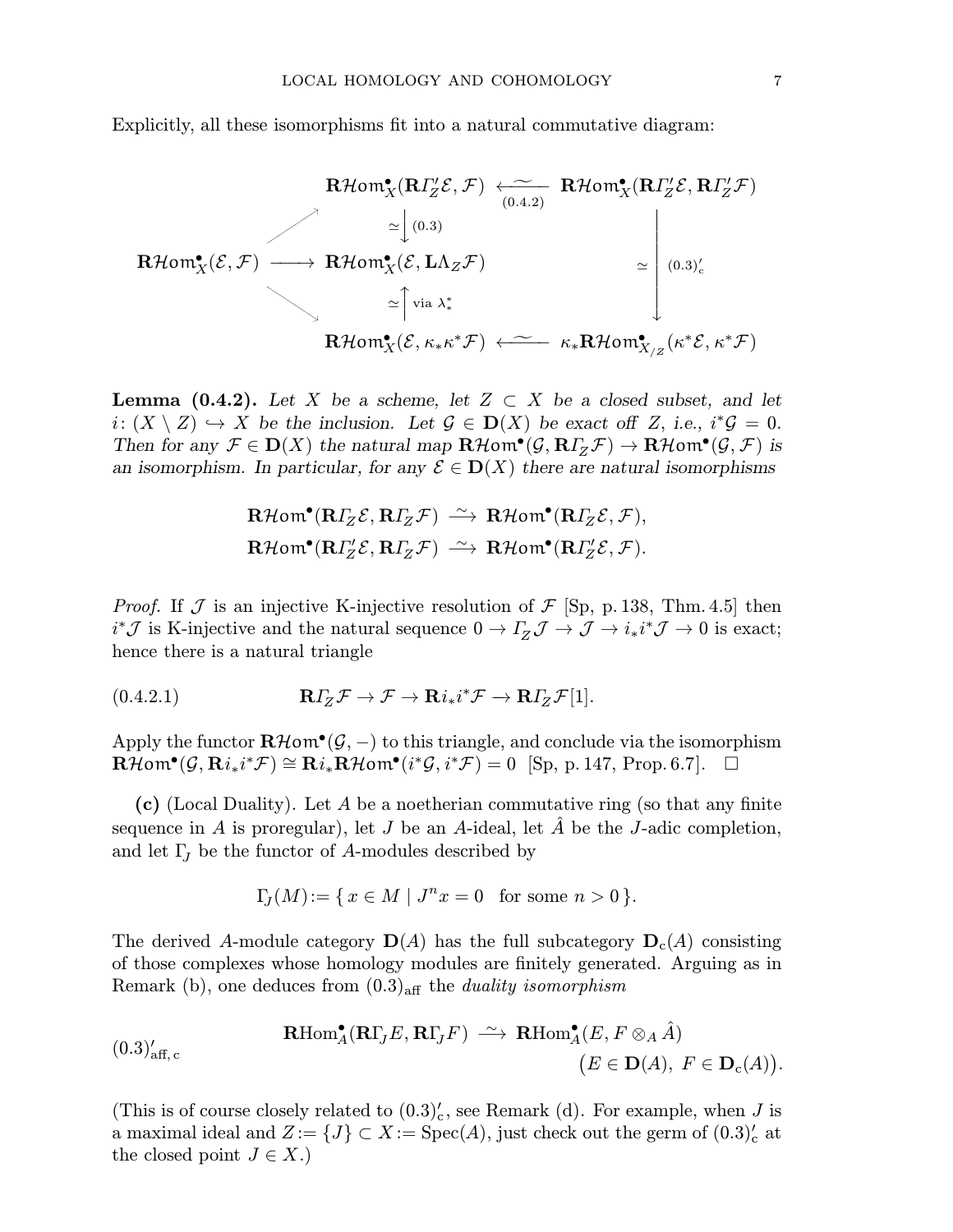Now suppose that E and F are both in  $D_c(A)$ , and one of the following holds:

(1)  $E \in \mathbf{D}_{c}^{-}(A)$  and  $F \in \mathbf{D}_{c}^{+}(A)$ ;<sup>5</sup> or

(2) F has finite injective dimension (i.e., F is  $\mathbf D$ -isomorphic to a bounded injective complex); or

(3) E has finite projective dimension.

Then the natural map

$$
\mathbf{R}\mathrm{Hom}_{A}^\bullet(E,F) \otimes_A \hat{A} \rightarrow \mathbf{R}\mathrm{Hom}_{A}^\bullet(E,F \otimes_A \hat{A})
$$

is an isomorphism. To see this, reduce via "way-out" reasoning  $[H, p.68]$  to where E is a bounded-above complex of finitely generated projectives and  $F$  is a single finitely generated A-module. Similarly,  $\text{Ext}_{A}^{n}(E, F) := H^{n}(\text{RHom}_{A}^{\bullet}(E, F))$  is finitely generated. Hence  $(0.3)'_{\text{aff}, c}$  yields homology isomorphisms

$$
\mathrm{Ext}^n_A(\mathbf{R}\Gamma_J E,\mathbf{R}\Gamma_J F) \xrightarrow{\sim} \mathrm{Ext}^n_A(E,F) \qquad (n \in \mathbb{Z}).
$$

In particular, if m is a maximal ideal and  $D \in \mathbf{D}_{c}(A)$  is a *dualizing complex* (which has, by definition finite injective dimension), normalized so that  $R\Gamma_m D$  is an injective hull  $I_m$  of the A-module  $A/m$  [H, p. 284, Prop. 7.3], then there are hyperhomology duality isomorphisms, generalizing [H, p. 280, Cor. 6.5]:

$$
\operatorname{Hom}_{\hat{A}}(\mathbb{H}_m^{-n}E, I_m) \xrightarrow{\sim} \operatorname{Ext}_A^n(E, D)^\wedge \qquad (n \in \mathbb{Z}, E \in \mathbf{D}_c(A)).
$$

And since  $\text{Ext}_{A}^{n}(E, D)$ <sup>^</sup> is a noetherian  $\hat{A}$ -module therefore  $\mathbb{H}_{m}^{-n}E$  is artinian, and Matlis dualization yields the Local Duality theorem of [H, p. 278]. (One checks that the isomorphisms derived here agree with those in [H].)

More generally, if J is any A-ideal and  $\hat{ }$  denotes J-adic completion then with  $\kappa: Spf(\hat{A}) = \hat{X} \to X := Spec(A)$  the canonical map,  $U := X \setminus \{m\}$ , and  $\mathcal{E} := E$ ,  $\mathcal{D}:=D$  the quasi-coherent  $\mathcal{O}_X$ -complexes generated by E and D, there is a triangle

$$
\operatorname{Hom}\nolimits^\bullet_A(\mathbf{R}\Gamma_J E, I_m) \to \mathbf{R}\operatorname{Hom}\nolimits^\bullet_A(E, D) \otimes_A \hat{A} \to \mathbf{R}\operatorname{Hom}\nolimits^\bullet_{\widehat{U}}(\kappa^* \mathcal{E}, \kappa^* \mathcal{D}) \xrightarrow{+}
$$

whose exact homology sequence looks like

$$
(0.4.3) \qquad \cdots \to \text{Hom}_{\hat{A}}(\mathbb{H}_{J}^{-n}E, I_{m}) \to \text{Ext}_{A}^{n}(E, D)^{\hat{}} \to \text{Ext}_{\hat{U}}^{n}(\kappa^{*}\mathcal{E}, \kappa^{*}\mathcal{D}) \to \ldots
$$

The particular case when A is Gorenstein of dimension d—so that  $D \cong A[d]$ —and  $E = A$ , is [PS, p. 107, Prop. (2.2)]. See §5.4 for details.

Incidentally, we have here a characterization of  $D \otimes_A \tilde{A}$  ( $\tilde{A} := m$ -adic completion):

$$
D \otimes_A \hat{A} \underset{(0.3)'_{\mathrm{aff}, \, c}}{\cong} \mathbf{R}\mathrm{Hom}_{A}^\bullet(\mathbf{R}\Gamma_m A, \mathbf{R}\Gamma_m D) = \mathbf{R}\mathrm{Hom}_{A}^\bullet(\mathbf{R}\Gamma_m A, I_m) \underset{(0.3)_{\mathrm{aff}}}{\cong} \mathbf{L}\Lambda_m I_m.
$$

Thus if  $E^{\bullet}$  is an injective resolution of A, so that  $\text{Hom}_A(E^{\bullet}, I_m)$  is a flat resolution of  $I_m$  [M, p. 95, Lemma 1.4], then  $D \otimes_A \hat{A} \cong \text{Hom}_A(E^{\bullet}, I_m)^{\hat{ }}$ .

<sup>&</sup>lt;sup>5</sup>For any derived category  $\mathbf{D}_*, \ \mathbf{D}_*^+$  (resp.  $\mathbf{D}_*^-$ ) is the full subcategory whose objects are the complexes  $C \in \mathbf{D}_{*}$  having bounded-below (resp. bounded-above) homology, i.e.,  $H^{n}(C)=0$ for  $n \ll 0$  (resp.  $n \gg 0$ ).  $\mathbf{D}_{\ast}^{+}$  (resp.  $\mathbf{D}_{\ast}^{-}$ ) is isomorphic to the derived category of the homotopy category of such  $C$ . This notation differs from that in  $[H]$ , where  $C$  itself is assumed bounded.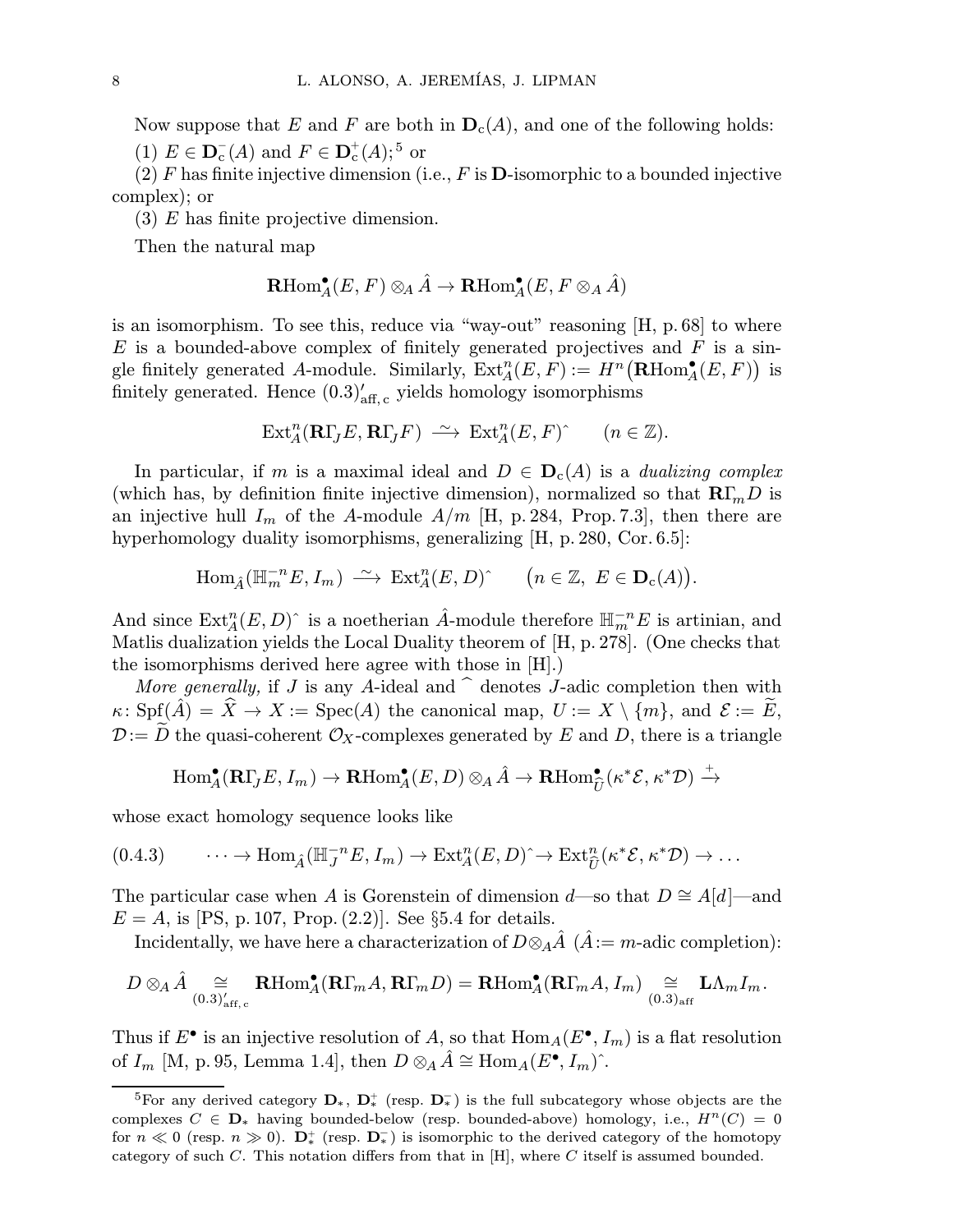(d) Not surprisingly, but also not trivially,  $(0.3)_{\text{aff}}$  can be derived from  $(0.3)$  and vice-versa when  $\mathcal{E} \in \mathbf{D}_{\mathrm{qc}}(X)$ —in brief as follows. The general case of (0.3) reduces to the case where  $\mathcal{E} = \mathcal{O}_X$ , see §2; thus once one knows the existence of  $LA_Z$  (§1), (0.3) is essentially equivalent to  $(0.3)_{\text{aff}}$ .

The functor  $\Gamma_X := \Gamma(X, -)$   $(X := \text{Spec}(A))$  has an exact left adjoint, taking an A-module M to its associated quasi-coherent  $\mathcal{O}_X$ -module M. Hence  $\Gamma_X$  preserves K-injectivity, and there is a functorial isomorphism

$$
\mathrm{\mathbf{R}Hom}^\bullet_A(E,\mathrm{\mathbf{R}\Gamma}_X\mathcal{G})\ \stackrel{\sim}{\longrightarrow}\ \mathrm{\mathbf{R}Hom}^\bullet_X(\widetilde{E},\mathcal{G})\qquad \big(E\in \mathrm{\mathbf{D}}(A),\ \mathcal{G}\in \mathrm{\mathbf{D}}(X)\big).
$$

Next, if G is any  $\mathcal{O}_X$ -complex of  $\Gamma_X$ -acyclics (i.e.,  $\Gamma_X\mathcal{G}^n \to \mathbb{R}\Gamma_X\mathcal{G}^n$  is an isomorphism for all n), then  $\Gamma_X \mathcal{G} \to \mathbb{R} \Gamma_X \mathcal{G}$  is an isomorphism. (This is well-known when  $\mathcal G$  is bounded below; and in the general case can be deduced from [BN,  $\S5$ ] or found explicitly in  $[L, (3.9.3.5)]$ .) So for any A-complex F there are natural isomorphisms  $F \longrightarrow \Gamma_X \widetilde{F} \longrightarrow \mathbf{R} \Gamma_X \widetilde{F}$ , and hence

(0.4.4) 
$$
\mathbf{R}\text{Hom}_{A}^{\bullet}(E, F) \xrightarrow{\sim} \mathbf{R}\text{Hom}_{X}^{\bullet}(\widetilde{E}, \widetilde{F})
$$
  $(E, F \in \mathbf{D}(A)).$ 

There are also natural isomorphisms

(0.4.5) 
$$
\mathbf{R}\Gamma_Z\widetilde{E} \stackrel{\sim}{\longrightarrow} \widetilde{\mathbf{R}\Gamma_{\mathbf{t}}}E, \qquad \mathbf{L}\Lambda_{\mathbf{t}}F \stackrel{\sim}{\longrightarrow} \mathbf{R}\Gamma_X\mathbf{L}\Lambda_Z\widetilde{F}.
$$

The first obtains via Koszul complexes, see (3.2.3). For the second, we may assume F flat and K-flat, in which case we are saying that  $\Lambda_t F = \Gamma_X \Lambda_Z F \to \mathbf{R} \Gamma_X \Lambda_Z F$ is an isomorphism, which as above reduces to where  $F$  is a single flat  $A$ -module, and then follows from [EGA, p. 68,  $(13.3.1)$ ].

Thus there are natural isomorphisms

$$
\begin{array}{cccc}\n\text{RHom}_{A}^{\bullet}(E,\text{L}\Lambda_{\textbf{t}} F) & \xrightarrow{\sim} & \text{RHom}_{A}^{\bullet}(E,\text{R}\Gamma_{X}\text{L}\Lambda_{Z}\widetilde{F}) & \xrightarrow{\sim} & \text{RHom}_{X}^{\bullet}(\widetilde{E},\text{L}\Lambda_{Z}\widetilde{F}),\\
\text{RHom}_{A}^{\bullet}(\text{R}\Gamma_{\textbf{t}} E,F) & \xrightarrow{\sim} & \text{RHom}_{A}^{\bullet}(\widetilde{\text{R}\Gamma_{\textbf{t}} E},\widetilde{F}) & \xrightarrow{\sim} & \text{RHom}_{X}^{\bullet}(\text{R}I_{Z} \widetilde{E},\widetilde{F}).\n\end{array}
$$

Hence  $(0.3)$  implies  $(0.3)_{\text{aff}}$ .

Conversely,  $(0.3)(\text{bis})$  (with  $\mathcal{E} \in \mathbf{D}_{\text{qc}}(X)$ ) follows from  $(0.3)_{\text{aff}}$ . Indeed, it suffices to see that the maps  $\lambda'$  and  $\gamma'$  are made into isomorphisms by the functor  $\mathbf{R}\Gamma_{U}$  for any affine open  $U \subset X$ . Moreover, we may assume that the complexes  $\mathcal E$  and  $\mathcal F$  are quasi-coherent (see §1). Then (#) provides what we need.

1. Left-derivability of the completion functor. Let X be a quasi-compact separated scheme and let  $Z \subset X$  be a closed subscheme. We show in this section that the completion functor  $\Lambda_Z \colon \mathcal{A}_{\mathrm{qc}}(X) \to \mathcal{A}(X)$  of  $(0.2)$  has a left-derived functor  $\mathbf{L}\Lambda_Z\colon \mathbf{D}_{\mathrm{qc}}(X)\to \mathbf{D}(X).$ 

**Proposition (1.1).** On a quasi-compact separated scheme X, every  $\mathcal{E} \in \mathbf{D}_{\text{qc}}(X)$ is isomorphic to a quasi-coherent K-flat complex  $P_{\mathcal{E}}$ .

The *proof* will be given below, in  $(1.2)$ .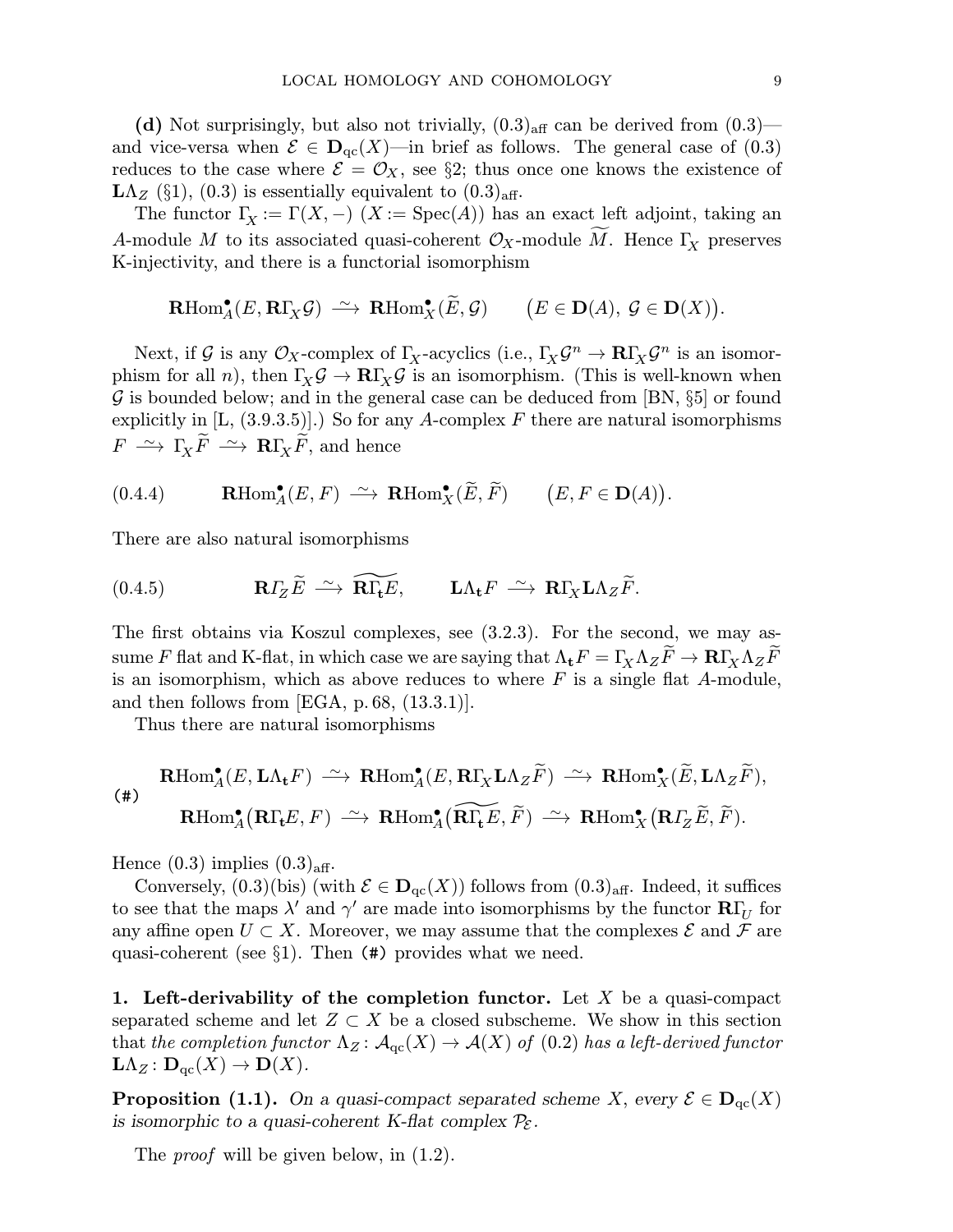If  $\mathcal{P} \in \mathbf{D}(X)$  is a K-flat exact quasi-coherent complex, then  $\Lambda_Z \mathcal{P}$  is exact. Indeed, all the complexes  $\mathcal{P}_n := (\mathcal{O}_X/\mathcal{I}^n) \otimes \mathcal{P}$   $(n > 0)$  are exact [Sp, p. 140, Prop.5.7], and hence the same is true after taking global sections over any affine open subset U of X. Also, the natural map of complexes  $\Gamma(U,\mathcal{P}_{n+1}) \to \Gamma(U,\mathcal{P}_n)$  is surjective for every n. So by [EGA, p. 66,  $(13.2.3)$ ], the complex

$$
\Gamma(U, \Lambda_Z \mathcal{P}) = \varprojlim \Gamma(U, \mathcal{P}_n)
$$

is exact, whence the assertion.

Consequently (see  $\vert H, p.53 \vert$ , where condition 1 for the triangulated subcategory L whose objects are all the quasi-coherent K-flat complexes can be replaced by the weaker condition in our Proposition (1.1)), after choosing one  $\mathcal{P}_{\mathcal{E}}$  for each  $\mathcal E$ we have a left-derived functor  $L\Lambda_Z$  with  $L\Lambda_Z \mathcal{E} := \Lambda_Z(\mathcal{P}_{\mathcal{E}})$ . For simplicity we take  $\mathcal{P}_{\mathcal{E}} = \mathcal{E}$  whenever  $\mathcal{E}$  itself is quasi-coherent and K-flat, so then  $L \Lambda_Z \mathcal{E} = \Lambda_Z \mathcal{E}$ .

(1.2). Here is the proof of Proposition (1.1). It uses a simple-minded version of some simplicial techniques found e.g., in [Ki,  $\S2$ ]. We will recall as much as is needed.

Let  $\mathcal{U} = (U_{\alpha})_{1 \leq \alpha \leq n}$  be an affine open cover of the quasi-compact separated scheme  $(X, \mathcal{O}_X)$ . Denote the set of subsets of  $\{1, 2, ..., n\}$  by  $\mathfrak{P}_n$ . For  $i \in \mathfrak{P}_n$ , set

$$
U_i\!:=\bigcap_{\alpha\in i}U_\alpha\,,\qquad \mathcal{O}_i\!:=\mathcal{O}_{U_i}=\mathcal{O}_X|_{U_i}\,.
$$

(In particular,  $U_{\phi} = X$ .) For  $i \supset j$  in  $\mathfrak{P}_n$ , let  $\lambda_{ij} : U_i \hookrightarrow U_j$  be the inclusion map. A U-module is, by definition, a family  $\mathcal{F} = (\mathcal{F}_i)_{i \in \mathfrak{P}_n}$  where  $\mathcal{F}_i$  is an  $\mathcal{O}_i$ -module, together with a family of  $\mathcal{O}_j$ -homomorphisms

$$
\varphi_{jk} \colon \lambda_{jk}^* \mathcal{F}_k \to \mathcal{F}_j \qquad (j \supset k)
$$

such that  $\varphi_{jj}$  is the identity map of  $\mathcal{F}_j$ , and whenever  $i \supset j \supset k$  we have  $\varphi_{ik} = \varphi_{ij} \circ (\varphi_{jk}|_{U_i}),$ i.e.,  $\varphi_{ik}$  factors as

$$
\lambda_{ik}^* \mathcal{F}_k = \lambda_{ij}^* \lambda_{jk}^* \mathcal{F}_k \xrightarrow{\lambda_{ij}^* (\varphi_{jk})} \lambda_{ij}^* \mathcal{F}_j \xrightarrow{\varphi_{ij}} \mathcal{F}_i.
$$

We say the U-module F is quasi-coherent (resp. flat, resp. ...) if each one of the  $\mathcal{O}_i$ -modules  $\mathcal{F}_i$ is such.

The  $U$ -modules together with their morphisms (defined in the obvious manner) form an abelian category with  $\lim_{n \to \infty}$  and  $\lim_{n \to \infty}$ . For example, given a direct system  $(\mathcal{F}^{\rho})_{\rho \in R}$  of U-modules, set  $\mathcal{F}_i := \varinjlim \mathcal{F}_i^\rho \,\, (i \in \mathfrak{P}_n)$ , define  $\varphi_{ij} \,\, (i \supset j)$  to be the adjoint of the natural composed map

$$
\mathcal{F}_j = \varinjlim \mathcal{F}_j^{\rho} \xrightarrow{\text{via } \psi_{ij}^{\rho}} \varinjlim \lambda_{ij *} \mathcal{F}_i^{\rho} \longrightarrow \lambda_{ij *} \mathcal{F}_i
$$

where  $\psi_{ij}^{\rho} : \mathcal{F}_{j}^{\rho} \to \lambda_{ij} * \mathcal{F}_{i}^{\rho}$  is adjoint to  $\varphi_{ij}^{\rho} : \lambda_{ij} * \mathcal{F}_{j}^{\rho} \to \mathcal{F}_{i}^{\rho}$ ; and check that  $\mathcal{F} := (\mathcal{F}_{i}, \varphi_{ij}) = \varinjlim \mathcal{F}^{\rho}$ in the category of  $\mathcal{U}\text{-modules.}$ 

**Lemma(1.2.1).** Any quasi-coherent  $U$ -module  $\mathcal F$  is a homomorphic image of a flat quasi-coherent U-module.

*Proof.* For each i we can find an epimorphism of quasi-coherent  $\mathcal{O}_i$ -modules  $\mathcal{Q}_i \rightarrow \mathcal{F}_i$  with  $\mathcal{Q}_i$ flat. Set  $\mathcal{P}_i := \bigoplus_{i \supset j} \lambda_{ij}^* \mathcal{Q}_j$ . Map  $\mathcal{P}_i$  surjectively to  $\mathcal{F}_i$  via the family of composed maps

$$
\lambda_{ij}^*\mathcal{Q}_j\longrightarrow \lambda_{ij}^*\mathcal{F}_j\stackrel{\varphi_{ij}}{\longrightarrow}\mathcal{F}_i.
$$

Let

$$
\varphi'_{ki}\colon \lambda_{ki}^*\mathcal{P}_i=\oplus_{i\supset j}\lambda_{kj}^*\mathcal{Q}_j\longrightarrow \oplus_{k\supset j}\lambda_{kj}^*\mathcal{Q}_j=\mathcal{P}_k
$$

be the natural map. Then  $\mathcal{P} := (\mathcal{P}_i, \varphi'_{ij})$  is a flat  $\mathcal{U}\text{-module, and the maps }\mathcal{P}_i\to\mathcal{F}_i$  constitute an epimorphism of  $U$ -modules.  $\square$ 

The tensor product of two  $U$ -modules is defined in the obvious way. A complex of  $U$ -modules is K-flat if its tensor product with any exact complex is again exact.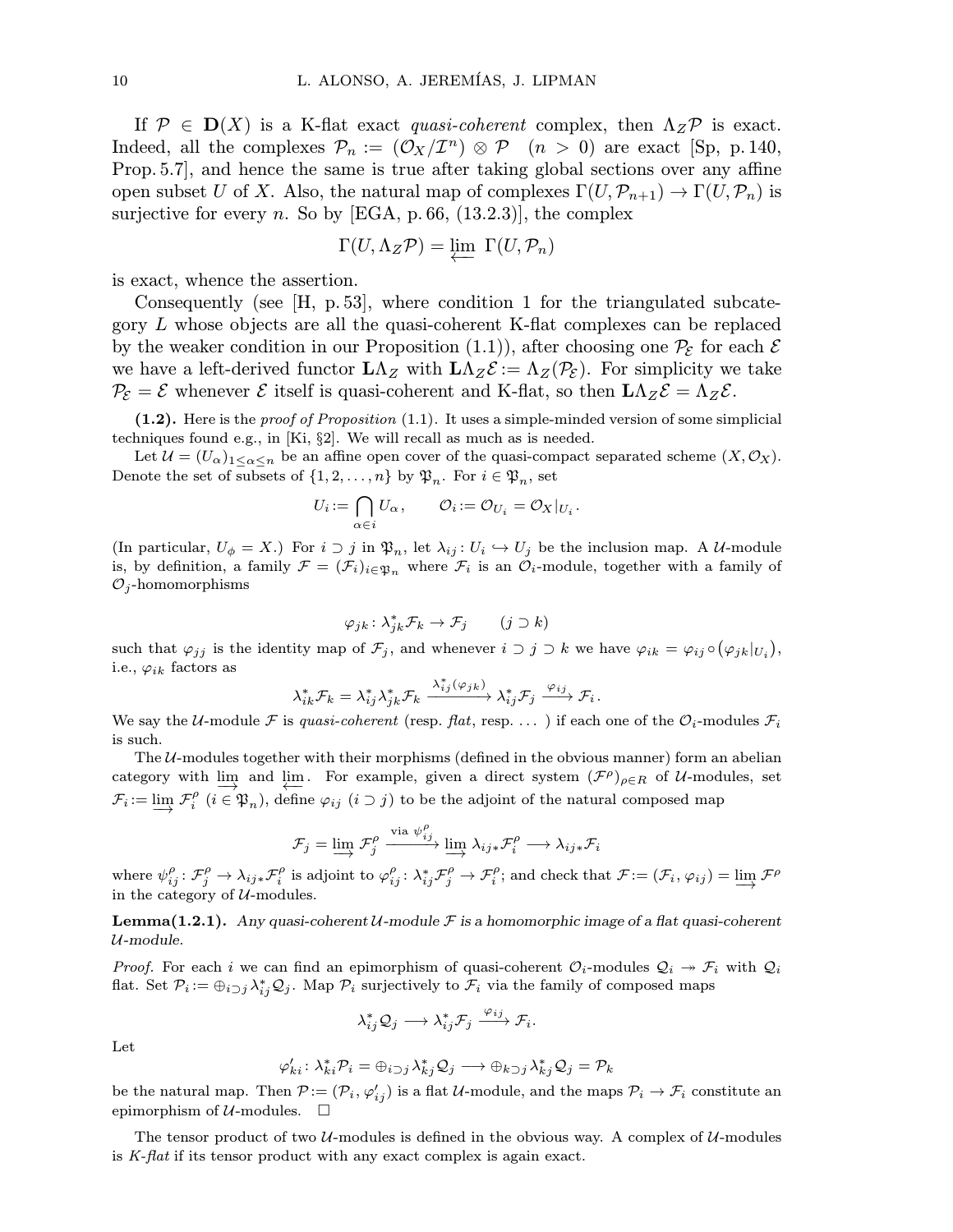Corollary(1.2.2). (Cf. [Ki, p. 303, Satz 2.2.]) Any complex of quasi-coherent  $U$ -modules is the target of a quasi-isomorphism from a K-flat complex of quasi-coherent  $U$ -modules.

*Proof.* (Sketch.) Any bounded-above complex of flat  $U$ -modules is K-flat, so the assertion for bounded-above complexes follows from Lemma  $(1.2.1)$  (see [H, p. 42, 4.6, 1) (dualized)]). In the general case, express an arbitrary complex as the lim  $\frac{\text{dim}}{\rightarrow}$  of its truncations, and then use the lim of a suitable direct system of K-flat resolutions of these truncations. (Clearly, lim preserves K-flatness. For more details, see [Sp, p. 132, Lemma 3.3] or [L,  $(2.5.5)$ ].)  $\Box$ 

The Cech functor  $\check{C}^{\bullet}$  from U-complexes (i.e., complexes of U-modules) to  $\mathcal{O}_X$ -complexes is defined as follows:

Let |i| be the cardinality of  $i \in \mathfrak{P}_n$ , and let  $\lambda_i := \lambda_{i\phi}$  be the inclusion map  $U_i \hookrightarrow X$ . For any  $U$ -module  $\mathcal{F}$ , set

$$
\check{C}^m(\mathcal{F}) := \bigoplus_{|i|=m+1} \lambda_{i*} \mathcal{F}_i \qquad 0 \le m < n
$$

$$
:= 0 \qquad \text{otherwise.}
$$

Whenever j is obtained from  $k = \{k_0 < k_1 < \cdots < k_m\} \in \mathfrak{P}_n$  by removing a single element, say  $k_a$ , we set  $\epsilon_{kj} := (-1)^a$ . The boundary map  $\delta^m : \check{C}^m(\mathcal{F}) \to \check{C}^{m+1}(\mathcal{F})$  is specified by the family of maps

$$
\delta_{kj}^m\colon \lambda_{j*}\mathcal{F}_j\to \lambda_{k*}\mathcal{F}_k
$$

with  $\delta_{kj}^m$  the natural composition

 $\lambda_{j *} \mathcal{F}_{j} \longrightarrow \lambda_{j *} \lambda_{k j *} \lambda_{k j}^* \mathcal{F}_{j} = \lambda_{k *} \lambda_{kj}^* \mathcal{F}_{j} \stackrel{\lambda_{k *} \left( \epsilon_{k j} \varphi_{k j} \right)}{\longrightarrow} \lambda_{k *} \mathcal{F}_{k}$ 

if  $j \subset k$ , and  $\delta_{kj}^m = 0$  otherwise. Then  $\delta^{m+1} \circ \delta^m = 0$  for all m, and so we have a functor  $\check{C}^{\bullet}$  from U-modules to  $\mathcal{O}_X$ -complexes. For any U-complex  $\mathcal{F}^\bullet$ ,  $\check{C}^\bullet(\mathcal{F}^\bullet)$  is defined to be the total complex associated to the double complex  $\check{C}^p(\mathcal{F}^q)$ .

Remarks. (a) If G is an  $\mathcal{O}_X$ -module and G' is the U-module such that  $\mathcal{G}'_i := \lambda_i^* \mathcal{G}$  and  $\varphi_{ij}$  is the identity map of  $\mathcal{G}'_i = \lambda_{ij}^* \mathcal{G}_j$  for all  $i \supset j$ , then  $\check{C}^{\bullet}(\mathcal{G}')$  is the usual Čech resolution of  $\mathcal{G}$  [Go, p. 206, Thm. 5.2.1].

(b) Since all the maps  $\lambda_i$  are affine (X being separated) and flat, therefore  $\check{C}^{\bullet}$  takes flat quasi-coherent  $U$ -complexes to flat quasi-coherent  $\mathcal{O}_X$ -complexes. Moreover,  $\check{C}$ <sup>•</sup> commutes with lim → . (We need this only for quasi-coherent complexes, for which the proof is straightforward; but it also holds for arbitrary complexes, [Ke, §2].)

**Lemma (1.2.3).** The functor  $\check{C}^{\bullet}$  takes quasi-isomorphisms between quasi-coherent complexes to quasi-isomorphisms.

*Proof.* One checks that  $\check{C}^{\bullet}$  commutes with degree-shifting:  $\check{C}^{\bullet}(\mathcal{F}^{\bullet}[1]) = \check{C}^{\bullet}(\mathcal{F}^{\bullet})[1]$ ; and that  $\check{C}^{\bullet}$ preserves mapping cones. Since quasi-isomorphisms are just those maps whose cones are exact, it suffices to show that  $\check{C}^{\bullet}$  takes exact quasi-coherent U-complexes  $\mathcal{F}^{\bullet}$  to exact  $\mathcal{O}_X$ -complexes. But since the maps  $\lambda_i$  are affine, each row  $\check{C}^p(\mathcal{F}^{\bullet})$  of the double complex  $\check{C}^p(\mathcal{F}^q)$  is exact, and all but finitely many rows vanish, whence the conclusion.  $\Box$ 

Now by [BN, p. 230, Corollary 5.5], any  $\mathcal{E} \in \mathbf{D}_{\text{qc}}(X)$  is isomorphic to a quasi-coherent complex; so to prove (1.1) we may as well assume that  $\mathcal E$  itself is quasi-coherent. Define the U-complex  $\mathcal E'$ as in remark (a) and let  $\mathcal{P} \to \mathcal{E}'$  be a quasi-isomorphism of quasi-coherent U-complexes with  $\mathcal{P}$ a lim of bounded-above flat complexes, see proof of Corollary (1.2.2). Lemma (1.2.3) provides a quasi-isomorphism  $\mathcal{P}_{\mathcal{E}} := \check{C}^{\bullet}(\mathcal{P}) \to \check{C}^{\bullet}(\mathcal{E}')$ ; and there is a natural quasi-isomorphism  $\mathcal{E} \to \check{C}^{\bullet}(\mathcal{E}')$ (remark (a)), so that  $\mathcal E$  is isomorphic in  $\mathbf D(X)$  to  $\mathcal P_{\mathcal E}$ . Moreover,  $\mathcal P_{\mathcal E}$  is a lim of bounded-above<br>were above that  $\mathcal P_{\mathcal E}$  assumed that  $\mathcal P_{\mathcal E}$  and hence is guaranteed and  $K$  flat. This quasi-coherent flat  $\mathcal{O}_X$ -complexes (remark (b)), and hence is quasi-coherent and K-flat. This proves Proposition  $(1.1)$ .  $\Box$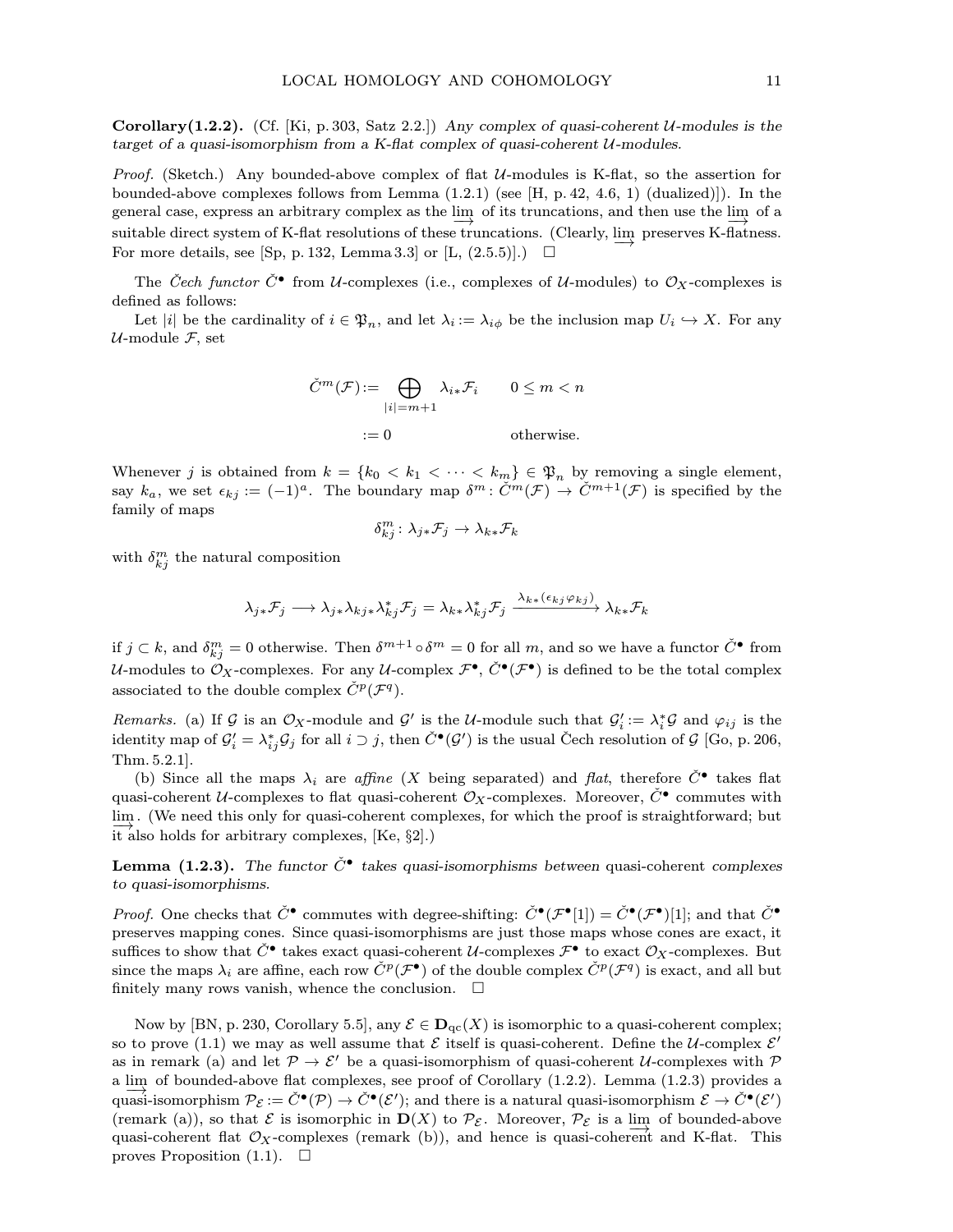For completeness, and for later use, we present a slightly more elaborate version of the justquoted Corollary 5.5 in [BN, p. 230]. Recall from Remark  $(0.4)(a)$  the definition of *quasi-coherator*.

**Proposition (1.3).** Let X be a quasi-compact separated scheme. Then the natural functor

$$
\boldsymbol{j}_{X} \colon \mathbf{D}(\mathcal{A}_{\mathrm{qc}}(X)) \to \mathbf{D}_{\mathrm{qc}}(X)
$$

is an equivalence of categories, having as quasi-inverse the derived quasi-coherator  $\mathbb{R}Q_X$ .

**Corollary (1.3.1).** In the category  $C_{qc}(X)$  of quasi-coherent  $\mathcal{O}_X$ -complexes, every object has a K-injective resolution.

*Proof.* The Proposition asserts that the natural maps  $\mathcal{E} \to \mathbf{R} Q_X \mathbf{j}_X \mathcal{E}$  ( $\mathcal{E} \in \mathbf{D}(\mathcal{A}_{\mathrm{qc}}(X))$ ) and  $j_X \mathbf{R} Q_X \mathcal{F} \to \mathcal{F} \left( \mathcal{F} \in \mathbf{D}_{\mathrm{qc}}(X) \right)$  are isomorphisms. The Corollary results: since  $Q_X$  has an exact left adjoint therefore  $Q_X$  takes K-injective  $\mathcal{O}_X$ -complexes to complexes which are K-injective in C<sub>qc</sub>(X), so if  $\mathcal{E} \longrightarrow \mathbf{R}Q_Xj_X\mathcal{E}$  and if  $\mathcal{E} \to I_{\mathcal{E}}$  is a quasi-isomorphism with  $I_{\mathcal{E}}$  a K-injective  $\mathcal{O}_X$ -complex [Sp, p. 134, 3.13], then the resulting map  $\mathcal{E} \to Q_X I_{\mathcal{E}}$  is still a quasi-isomorphism, and thus  $\mathcal E$  has a K-injective resolution in  $C_{\text{qc}}(X)$ .

We will show that the functor  $\mathbf{R}Q_X|_{\mathbf{D}_{\mathrm{qc}}(X)}$  is *bounded-above*, i.e., there is an integer  $d \geq 0$ such that for any  $\mathcal{F} \in \mathbf{D}_{\mathrm{qc}}(X)$  and  $q \in \mathbb{Z}$ , if  $H^p(\mathcal{F}) = 0$  for all  $p \geq q$  then  $H^p(\mathbf{R} Q_X \mathcal{F}) = 0$  for all  $p > q + d$ . Then by the way-out Lemma [H, p. 68] it suffices to prove the above isomorphism assertions when  $\mathcal E$  and  $\mathcal F$  are single quasi-coherent sheaves, and this case is dealt with in [I, p. 189, Prop. 3.5]. (It follows then from  $j_X \mathbf{R} Q_X \mathcal{F} \longrightarrow \mathcal{F}$  that we can take  $d = 0$ .)

We proceed by induction on  $n(X)$ , the least among all natural numbers n such that X can be covered by n affine open subschemes. If  $n(X) = 1$ , i.e., X is affine, then for any  $\mathcal{F} \in \mathbf{D}_{\mathrm{qc}}(X)$ ,  ${\bf R}Q_X(\mathcal{F})$  is the sheafification of the complex  ${\bf R}\Gamma_X(\mathcal{F})\coloneqq {\bf R}\Gamma(X,\mathcal{F})$ ; so to show boundedness we can replace  $\mathbf{R}Q_X$  by  $\mathbf{R}\Gamma_X$ . For a K-injective resolution I of  $\mathcal{F} \in \mathbf{D}_{\text{qc}}(X)$ , use a "special" inverse limit of injective resolutions  $I_q$  of the truncations  $\tau_{\geq-q}(F)$ , as in [Sp, p. 134, 3.13]. If  $C_q$  is the kernel of the split surjection  $I_q \to I_{q-1}$ , then  $C_q[-q]$  is an injective resolution of the quasi-coherent  $\mathcal{O}_X$ -module  $H^{-q}(\mathcal{F})$ , and hence  $H^p\Gamma_X(C_q) = 0$  for  $p > -q$ . Applying [Sp, p.126, Lemma], one finds then that for  $p \ge -q$  the natural map  $H^p\Gamma_\chi(I) \to H^p\Gamma_\chi(I_q)$  is an isomorphism; and so if  $\tau_{\geq -q}(\mathcal{F}) = 0$ , then  $H^p\Gamma_X(I) = 0$ . Thus  $\mathbb{R}\Gamma_X|_{\mathbf{D}_{\mathrm{qc}}(X)}$  is indeed bounded above (with  $d = 0$ ).

Now suppose that  $n := n(X) > 1$ , and let  $X = X_1 \cup \cdots \cup X_n$  be an affine open cover. Set  $U := X_1, V := X_2 \cup \cdots \cup X_n, W := U \cap V$ , and let  $u: U \hookrightarrow X$ ,  $v: V \hookrightarrow X$ ,  $w: W \hookrightarrow X$  be the inclusions. Note that  $n(U) = 1$ ,  $n(V) = n-1$ , and  $n(W) \leq n-1$  (X separated  $\Rightarrow X_1 \cap X_i$  affine).

By the inductive hypothesis,  $\mathcal{E} \longrightarrow \mathbf{R} Q_V \mathbf{j}_V \mathcal{E}$  for any  $\mathcal{E} \in C_{qc}(V)$ . Hence, as above,  $\mathcal{E}$  has a K-injective resolution in  $C_{\text{qc}}(V)$ , so the functor  $v_*^{\text{qc}}$ :  $\mathcal{A}_{\text{qc}}(V) \to \mathcal{A}_{\text{qc}}(X)$  (:= restriction of  $v_*$ ) has a right-derived functor  $\mathbf{R}v_*^{\text{qc}}$ , and there is a functorial isomorphism  $\mathbf{R}(v_*^{\text{qc}}Q_V) \longrightarrow \mathbf{R}v_*^{\text{qc}}\mathbf{R}Q_V$ . Since the left adjoint  $v^*$  of  $v_*$  is exact, therefore  $v_*$  preserves K-injectivity of complexes, and so there is a functorial isomorphism  $\mathbf{R}(Q_Xv_*) \longrightarrow \mathbf{R}Q_X\mathbf{R}v_*$ ; and furthermore it is easily seen, via adjointness of  $v^*$  and  $v_*$ , that  $Q_Xv_* = v_*^{\text{qc}}Q_V$ . Thus we have a functorial isomorphism

$$
\mathbf{R} Q_X \mathbf{R} v_* \xrightarrow{\sim} \mathbf{R} (Q_X v_*) = \mathbf{R} (v_*^{\mathrm{qc}} Q_V) \xrightarrow{\sim} \mathbf{R} v_*^{\mathrm{qc}} \mathbf{R} Q_V.
$$

Similar remarks apply to  $u$  and  $w$ .

Now we can apply  $\mathbf{R}Q_X$  to the Mayer-Vietoris triangle

$$
\mathcal{F} \to \mathbf{R} u_* u^* \mathcal{F} \oplus \mathbf{R} v_* v^* \mathcal{F} \to \mathbf{R} w_* w^* \mathcal{F} \to \mathcal{F}[1]
$$

to get the triangle

$$
\mathbf{R} Q_X\mathcal{F} \rightarrow \mathbf{R} u^{\mathrm{qc}}_* \mathbf{R} Q_U u^*\mathcal{F} \oplus \mathbf{R} v^{\mathrm{qc}}_* \mathbf{R} Q_V v^*\mathcal{F} \rightarrow \mathbf{R} w^{\mathrm{qc}}_* \mathbf{R} Q_W w^*\mathcal{F} \rightarrow \mathbf{R} Q_X\mathcal{F}[1].
$$

So it's enough to show: if V is any quasi-compact open subset of X with  $n(V) < n(X)$ , and  $v: V \hookrightarrow X$  is the inclusion, then the functor  $\mathbf{R}v^{\hat{\mathbf{q}}c}_{*}$  is bounded above. (This derived functor exists, as before, by the induction hypothesis.)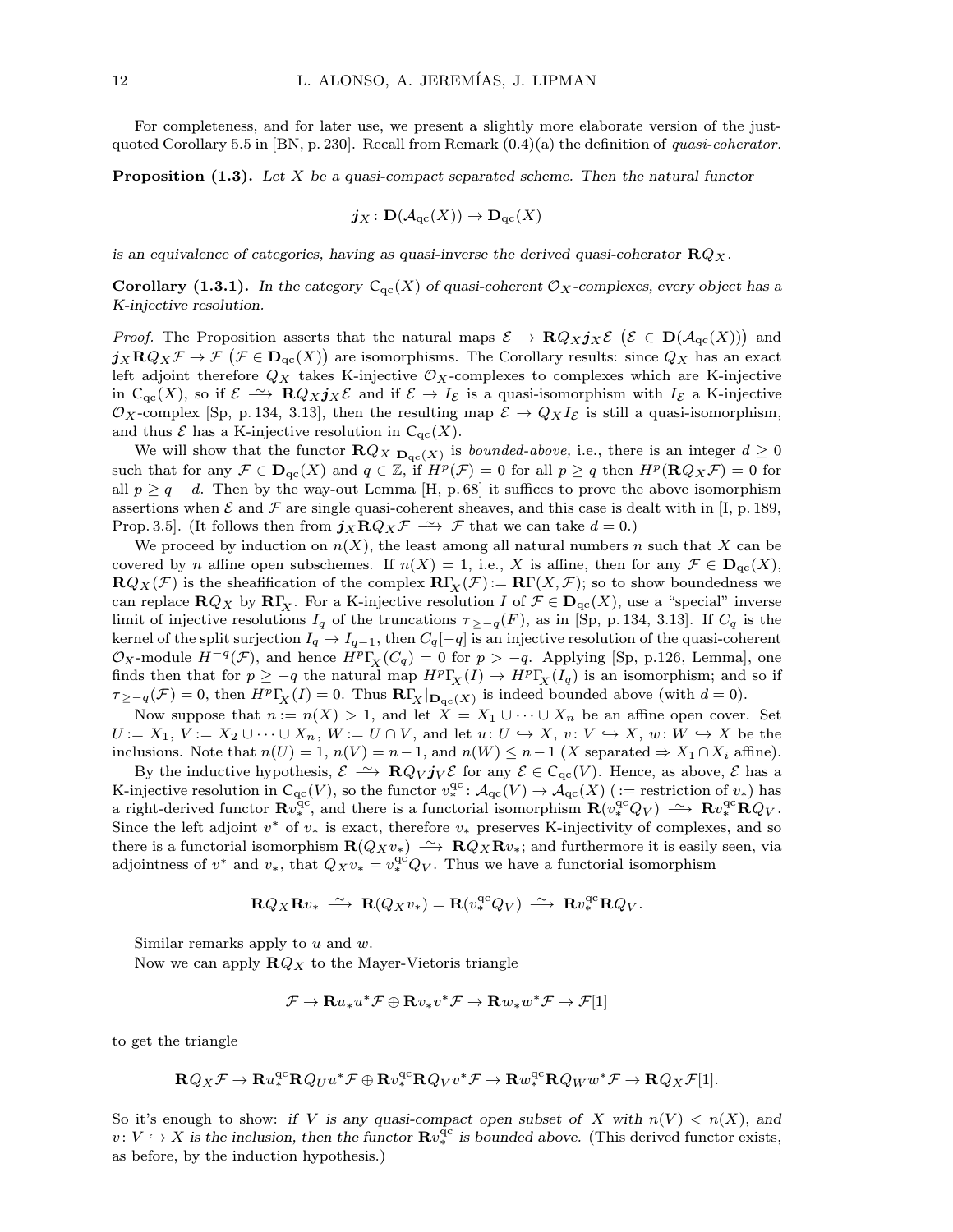We induct on  $n(V)$ , the case  $n(V) = 1$  being trivial, since then the map v is affine and the functor  $v^{\text{qc}}_* : \mathcal{A}_{\text{qc}}(V) \to \mathcal{A}_{\text{qc}}(X)$  is exact. Suppose then that  $n := n(V) > 1$ . V has an open cover  $V = V_1 \cup V_2$  with  $n(V_1) = 1$ ,  $n(V_2) = n - 1$ , and  $n(V_1 \cap V_2) \leq n - 1$ . Let  $i_1: V_1 \hookrightarrow V$ ,  $i_2: V_2 \hookrightarrow V$ , and  $i_{12}$ :  $V_{12} = V_1 \cap V_2 \hookrightarrow V$  be the inclusions. Since  $n(V_s) < n(X)$  ( $s = 1, 2, \text{ or } 12$ ), we may assume that  $j_{V_s}: \mathbf{D}(\mathcal{A}_{\mathrm{qc}}(V_s)) \to \mathbf{D}_{\mathrm{qc}}(V_s)$  is an equivalence of categories with quasi-inverse  $\mathbf{R}Q_{V_s}$ , so that we have isomorphisms

$$
\mathbf{R} Q_V \mathbf{R} i_{s *} i_s^* \mathbf{j}_V \mathcal{E} \cong \mathbf{R} i_{s *}^{\mathrm{qc}} \mathbf{R} Q_{V_s} \mathbf{j}_{V_s} i_s^* \mathcal{E} \cong \mathbf{R} i_{s *}^{\mathrm{qc}} i_s^* \mathcal{E} \qquad \big( \mathcal{E} \in \mathbf{D} (\mathcal{A}_{\mathrm{qc}}(V) \big).
$$

Similarly,  $\mathbf{R}Q_V \mathbf{j}_V \mathcal{E} \cong \mathcal{E}$ . Hence application of  $\mathbf{R}Q_V$  to the Mayer-Vietoris triangle

$$
\boldsymbol{j}_V\mathcal{E}\to{\mathbf{R}i_{1*}}i_1^*\boldsymbol{j}_V\mathcal{E}\oplus{\mathbf{R}i_{2*}}i_2^*\boldsymbol{j}_V\mathcal{E}\to{\mathbf{R}i_{12*}}i_{12}^*\boldsymbol{j}_V\mathcal{E}\to\boldsymbol{j}_V\mathcal{E}[1]
$$

gives rise to a triangle

$$
\mathcal{E}\rightarrow {\mathbf{R}i^{\mathrm{qc}}_{1*}}i_1^*\mathcal{E}\oplus {\mathbf{R}i^{\mathrm{qc}}_{2*}}i_2^*\mathcal{E}\rightarrow {\mathbf{R}i^{\mathrm{qc}}_{12*}}i_{12}^*\mathcal{E}\rightarrow \mathcal{E}[1].
$$

Since  $i_{s*}^{\text{qc}}$  has an exact left adjoint  $i_{s}^{*}$ , therefore  $i_{s*}^{\text{qc}}$  preserves K-injectivity, and consequently  $\mathbf{R}v_*^{\text{qc}}\mathbf{R}i_{s*}^{\text{qc}} = \mathbf{R}(vi_s)^{\text{qc}}$ . So we can apply  $\mathbf{R}v_*^{\text{qc}}$  to the preceding triangle and use the induction hypothesis to see that  $\mathbf{R}v_*^{\text{qc}}\mathcal{E}$  is one vertex of a triangle whose other two vertices are obtained by applying bounded-above functors to  $\mathcal{E}$ , whence the conclusion.  $\Box$ 

## 2. Proof of Theorem (0.3)—outline. We first define bifunctorial maps

(2.1) 
$$
\psi : \mathcal{E} \underset{\mathcal{D}}{\otimes} \mathbf{R} \Gamma_Z \mathcal{F} \to \mathbf{R} \Gamma_Z (\mathcal{E} \underset{\mathcal{D}}{\otimes} \mathcal{F})
$$

$$
\psi' : \mathcal{E} \underset{\mathcal{D}}{\otimes} \mathbf{R} \Gamma_Z' \mathcal{F} \to \mathbf{R} \Gamma_Z' (\mathcal{E} \underset{\mathcal{D}}{\otimes} \mathcal{F})
$$

$$
(\mathcal{E}, \mathcal{F} \in \mathbf{D}(X))
$$

(where  $\otimes$  denotes derived tensor product.) To do so, we may assume that  $\mathcal{E}$  is K-flat and  $\mathcal F$  is K-injective, and choose a quasi-isomorphism  $\mathcal E\otimes\mathcal F\to\mathcal J$  with  $\mathcal J$ K-injective. The obvious composed map of complexes  $\mathcal{E} \otimes \Gamma_Z \mathcal{F} \to \mathcal{E} \otimes \mathcal{F} \to \mathcal{J}$  has image in  $\Gamma_z \mathcal{J}$ , and so we can define  $\psi$  to be the resulting composition in  $\mathbf{D}(X)$ :

$$
\mathcal{E}\varrho\llbracket \mathbf{R} \varGamma_Z\mathcal{F}\cong \mathcal{E}\otimes \varGamma_Z\mathcal{F}\rightarrow \varGamma_Z\mathcal{J}\cong \mathbf{R} \varGamma_Z(\mathcal{E}\varrho\varrho\,\mathcal{F}).
$$

The map  $\psi'$  is defined similarly, mutatis mutandis.

Under the hypotheses of Theorem  $(0.3)$ , assertion  $(i)$  in Cor.  $(3.2.5)$  (resp.  $(3.1.4)$ ) gives that  $\psi$  is an isomorphism if  $\mathcal E$  and  $\mathcal F$  are both in  $\mathbf{D}_{\text{qc}}(X)$  (resp.  $\psi'$  is an isomorphism for all  $\mathcal{E}, \mathcal{F}$ ).<sup>6</sup>

In view of the canonical isomorphism  $R\Gamma'_{Z}\mathcal{O}_{X} \ \xrightarrow{\sim} \ R\Gamma'_{Z}\mathcal{O}_{X}$  (Cor. (3.2.4)) and of [Sp, p. 147, Prop.6.6], we have then natural isomorphisms

$$
\mathbf{R}\mathcal{H}\text{om}^{\bullet}(\mathbf{R}\Gamma_{Z}^{\prime}\mathcal{E},\mathcal{F})\stackrel{\sim}{\longrightarrow}\mathbf{R}\mathcal{H}\text{om}^{\bullet}(\mathcal{E}\underset{\simeq}{\otimes}\mathbf{R}\Gamma_{Z}\mathcal{O}_{X},\mathcal{F})\stackrel{\sim}{\longrightarrow}\mathbf{R}\mathcal{H}\text{om}^{\bullet}(\mathcal{E},\mathbf{R}\mathcal{H}\text{om}^{\bullet}(\mathbf{R}\Gamma_{Z}\mathcal{O}_{X},\mathcal{F})).
$$

It remains to find a natural isomorphism

$$
\mathbf{R}\mathcal{H}\mathbf{om}^{\bullet}(\mathbf{R}\Gamma_{\!Z}\mathcal{O}_X,\mathcal{F})\,\stackrel{\sim}{\longrightarrow}\,\mathbf{L}\Lambda_Z\mathcal{F}\qquad \big(\mathcal{F}\in\mathbf{D}_{\mathrm{qc}}(X)\big).
$$

 $6$ The ring-theoretic avatar of this result is closely related to results of Matlis [M, p. 114, Thm. 3.7], [M2, p. 83, Thm. 10], and Strebel [St, p. 94, 5.8].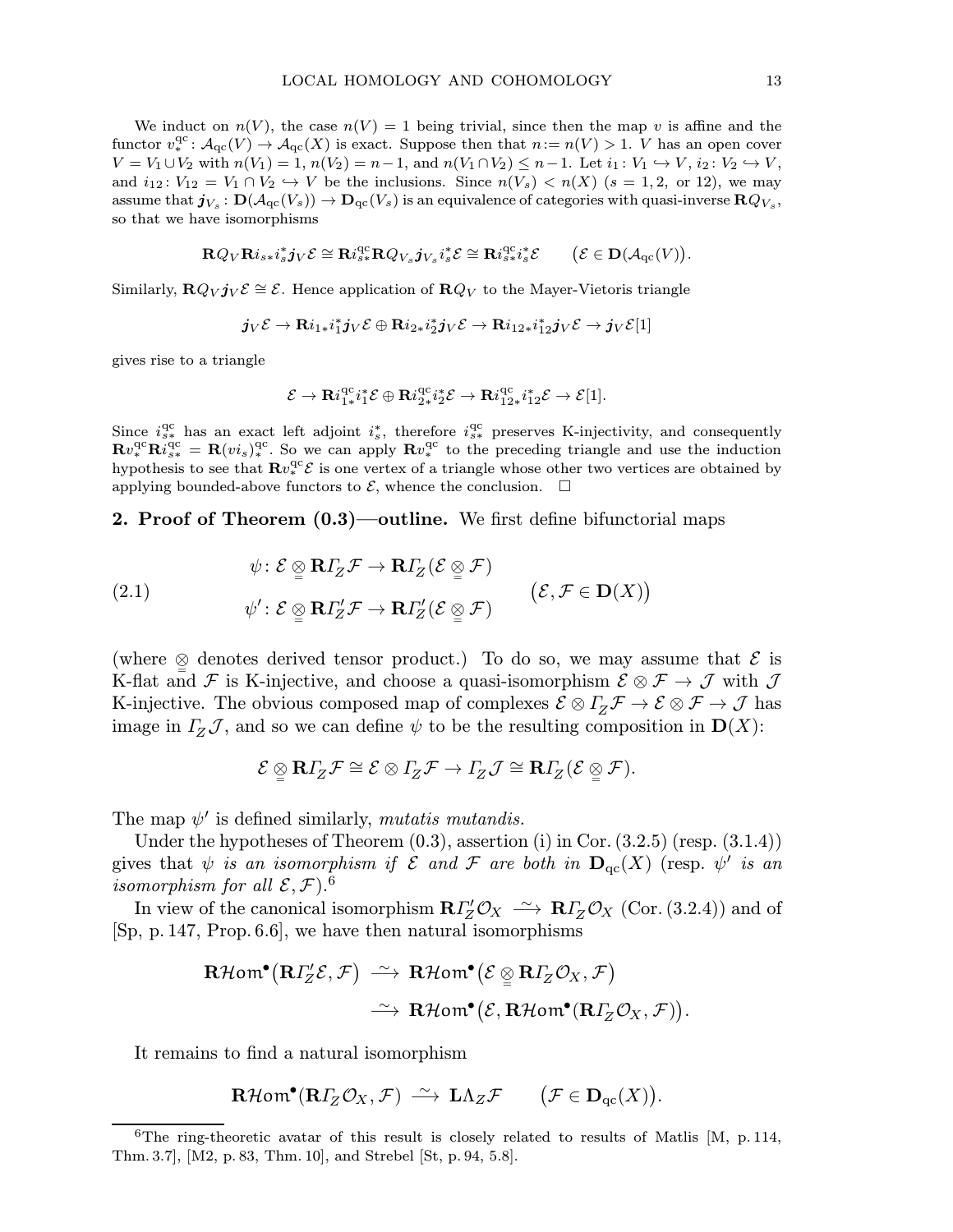To get this we define below a natural map  $\Phi: \mathbf{L}\Lambda_Z\mathcal{F} \to \mathbf{R}\mathcal{H}$ om<sup>•</sup>( $\mathbf{R}\Gamma_Z\mathcal{O}_X, \mathcal{F}$ ), and after reducing to where X is affine and  $\mathcal F$  is a single flat quasi-coherent  $\mathcal O_X$ -module, prove in §4 that  $\Phi$  is an isomorphism by constructing  $\Phi^{-1}$  via the representability of  $R\Gamma_Z\mathcal{O}_X$  as a limit of Koszul complexes.<sup>7</sup>

Assuming X to be quasi-compact and separated, so that  $L\Lambda_Z$  exists, let us then define  $\Phi$ . Let  $\mathcal I$  be a finite-type quasi-coherent  $\mathcal O_X$ -ideal such that  $Z = \text{Supp}(\mathcal O_X/\mathcal I)$ (see Introduction). For any  $\mathcal{O}_X$ -complexes  $\mathcal{P}, \mathcal{Q}, \mathcal{R}$ , the natural map

$$
(\mathcal{P} \otimes \mathcal{Q}) \otimes (\mathcal{H}om^{\bullet}(\mathcal{Q}, \mathcal{R})) \cong \mathcal{P} \otimes (\mathcal{Q} \otimes \mathcal{H}om^{\bullet}(\mathcal{Q}, \mathcal{R})) \to \mathcal{P} \otimes \mathcal{R}
$$

induces (via  $\otimes \mathcal{H}$ om adjunction) a functorial map

$$
\mathcal{P}\otimes\mathcal{Q}\to \mathcal{H}\mathit{om}^{\bullet}(\mathcal{H}\mathit{om}^{\bullet}(\mathcal{Q},\mathcal{R}),\mathcal{P}\otimes\mathcal{R})\,.
$$

Letting Q run through the inverse system  $\mathcal{O}_X/\mathcal{I}^n$  ( $n > 0$ ) one gets a natural map

$$
\Lambda_Z \mathcal{P} = \varprojlim (\mathcal{P} \otimes \mathcal{O}_X / \mathcal{I}^n) \to \varprojlim \mathcal{H}om^{\bullet}(\mathcal{H}om^{\bullet}(\mathcal{O}_X / \mathcal{I}^n, \mathcal{R}), \mathcal{P} \otimes \mathcal{R})
$$
  
\n
$$
\cong \mathcal{H}om^{\bullet}(\varinjlim \mathcal{H}om^{\bullet}(\mathcal{O}_X / \mathcal{I}^n, \mathcal{R}), \mathcal{P} \otimes \mathcal{R})
$$
  
\n
$$
\cong \mathcal{H}om^{\bullet}(\varGamma'_Z \mathcal{R}, \mathcal{P} \otimes \mathcal{R}).
$$

For  $\mathcal{F} \in \mathbf{D}_{\mathrm{qc}}(X), \mathcal{G} \in \mathbf{D}(X)$ , taking  $\mathcal{P}$  to be  $\mathcal{P}_{\mathcal{F}}$  (Proposition (1.1)) and  $\mathcal{R}$  to be a K-injective resolution of  $G$  one gets a composed derived-category map

(2.2)  
\n
$$
\Phi(\mathcal{F}, \mathcal{G}) : \mathbf{L}\Lambda_Z \mathcal{F} \cong \Lambda_Z \mathcal{P} \to \mathcal{H}om^{\bullet}(I'_Z \mathcal{R}, \mathcal{P} \otimes \mathcal{R})
$$
\n
$$
\to \mathbf{R}\mathcal{H}om^{\bullet}(I'_Z \mathcal{R}, \mathcal{P} \otimes \mathcal{R})
$$
\n
$$
\cong \mathbf{R}\mathcal{H}om^{\bullet}(\mathbf{R}I'_Z \mathcal{G}, \mathcal{F} \otimes \mathcal{G}),
$$

which one checks to be independent of the choice of  $P$  and  $R$ .

As indicated above we want to show that  $\Phi(\mathcal{F}, \mathcal{O}_X)$  is an isomorphism. The question is readily seen to be local on  $X$ <sup>8</sup>, so we may assume X to be affine. The idea is then to apply way-out reasoning [H, p. 69, (iii)] to reduce to where  $\mathcal F$  is a single flat quasi-coherent  $\mathcal{O}_X$ -module, which case is disposed of in Corollary (4.2).

But to use loc. cit., we need the functors  $\mathcal{H}_Z := \mathbf{R} \mathcal{H}$ om<sup>•</sup>( $\mathbf{R} \Gamma_Z \mathcal{O}_X$ , -) and  $\mathbf{L} \Lambda_Z$ from  $\mathbf{D}_{\mathrm{qc}}(X)$  to  $\mathbf{D}(X)$  to be bounded above (= "way-out left") and also bounded below (= "way-out right"). Boundedness of  $\mathcal{H}_Z$  is shown in Lemma (4.3). That  $\mathbf{L}\Lambda_Z(-)$  is bounded above is clear, since X is now affine and so if  $\mathcal{E} \in \mathbf{D}_{\mathrm{qc}}(X)$  is such that  $H^{i}(\mathcal{E}) = 0$  for all  $i > i_0$  then there is a flat  $\mathcal{P}_{\mathcal{E}}$  as in (1.1) vanishing in all degrees  $> i_0$ . Now by [H, p. 69, (ii), (iv)] (dualized), the case where  $\mathcal F$  is a flat quasi-coherent  $\mathcal{O}_X$ -module (Cor. (4.2)) implies that  $\Phi(\mathcal{F}, \mathcal{O}_X) : \mathcal{H}_Z\mathcal{F} \to \mathbf{L}\Lambda_Z\mathcal{F}$  is an isomorphism for all  $\mathcal{F} \in \mathbf{D}_{\text{qc}}^-(X)$ . That, and  $\mathcal{H}_Z$  being bounded below, lets us conclude, via  $[H, p. 68, Example 1]$  (dualized, with P the class of quasi-coherent flat  $\mathcal{O}_X$ -modules), that  $L\Lambda_Z$  is bounded below. (See also [GM, p. 445, Thm. 1.9, (iv)].)

<sup>&</sup>lt;sup>7</sup>(A short proof for the case  $\mathcal{F} = \mathcal{O}_X$  over smooth algebraic C-varieties is given in [Me, p. 97]. Cf. also  $[H2, §4]$ .) The ring-theoretic avatar of the isomorphism  $\Phi$  underlies the duality theorem of Strebel [St, p. 94, 5.9] and Matlis [M2, p. 89, Thm. 20], and the more general results of Greenlees and May [GM, p. 449, Prop. 3.1 and p. 447, Thm. 2.5].

<sup>&</sup>lt;sup>8</sup>Using the exact functor "extension by zero," one shows that restriction to an open  $U \subset X$ takes any K-injective (resp. K-flat)  $\mathcal{O}_X$ -complex to a K-injective (resp. K-flat)  $\mathcal{O}_U$ -complex.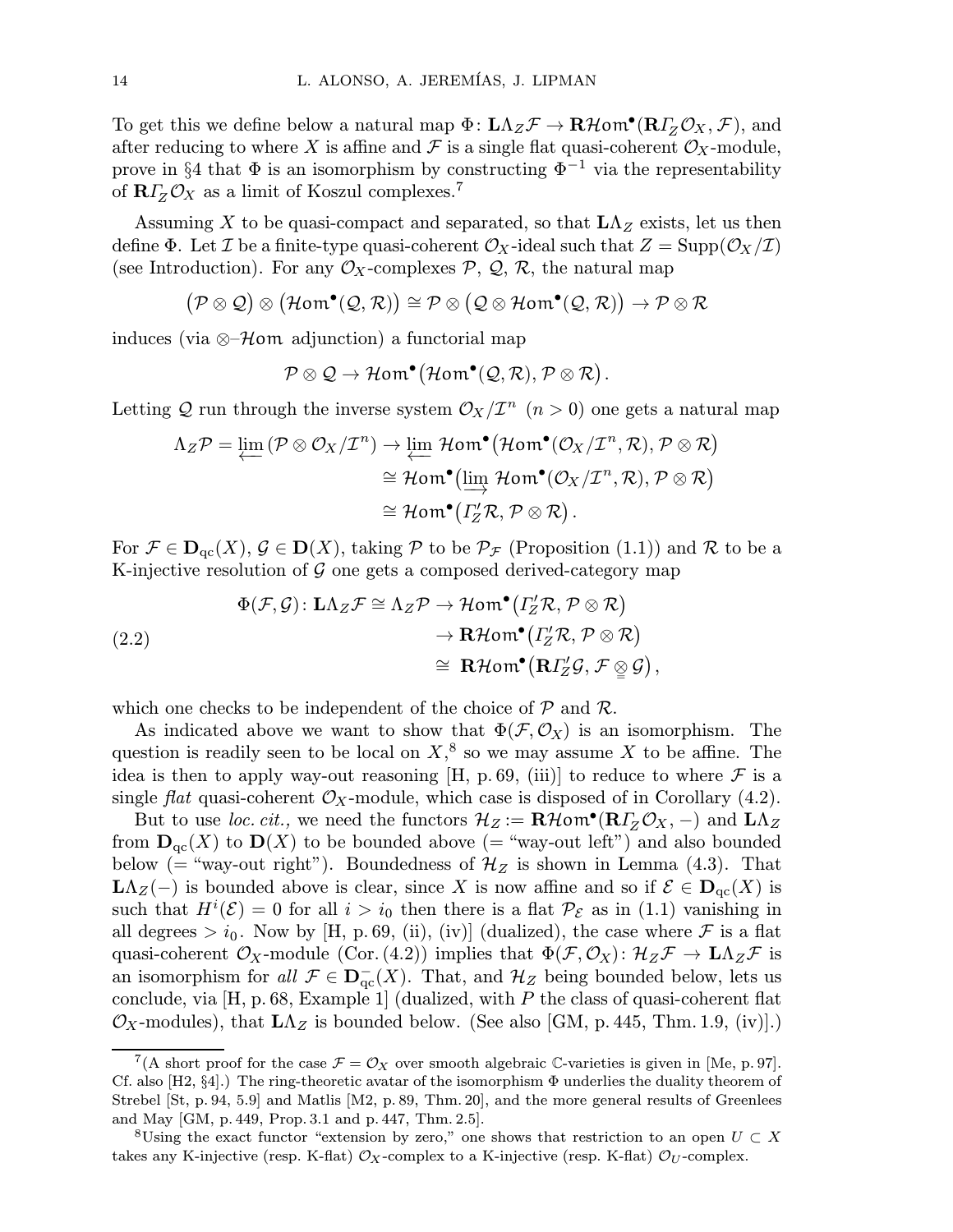For the last assertion of Theorem (0.3), it suffices to verify the commutativity of the following diagram, where  $\mathcal E$  may be taken to be K-flat, and as above,  $\mathcal P = \mathcal P_{\mathcal F}$ . This verification is straightforward (though not entirely effortless) and so will be left to the reader.

$$
\begin{array}{ccc}\n\textbf{R}\mathcal{H}\text{om}^{\bullet}(\mathcal{E},\mathcal{P}) & \xrightarrow{\text{via }\lambda} & \textbf{R}\mathcal{H}\text{om}^{\bullet}(\mathcal{E},\Lambda_{Z}\mathcal{P}) \\
\parallel & & \text{via } \Big\downarrow \Phi(\mathcal{P},\mathcal{O}_{X}) \\
\textbf{R}\mathcal{H}\text{om}^{\bullet}(\mathcal{E},\textbf{R}\mathcal{H}\text{om}^{\bullet}(\mathcal{O}_{X},\mathcal{P})) & \xrightarrow{\text{in }\lambda} & \textbf{R}\mathcal{H}\text{om}^{\bullet}(\mathcal{E},\textbf{R}\mathcal{H}\text{om}^{\bullet}(\textbf{R}\Gamma_{Z}^{\prime}\mathcal{O}_{X},\mathcal{P})) \\
\parallel & & \Big\downarrow \simeq \\
\textbf{R}\mathcal{H}\text{om}^{\bullet}(\mathcal{E}\otimes\mathcal{O}_{X},\mathcal{P}) & \xrightarrow{\sim} & \textbf{R}\mathcal{H}\text{om}^{\bullet}(\mathcal{E}\otimes\textbf{R}\Gamma_{Z}^{\prime}\mathcal{O}_{X},\mathcal{P}) \\
\simeq & & \Big\downarrow \\
\textbf{R}\mathcal{H}\text{om}^{\bullet}(\mathcal{E},\mathcal{F}) & \xrightarrow{\text{via }\gamma} & \textbf{R}\mathcal{H}\text{om}^{\bullet}(\textbf{R}\Gamma_{Z}^{\prime}\mathcal{E},\mathcal{F})\n\end{array}
$$

This completes the outline of the proof of Theorem (0.3).

3. Proregular embeddings. In this section we explore the basic condition of proregularity, as defined in  $(3.0.1)$ . This definition, taken from [GM, p. 445], seems unmotivated at first sight; but as mentioned in the Introduction, it is precisely what is needed to make local cohomology on quite general schemes behave as it does on noetherian schemes (where every closed subscheme is proregularly embedded), for example with respect to Koszul complexes. What this amounts to basically is an elaboration of  $[Gr, Expose II]$  in the language of derived categories of sheaves.<sup>9</sup> We work throughout with *unbounded* complexes, which sometimes introduces technical complications, but which will ultimately be quite beneficial in situations involving combinations of right- and left-derived functors.

Rather than explain further, we simply suggest a perusal of the salient results— Lemma (3.1.1) (especially  $(1) \Leftrightarrow (2)$ ),  $(3.1.3)$ – $(3.1.7)$ ,  $(3.2.3)$ – $(3.2.7)$ . For completeness we have included several results which are not used elsewhere in this paper. Some readers may prefer going directly to  $\S 4$ , referring back to  $\S 3$  as needed.

**Definition (3.0.1).** Let X be a topological space and  $\mathcal{O}$  a sheaf of commutative rings on X. A sequence  $\mathbf{t} := (t_1, t_2, \ldots, t_\mu)$  in  $\Gamma(X, \mathcal{O})$  is proregular if for each  $i = 1, 2, \ldots, \mu$  and each  $r > 0$  there exists an  $s > r$  such that in  $\mathcal{O},$ 

$$
(t_1^s, \ldots, t_{i-1}^s)\mathcal{O}: t_i^s \subset (t_1^r, \ldots, t_{i-1}^r)\mathcal{O}: t_i^{s-r}.
$$

A closed subspace  $Z \subset X$  is proregularly embedded in X if there exists an open covering  $(X_\alpha)_{\alpha\in A}$  of X and for each  $\alpha$  a proregular sequence  $\mathbf{t}_\alpha$  in  $\Gamma(X_\alpha,\mathcal{O}_\alpha)$ (where  $\mathcal{O}_{\alpha} := \mathcal{O}|_{X_{\alpha}}$ ) such that  $Z \cap X_{\alpha}$  is the support of  $\mathcal{O}_{\alpha}/\mathbf{t}_{\alpha}\mathcal{O}_{\alpha}$ .

<sup>&</sup>lt;sup>9</sup>More generally, to do the same for [*ibid.*, Exposé VI], replace  $\mathcal O$  in what follows by an O-module  $\cal M$ ,  $\cal P$  by  $\cal M\otimes \cal P$  ( $\cal P$  flat),  $\cal J$  by  $\cal H$ om $(\cal M, \cal J)$  ( $\cal J$  injective), and the functor  $\varGamma'_{{\bf t}}(-)$  by  $\mathcal{H} \text{om}_{\mathbf{t}}(\mathcal{M},-) \coloneqq \varinjlim \, \mathcal{H} \text{om}\left(\mathcal{M}/\mathbf{t}^n \mathcal{M},-\right) \ldots$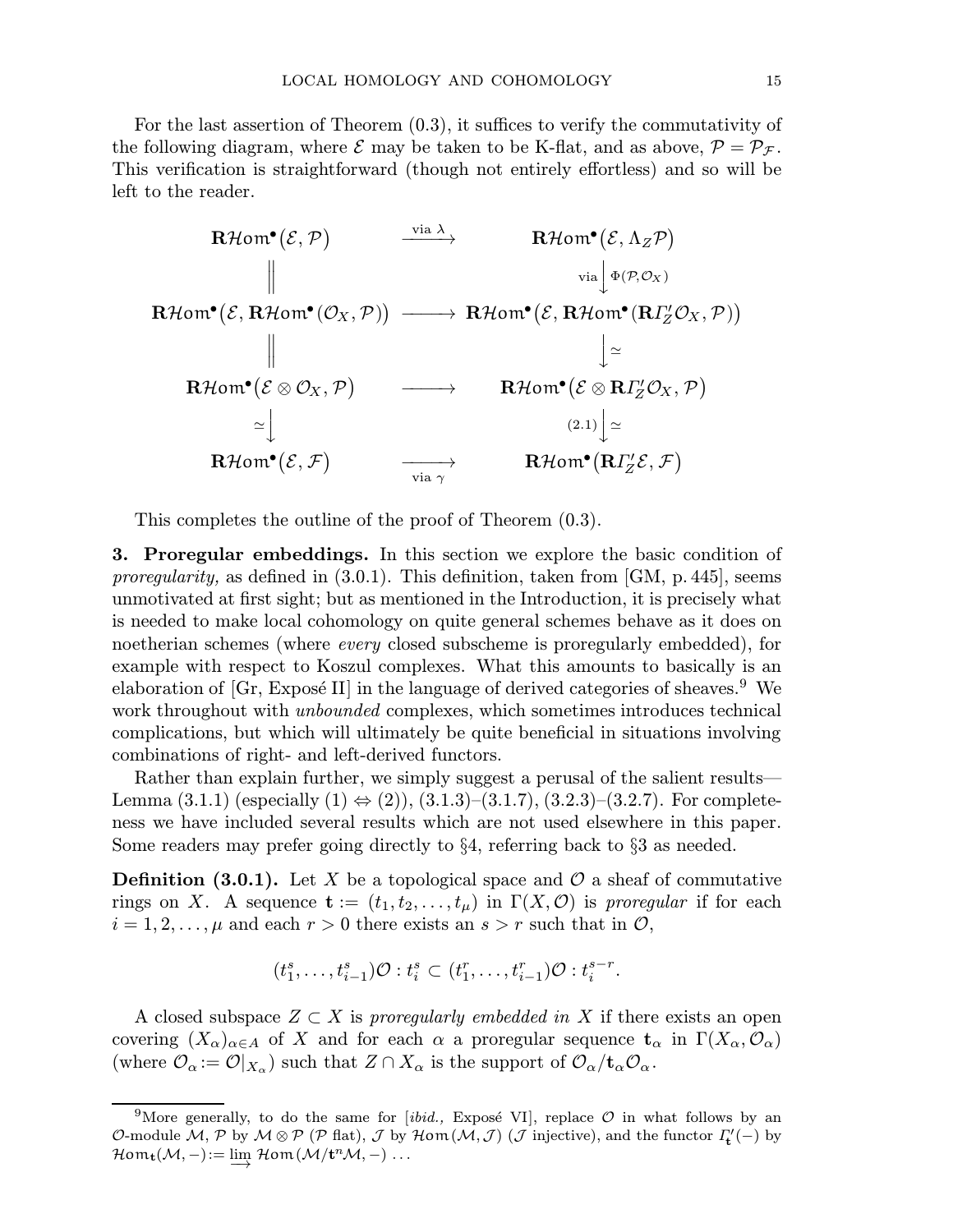**Examples.** (a) Suppose that X is *quasi-compact* (not necessarily Hausdorff, but every open cover has a finite subcover), and that the  $\mathcal{O}$ -module  $\mathcal{O}$  is *coherent*. Then t is proregular if (and clearly only if) for each  $i, r$  as above and each  $x \in X$ , there exists an  $s = s(x) > r$  such that in the stalk  $\mathcal{O}_x$ ,

$$
(3.0.2) \qquad \qquad (t_1^s, \ldots, t_{i-1}^s) \mathcal{O}_x : t_i^s \subset (t_1^r, \ldots, t_{i-1}^r) \mathcal{O}_x : t_i^{s-r}.
$$

Indeed, the ideal sheaves appearing in (3.0.1) are all coherent, and so we can take  $s(y) = s(x)$  for all points y in some neighborhood  $W_x$  of x. If (3.0.2) holds for s then it holds for all  $s' > s$ ; and since X can be covered by finitely many of the  $W_x$ , the condition in (3.0.1) is satisfied.

Note that (3.0.2) holds whenever the ring  $\mathcal{O}_x$  is noetherian, since then

$$
(t_1^r, \ldots, t_{i-1}^r) \mathcal{O}_x : t_i^{s-r} = (t_1^r, \ldots, t_{i-1}^r) \mathcal{O}_x : t_i^s \quad \text{for } s \gg r.
$$

Thus if X is quasi-compact,  $\mathcal O$  is coherent, and all the stalks  $\mathcal O_x$  are noetherian, then every sequence  $t$  is proregular.

(b) If (3.0.2) holds, then it also holds when  $\mathcal{O}_x$  is replaced by any flat  $\mathcal{O}_x$ -algebra. It follows, for example, that if  $R$  is a ring of fractions of a polynomial ring (with any number of indeterminates) over a noetherian ring, then every sequence t in  $R = \Gamma(\text{Spec}(R), \mathcal{O}_{\text{Spec}(R)})$  is proregular; and every closed subscheme  $Z \subset \text{Spec}(R)$ such that  $Spec(R) \setminus Z$  is quasi-compact is proregularly embedded.

(c) For an example by Verdier of a non-proregular sequence, and the resulting homological pathologies, see [I, pp. 195–198].

(3.1). Let  $(X, \mathcal{O})$  be as in Definition (3.0.1). Denote the category of  $\mathcal{O}$ -modules by A, and let D be the derived category of A. Fix a sequence  $\mathbf{t} = (t_1, \ldots, t_\mu)$ in  $\Gamma(X, \mathcal{O})$ , and set

$$
\mathbf{t}^n := (t_1^n, \dots, t_\mu^n) \qquad (n > 0).
$$

Define the functor  $\varGamma_{\mathbf{t}}': \mathcal{A} \to \mathcal{A}$  by

$$
\varGamma_{\mathbf{t}}' \mathcal{G} := \varinjlim_{n>0} \mathcal{H} \text{om}_{\mathcal{O}}(\mathcal{O}/\mathbf{t}^n \mathcal{O}, \mathcal{G}) \qquad (\mathcal{G} \in \mathcal{A}).
$$

The stalk of  $\Gamma'_{\mathbf{t}} \mathcal{G}$  at any point  $x \in X$  is

$$
(I'_{\mathbf{t}}\mathcal{G})_x = \varinjlim_{n>0} \text{Hom}_{\mathcal{O}_x}(\mathcal{O}_x/\mathbf{t}^n \mathcal{O}_x, \mathcal{G}_x) \qquad (x \in X).
$$

The (homological) derived functors of  $\Gamma'_{\mathbf{t}}$  are

$$
H^{i}\mathbf{R}\Gamma'_{\mathbf{t}}\mathcal{G}=\lim_{n>0}\mathcal{E}\mathbf{xt}^{i}_{\mathcal{O}}(\mathcal{O}/\mathbf{t}^{n}\mathcal{O},\mathcal{G})\qquad(i\geq 0,\ \mathcal{G}\in\mathcal{A}).
$$

If **s** is another finite sequence in  $\Gamma(X, \mathcal{O})$  such that  $\sqrt{s\mathcal{O}} = \sqrt{t\mathcal{O}}$  then  $\Gamma'_{s} = \Gamma'_{t}$ . If  $(X, \mathcal{O})$  is a scheme and  $Z := \text{Supp}(\mathcal{O}/t\mathcal{O})$  then  $\Gamma'_{t} = \Gamma'_{Z}$ , see (0.1).

For  $t \in \Gamma(X, \mathcal{O})$ , let  $\mathcal{K}^{\bullet}(t)$  be the complex  $\cdots \to 0 \to \mathcal{O} \to \mathcal{O} \to 0 \to \cdots$  which in degrees 0 and 1 is multiplication by t from  $\mathcal{O} = \mathcal{K}^0(t)$  to  $\mathcal{O} = \mathcal{K}^1(t)$ , and which vanishes elsewhere. For  $0 \le r \le s$ , there is a map of complexes  $\mathcal{K}^{\bullet}(t^r) \to \mathcal{K}^{\bullet}(t^s)$ which is the identity in degree 0 and multiplication by  $t^{s-r}$  in degree 1; and so we get a direct system of complexes, whose lim<sub>→</sub> we denote by  $\mathcal{K}^{\bullet}_{\infty}(t)$ . The stalk of  $\mathcal{K}^{\bullet}_{\infty}(t)$ at  $x \in X$  looks in degrees 0 and 1 like the localization map  $\mathcal{O}_x \to (\mathcal{O}_x)_t = \mathcal{O}_x[1/t].$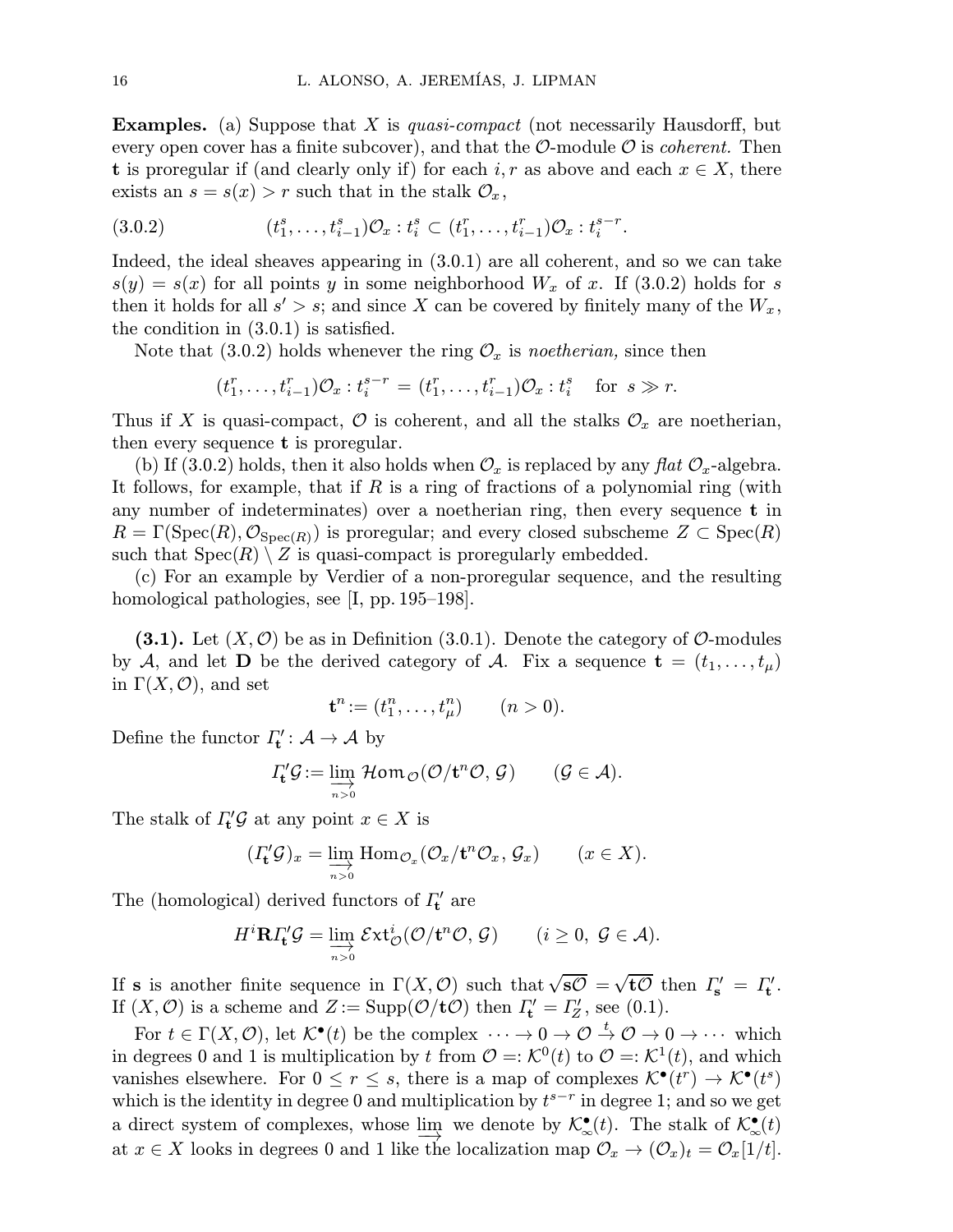With  $\otimes = \otimes_{\mathcal{O}}$ , set

$$
\mathcal{K}^{\bullet}(\mathbf{t}) := \mathcal{K}^{\bullet}(t_1) \otimes \cdots \otimes \mathcal{K}^{\bullet}(t_{\mu}),
$$

$$
\mathcal{K}^{\bullet}_{\infty}(\mathbf{t}) := \varinjlim_{n>0} \mathcal{K}^{\bullet}(\mathbf{t}^n) = \mathcal{K}^{\bullet}_{\infty}(t_1) \otimes \cdots \otimes \mathcal{K}^{\bullet}_{\infty}(t_{\mu});
$$

and for any complex  $\mathcal F$  of  $\mathcal O$ -modules set

$$
\mathcal{K}^\bullet(t,\mathcal{F})\!:=\!\mathcal{K}^\bullet(t)\otimes\mathcal{F},\qquad \mathcal{K}^\bullet_\infty(t,\mathcal{F})\!:=\mathcal{K}^\bullet_\infty(t)\otimes\mathcal{F}.
$$

Since the complex  $\mathcal{K}_{\infty}^{\bullet}(\mathbf{t})$  is flat and bounded, the functor of complexes  $\mathcal{K}_{\infty}^{\bullet}(\mathbf{t},-)$ takes quasi-isomorphisms to quasi-isomorphisms [H, p.93, Lemma 4.1, b2], and so may be regarded as a functor from D to D.

After choosing a quasi-isomorphism  $\varphi$  from  $\mathcal F$  to a K-injective  $\mathcal O$ -complex  $\mathcal L^{\bullet}$ [Sp, p. 138, Thm. 4.5], we can use the natural identifications

$$
\Gamma'_{\mathbf{t}} \mathcal{L}^j = \varinjlim \ker \bigl( \mathcal{K}^0(\mathbf{t}^n, \mathcal{L}^j) \to \mathcal{K}^1(\mathbf{t}^n, \mathcal{L}^j) \bigr) = \ker \bigl( \mathcal{K}^0_{\infty}(\mathbf{t}, \mathcal{L}^j) \to \mathcal{K}^1_{\infty}(\mathbf{t}, \mathcal{L}^j) \bigr) \quad (j \in \mathbb{Z})
$$

to get a D-morphism

$$
\delta' = \delta'(\mathcal{F}) \colon \mathbf{R} \Gamma'_{\mathbf{t}} \mathcal{F} \cong \Gamma'_{\mathbf{t}} \mathcal{L}^{\bullet} \hookrightarrow \mathcal{K}^{\bullet}_{\infty}(\mathbf{t}, \mathcal{L}^{\bullet}) \cong \mathcal{K}^{\bullet}_{\infty}(\mathbf{t}, \mathcal{F}),
$$

easily checked to be functorial in  $\mathcal F$  (and in particular, independent of  $\varphi$ ).

In proving the next Lemma, we will see that proregularity of t implies that  $\delta(\mathcal{F})$  is always an isomorphism. And the converse holds if cohomology on X commutes with filtered direct limits, for example if  $X$  is *compact* (i.e., quasi-compact and Hausdorff) [Go, p. 194, Thm. 4.12.1], or if X is quasi-noetherian [Ke, p. 641, Thm. 8. Kempf defines X to be quasi-noetherian if its topology has a base of quasi-compact open sets, if the intersection of any two quasi-compact open subsets of  $X$  is again quasi-compact, and if  $X$  itself is quasi-compact. We prefer to use the term *concentrated*. For example, if  $X$  is noetherian (i.e., every open subset is quasicompact) then  $X$  is concentrated. A scheme is concentrated iff it is quasi-compact and quasi-separated [GrD, p. 296, Prop.  $(6.1.12)$ ].<sup>10</sup>

**Lemma (3.1.1).** Let  $\mathbf{t} = (t_1, \ldots, t_\mu)$   $(t_i \in \Gamma(X, \mathcal{O}))$  and  $\delta'$  be as above, and suppose that  $X$  is compact or concentrated. Then the following are equivalent:

- (1) The sequence **t** is proregular (Definition  $(3.0.1)$ ).
- (2) For any  $\mathcal{F} \in \mathbf{D}$ , the map  $\delta'(\mathcal{F}) \colon \mathbf{R}\Gamma'_{\mathbf{t}}(\mathcal{F}) \to \mathcal{K}^{\bullet}_{\infty}(\mathbf{t}, \mathcal{F})$  is an isomorphism.
- (2)' For any injective  $\mathcal{O}\text{-module } \mathcal{J}$  and every  $i \neq 0, H^i \mathcal{K}^\bullet_\infty(\mathbf{t}, \mathcal{J}) = 0.$
- (3) For any flat  $\mathcal{O}\text{-module } \mathcal{P}$  and every  $i \neq 0$ , the inverse system

$$
(H_i(\mathbf{t}^r, \mathcal{P}))_{r>0} := (H^{-i}\mathcal{H}\mathsf{om}_{\mathcal{O}}(\mathcal{K}^{\bullet}(\mathbf{t}^r), \mathcal{P}))_{r>0}
$$

is essentially null, i.e., for each r there is an  $s > r$  such that the natural map  $H_i(\mathbf{t}^s, \mathcal{P}) \to H_i(\mathbf{t}^r, \mathcal{P})$  is the zero map.

- (3)' For every  $i \neq 0$  the inverse system  $(H_i(\mathbf{t}^r, \mathcal{O}))_{r>0}$  is essentially null.
- (3)<sup>*''*</sup> The inverse system  $(H_1(\mathbf{t}^r, \mathcal{O}))_{r>0}$  is essentially null.

<sup>&</sup>lt;sup>10</sup>where, for the implication d)  $\Rightarrow$  a), the family  $(U_{\alpha})$  should be a base of the topology.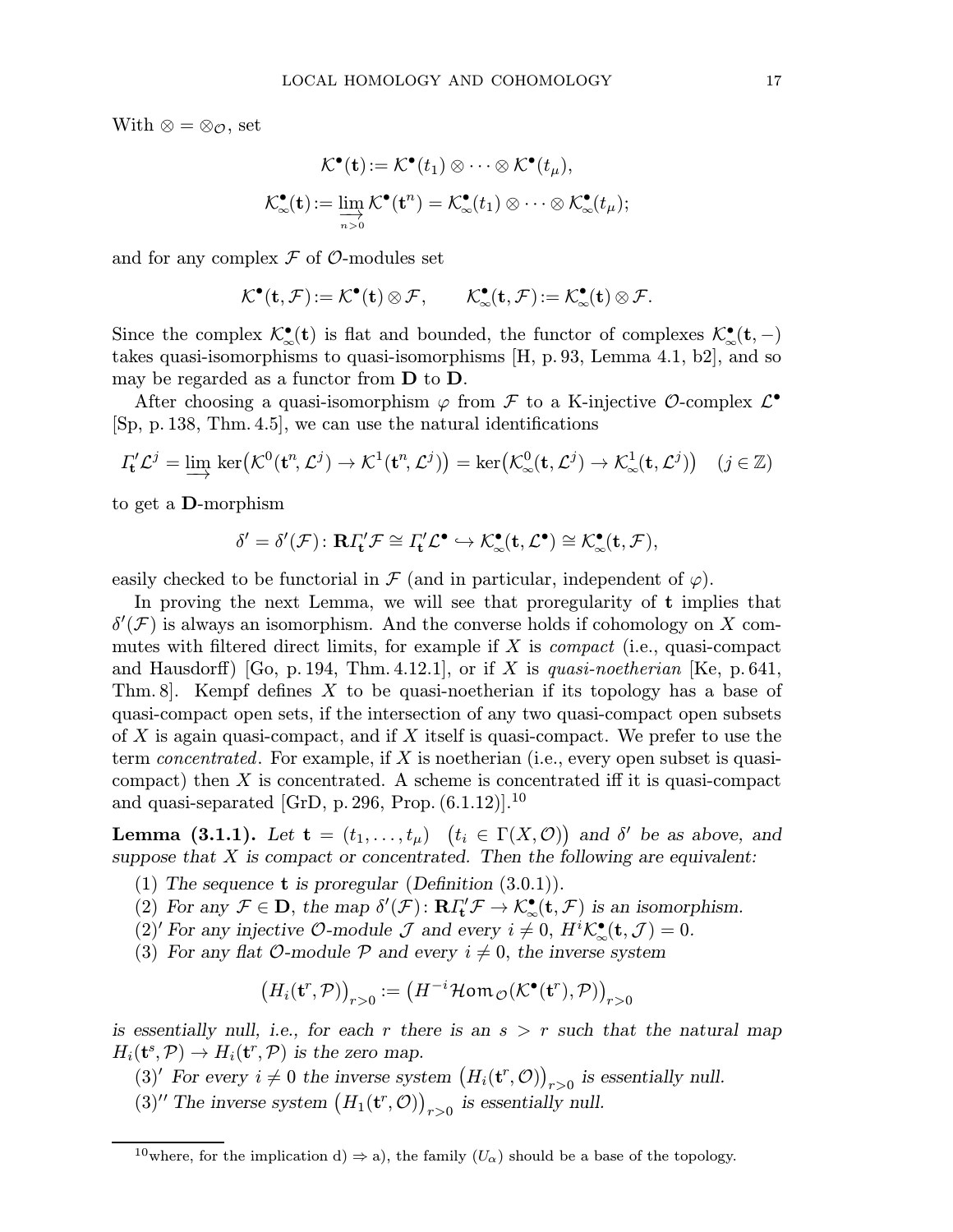*Proof.* We proceed as follows.

- $(A): (1) \Rightarrow (3)' \Leftrightarrow (3) \Rightarrow (3)'' \Rightarrow (1).$
- (B):  $(3)' \Rightarrow (2)' \Leftrightarrow (2) \Rightarrow (3)$ .

The hypothesis "X compact or concentrated" will be needed only for  $(2) \Rightarrow (3)$ .

(A). Assuming (1), we prove (3)' by induction on  $\mu$ . For  $\mu = 1$ , the assertion amounts to the vanishing (in  $\mathcal{O}$ ) of  $t_1^{s-r}(0:t_1^s)$  when  $s \gg r$ , which we get by taking  $i = 1$  in Definition (3.0.1). For  $\mu > 1$ , there is an obvious direct system of split exact sequences of complexes

(3.1.1.1) 
$$
0 \to \mathcal{O}'_r[-1] \to \mathcal{K}^{\bullet}(t^r_\mu) \to \mathcal{O}_r \to 0 \qquad (r > 0)
$$

where  $\mathcal{O}'_r := \mathcal{O} =: \mathcal{O}_r$  for all r, where the map  $\mathcal{O}'_s \to \mathcal{O}'_r$   $(s > r)$  is multiplication by  $t_{\mu}^{s-r}$ , and  $\mathcal{O}_s \to \mathcal{O}_r$  is the identity. From this system we derive an inverse system of exact sequences

$$
0 \to \mathcal{H}\mathsf{om}_{\mathcal{O}}(\mathcal{K}^{\bullet}((t_1^r, \ldots, t_{\mu-1}^r)) \otimes \mathcal{O}_r, \mathcal{O}) \to \mathcal{H}\mathsf{om}_{\mathcal{O}}(\mathcal{K}^{\bullet}((t_1^r, \ldots, t_{\mu-1}^r)) \otimes \mathcal{K}^{\bullet}(t_{\mu}^r), \mathcal{O})
$$

$$
\to \mathcal{H}\mathsf{om}_{\mathcal{O}}(\mathcal{K}^{\bullet}((t_1^r, \ldots, t_{\mu-1}^r)) \otimes \mathcal{O}'_r, \mathcal{O})[1] \to 0
$$

whence an inverse system of exact homology sequences, with  $\mathcal{I}^{[r]} := (t_1^r, \ldots, t_{\mu-1}^r)\mathcal{O},$ 

$$
\cdots \longrightarrow H_i((t_1^r, \ldots, t_{\mu-1}^r), \mathcal{O}) \xrightarrow{t_{\mu}^r} H_i((t_1^r, \ldots, t_{\mu-1}^r), \mathcal{O}) \longrightarrow H_i(\mathbf{t}^r, \mathcal{O})
$$
  

$$
\longrightarrow H_{i-1}((t_1^r, \ldots, t_{\mu-1}^r), \mathcal{O}) \xrightarrow{t_{\mu}^r} H_{i-1}((t_1^r, \ldots, t_{\mu-1}^r), \mathcal{O}) \longrightarrow \cdots
$$
  

$$
\cdots \longrightarrow H_1((t_1^r, \ldots, t_{\mu-1}^r), \mathcal{O}) \longrightarrow H_1(\mathbf{t}^r, \mathcal{O}) \longrightarrow (\mathcal{I}^{[r]} : t_{\mu}^r)/\mathcal{I}^{[r]} \longrightarrow 0.
$$

Now the inductive hypothesis quickly reduces the problem to showing that the inverse system  $T_r := (\mathcal{I}^{[r]} : t^r_\mu)/\mathcal{I}^{[r]}$ , with maps  $T_s \to T_r$   $(s > r)$  given by multiplication by  $t_{\mu}^{s-r}$ , is essentially null; and that results from Definition (3.0.1) with  $i = \mu$ .

Thus (1) implies (3)'. Since  $P$  is flat,  $H_i(\mathbf{t}^r, \mathcal{P}) = H_i(\mathbf{t}^r, \mathcal{O}) \otimes \mathcal{P}$ , so (3)'  $\Rightarrow$  (3); and obviously  $(3) \Rightarrow (3)' \Rightarrow (3)''$ .

Conversely, assuming  $(3)$ <sup>"</sup> we get  $(1)$  from the surjections (as above):

$$
H_1\big((t_1^r,\ldots,t_i^r),\mathcal{O}\big) \twoheadrightarrow \big((t_1^r,\ldots,t_{i-1}^r)\mathcal{O}:t_i^r\big)/(t_1^r,\ldots,t_{i-1}^r)\mathcal{O} \qquad(1\leq i\leq \mu).
$$

(B). If  $\mathcal J$  is an injective  $\mathcal O$ -module, then

$$
H^{i} \mathcal{K}_{\infty}^{\bullet}(\mathbf{t}, \mathcal{J}) = H^{i} \varinjlim_{r>0} \mathcal{K}^{\bullet}(\mathbf{t}^{r}, \mathcal{J}) \cong \varinjlim_{r>0} H^{i} \mathcal{H} \text{om} \left(\mathcal{H} \text{om} \left(\mathcal{K}^{\bullet}(\mathbf{t}^{r}), \mathcal{O}\right), \mathcal{J}\right)
$$

$$
= \varinjlim_{r>0} \mathcal{H} \text{om} \left((H_{-i}(\mathbf{t}^{r}, \mathcal{O})), \mathcal{J}\right)
$$

and consequently  $(3)' \Rightarrow (2)'$ .

(2)' implies, for any O-complex F, that if  $\mathcal{F} \to \mathcal{L}^{\bullet}$  is a quasi-isomorphism with  $\mathcal{L}^{\bullet}$  both K-injective and injective [Sp, p. 138, 4.5], then the j-th column  $\mathcal{K}_{\infty}^{\bullet}(\mathbf{t}, \mathcal{L}^j)$  of the double complex  $(\mathcal{K}^i_\infty(\mathbf{t}) \otimes \mathcal{L}^j)_{0 \leq i \leq \mu, j \in \mathbb{Z}}$  is a finite resolution of  $\varGamma'_{\mathbf{t}} \mathcal{L}^j$ , so that the inclusion  $\Gamma_t' \mathcal{L}^{\bullet} \hookrightarrow \mathcal{K}^{\bullet}_{\infty}(\mathbf{t}, \mathcal{L}^{\bullet})$  is a quasi-isomorphism; and (2) follows. Conversely, since  $\mathbf{R}\Gamma_{t}^{\prime}\tilde{\mathcal{J}}\cong\Gamma_{t}^{\prime}\mathcal{J},$  (2)' follows from (2).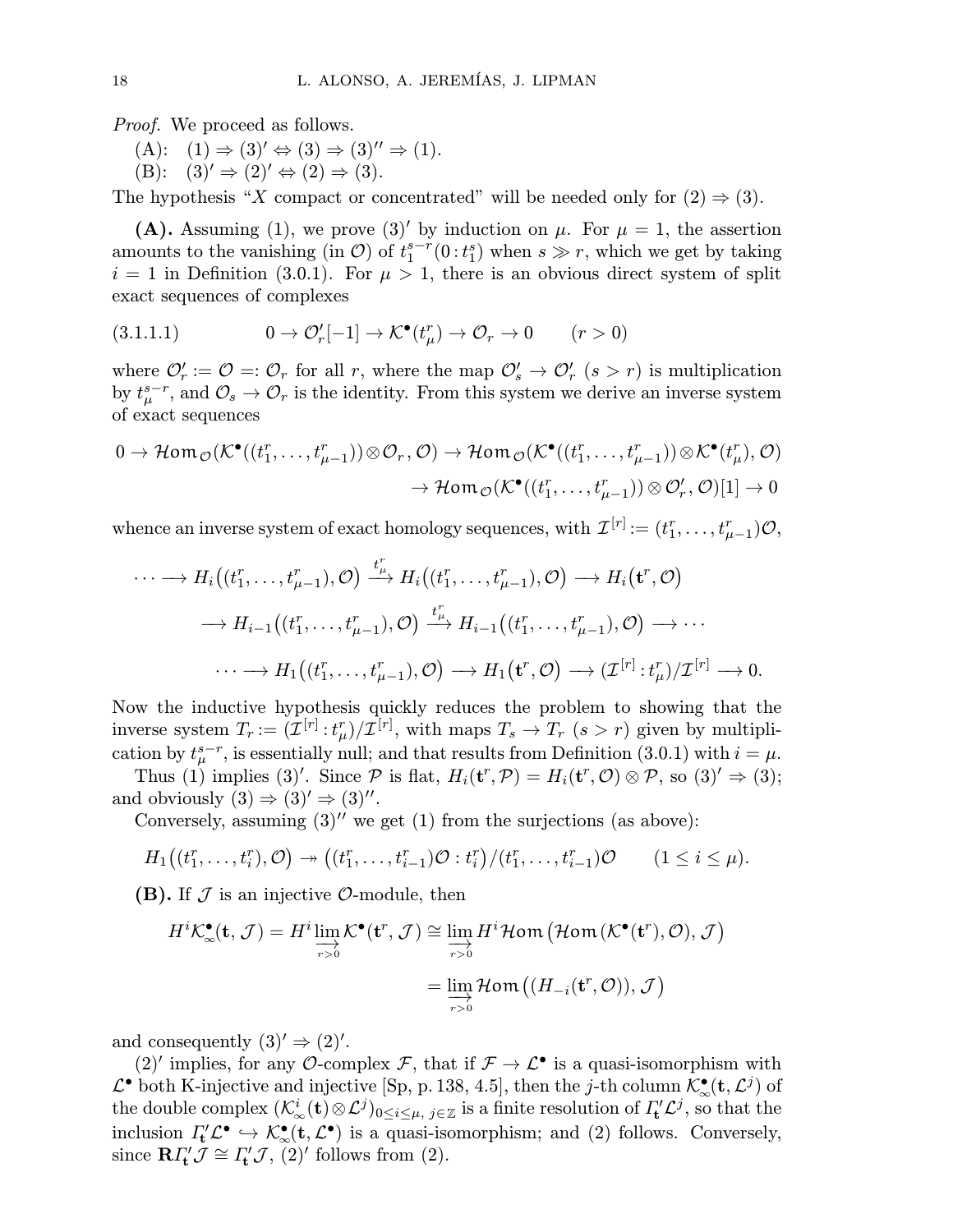To deduce (3) from (2)<sup> $\prime$ </sup> we imitate [Gr, p. 24]. There exists a monomorphism of the O-module  $H^i\mathcal{H}$ om $\bullet(\mathcal{K}^{\bullet}(t^r), \mathcal{P})$  into an injective O-module  $\mathcal{J}'$ , giving rise naturally to an element of

(3.1.1.2) 
$$
\lim_{\substack{\longrightarrow \text{sim}\ \text{Hom}\ (H^i\mathcal{H}\text{om}^{\bullet}(\mathcal{K}^{\bullet}(\mathbf{t}^s), \mathcal{P}), \mathcal{J}^{\prime})}} \lim_{\substack{\longrightarrow \text{sim}\ \text{Hom}\ (H^i\mathcal{H}\text{om}^{\bullet}(\mathcal{K}^{\bullet}(\mathbf{t}^s), \mathcal{P}), \mathcal{J}^{\prime})}} \text{.}
$$

and it will suffice to show that this element is zero. Noting that homology commutes with the exact functor  $Hom(-, \mathcal{J}')$  and with  $\lim_{\longrightarrow}$ , noting that  $\mathcal{K}^{\bullet}(\mathbf{t}^s)$  is a finite-rank free O-complex, setting  $\Gamma(-) := \Gamma(X, -)$ , and setting  $\mathcal{J} := \mathcal{H} \text{om}^{\bullet}(\mathcal{P}, \mathcal{J}')$  (which is an injective  $\mathcal{O}$ -module since  $\mathcal{P}$  is flat), we can rewrite (3.1.1.2) as

$$
Hi \underline{\lim}_{\longrightarrow} \Gamma \mathcal{H}om^{\bullet}(\mathcal{H}om^{\bullet}(\mathcal{K}^{\bullet}(\mathbf{t}^{s}), \mathcal{P}), \mathcal{J}')
$$
  
=  $Hi \underline{\lim}_{\longrightarrow} \Gamma \mathcal{H}om^{\bullet}(\mathcal{H}om^{\bullet}(\mathcal{K}^{\bullet}(\mathbf{t}^{s}), \mathcal{O}) \otimes \mathcal{P}, \mathcal{J}')$   
=  $Hi \underline{\lim}_{\longrightarrow} \Gamma \mathcal{H}om^{\bullet}(\mathcal{H}om^{\bullet}(\mathcal{K}^{\bullet}(\mathbf{t}^{s}), \mathcal{O}), \mathcal{J})$   
=  $Hi \underline{\lim}_{\longrightarrow} \Gamma(\mathcal{K}^{\bullet}(\mathbf{t}^{s}) \otimes \mathcal{J}),$ 

or again, since  $\Gamma$  commutes with lim  $(X$  being compact or concentrated), as  $H^i\Gamma\mathcal{K}_{\infty}^{\bullet}(\mathbf{t},\mathcal{J})$ . But by  $(2)$ ',  $\mathcal{K}_{\infty}^{\bullet}(\mathbf{t},\mathcal{J})$  is a resolution of  $\Gamma_{\mathbf{Z}}^{\prime}\mathcal{J}$ , and as a limp of injective complexes, is a complex of Γ-acyclic sheaves (since  $H^i(X, -)$  commutes with  $\lim_{M \to \infty} f(x)$ ); also  $\Gamma'_{Z}\mathcal{J}$ , the  $\underline{\lim}$  of the flabby sheaves  $\mathcal{H}$ om $(\mathcal{O}/\mathbf{t}^n\mathcal{O}, \mathcal{J})$ , is  $\Gamma$ -acyclic; and so

$$
H^{i}\Gamma\mathcal{K}_{\infty}^{\bullet}(\mathbf{t},\mathcal{J})=H^{i}(X,\varGamma'_{Z}\mathcal{J})=0\qquad(i\neq 0).
$$

This completes the proof of Lemma  $(3.1.1)$ .  $\Box$ 

With no assumption on the topological space  $X$  we define as in  $(2.1)$  mutatis mutandis a functorial map

$$
\psi'_{\mathbf{t}}(\mathcal{E},\mathcal{F})\colon \mathcal{E}\,\underset{\sim}{\otimes}\,\mathbf{R} \varGamma_{\!\mathbf{t}}'\mathcal{F}\,\stackrel{\sim}{\longrightarrow}\,\mathbf{R}\varGamma_{\!\mathbf{t}}'(\mathcal{E}\,\underset{\sim}{\otimes}\,\mathcal{F})\qquad (\mathcal{E},\mathcal{F}\in\mathbf{D}).
$$

**Corollary (3.1.2).** If **t** is proregular then  $\psi'_t(\mathcal{E}, \mathcal{F})$  is an isomorphism for all  $\mathcal{E}, \mathcal{F}$ .

*Proof.* Assume, as one may, that  $\mathcal{E}$  is K-flat, and check that the following diagram whose bottom row is the natural isomorphism—commutes:

$$
\mathcal{E} \otimes \mathbf{R} \Gamma'_{\mathbf{t}} \mathcal{F} \xrightarrow{\psi'_{\mathbf{t}}(\mathcal{E}, \mathcal{F})} \mathbf{R} \Gamma'_{\mathbf{t}}(\mathcal{E} \otimes \mathcal{F})
$$
  
via  $\delta'(\mathcal{F}) \downarrow \qquad \qquad \downarrow \delta'(\mathcal{E} \otimes \mathcal{F})$   
 $\mathcal{E} \otimes \mathcal{K}^{\bullet}_{\infty}(\mathbf{t}, \mathcal{F}) \xrightarrow{\sim} \mathcal{K}^{\bullet}_{\infty}(\mathbf{t}, \mathcal{E} \otimes \mathcal{F})$ 

By the implication  $(1) \Rightarrow (2)$  in Lemma  $(3.1.1)$  (whose proof did not need X to be compact or concentrated), the maps  $\delta'(\mathcal{F})$  and  $\delta'(\mathcal{E}\otimes\mathcal{F})$  are also isomorphisms, and the assertion follows.  $\quad \Box$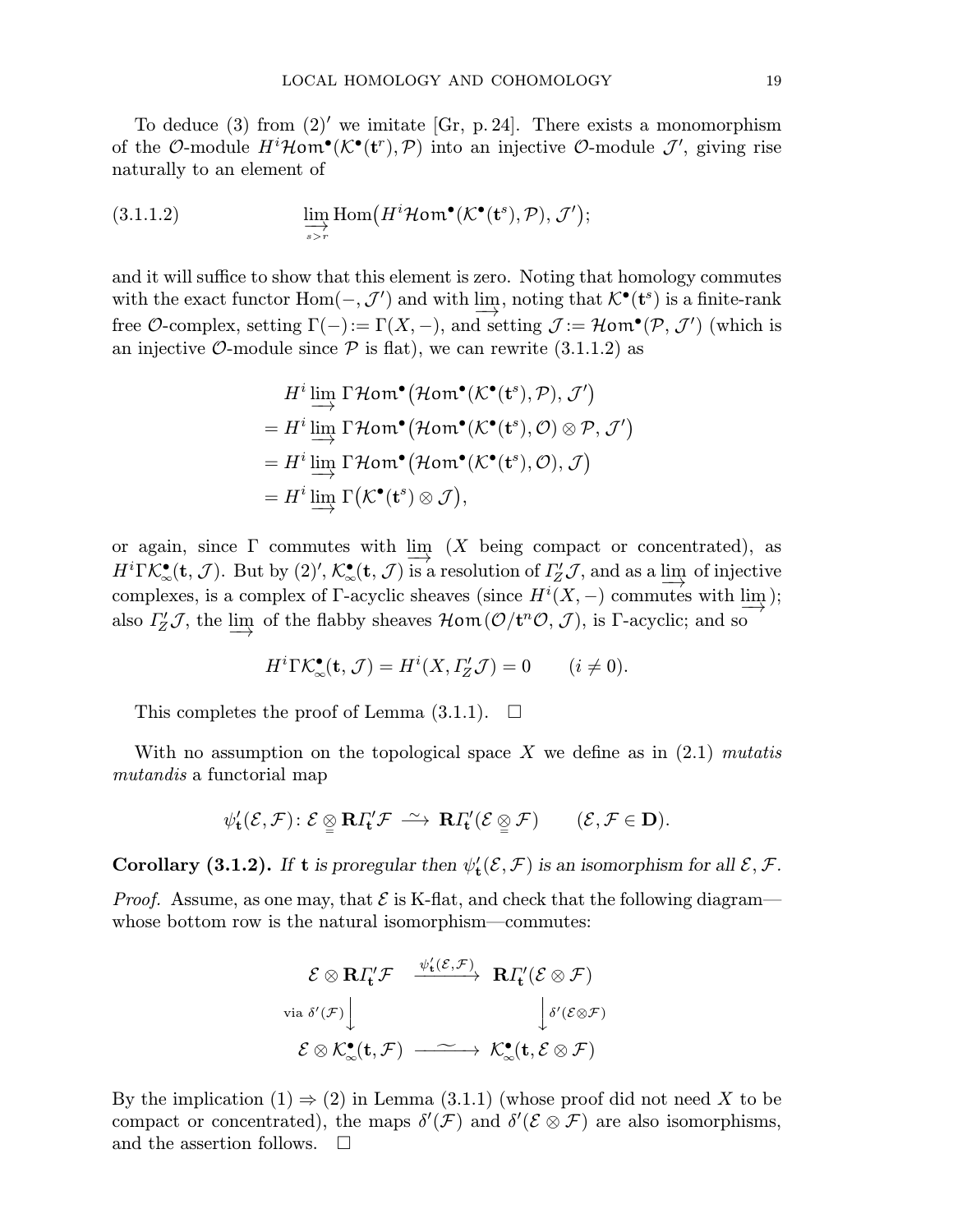Corollary (3.1.3). If t and t<sup>\*</sup> in  $\Gamma(X, \mathcal{O})$  are such that t<sup>\*</sup> and (t, t<sup>\*</sup>) are both proregular, then the natural map  $R\Gamma'_{(t,t^*)} \to R\Gamma'_{t} \circ R\Gamma'_{t^*}$  is an isomorphism.

*Proof.* Proregularity of  $(\mathbf{t}, \mathbf{t}^*)$  trivially implies that of  $\mathbf{t}$  (and also, when X is compact or concentrated, of  $t^*$ , see remark preceding  $(3.1.5)$  below). By  $(3.1.1)(2)$ , the assertion results from the equality  $\mathcal{K}_{\infty}^{\bullet}((t, t^*), -) = \mathcal{K}_{\infty}^{\bullet}(t, \mathcal{K}_{\infty}^{\bullet}(t^*, -)). \quad \Box$ 

Corollary (3.1.4). Let  $(X, \mathcal{O})$  be a scheme and  $Z \subset X$  a proregularly embedded subscheme.

(i) The map  $\psi' : \mathcal{E} \subseteq \mathbb{R}I_Z^{\prime} \mathcal{F} \longrightarrow \mathbb{R}I_Z^{\prime} (\mathcal{E} \subseteq \mathcal{F})$  of (2.1) is an isomorphism for all  $\mathcal{E}, \mathcal{F} \in \mathbf{D}(X).$ 

(ii) If  $Z^* \subset X$  is a closed subscheme such that  $Z^*$  and  $Z \cap Z^*$  are both proregularly embedded, then the natural functorial map  $R\Gamma'_{Z\cap Z^*} \to R\Gamma'_{Z} \circ R\Gamma'_{Z^*}$  is an isomorphism.

(iii)  $\mathbf{R} I_Z'(\mathbf{D}_{\mathrm{qc}}(X)) \subset \mathbf{D}_{\mathrm{qc}}(X)$ .

*Proof.* The assertions are essentially local on  $X$ , so the first two follow from  $(3.1.2)$ and  $(3.1.3)$  respectively, and the third from  $(3.1.1)(2)$ , see [H, p. 98, Prop. 4.3].  $\Box$ 

Assume now that X is compact or concentrated. If  $t^*$  is a permutation of  $t$ then there is an obvious functorial isomorphism  $\mathcal{K}_{\infty}^{\bullet}(\mathbf{t}^*,-) \longrightarrow \mathcal{K}_{\infty}^{\bullet}(\mathbf{t},-)$ , and so by Lemma  $(3.1.1)(2)$ ,  $t^*$  is proregular  $\Leftrightarrow$  so is **t**. More generally:

**Corollary (3.1.5).** Let  $\mathbf{t} = (t_1, \ldots, t_\mu)$  be, as before, a sequence in  $\Gamma(X, \mathcal{O})$ , with Coronary (3.1.3). Let  $\mathbf{t} = (t_1, \ldots, t_{\mu})$  be, as before, a sequence in  $\Gamma(X, \sqrt{t\mathcal{O}})$ .<br>X compact or concentrated, and let  $\mathbf{t}^* := (t_1^*, \ldots, t_{\nu}^*)$  be a sequence in  $\Gamma(X, \sqrt{t\mathcal{O}})$ . Then the sequence  $(\mathbf{t}^*, \mathbf{t}) := (t_1^*, \ldots, t_{\nu}, t_1, \ldots, t_{\mu})$  is proregular  $\Leftrightarrow$  so is  $\mathbf{t}$ . In par-Then the sequence  $(\mathbf{t}, \mathbf{t}) = (t_1, \dots, t_{\nu}, t_1, \dots, t_{\mu})$  is proved then  $\mathbf{t}^*$  is proregular  $\Leftrightarrow$  so is  $\mathbf{t}$ .

*Proof.* It suffices to treat the case  $\nu = 1$ . Since (clearly)  $\Gamma'_{(\mathbf{t}^*, \mathbf{t})} = \Gamma'_{\mathbf{t}}$ , and in view of  $(3.1.1)(2)$ , we need only show, with  $t := t_1^*$ , that for any  $\mathcal{O}$ -complex  $\mathcal{F}$  the natural functorial map

$$
\mathcal{K}^\bullet_\infty((t,t_1,\ldots,t_\mu),\mathcal{F})=\mathcal{K}^\bullet_\infty(t)\otimes\mathcal{K}^\bullet_\infty(\mathbf{t},\mathcal{F})\rightarrow\mathcal{O}\otimes\mathcal{K}^\bullet_\infty(\mathbf{t},\mathcal{F})=\mathcal{K}^\bullet_\infty(\mathbf{t},\mathcal{F})
$$

induces homology isomorphisms. The kernel of this degreewise split surjective map is  $\mathcal{O}_t[-1] \otimes \mathcal{K}^{\bullet}_{\infty}(\mathbf{t}, \mathcal{F})$ , where  $\mathcal{O}_t$  is the direct limit of the system  $(\mathcal{O}_n)_{n>0}$  with  $\mathcal{O}_n := \mathcal{O}$  for all n and with  $\mathcal{O}_r \to \mathcal{O}_s$  ( $r \leq s$ ) multiplication by  $t^{s-r}$ ; and it will suffice to show that this kernel is exact, i.e., that for  $j \in \mathbb{Z}$  and  $r > 0$ , any section of  $H^j(\mathcal{K}^{\bullet}_{\infty}(\mathbf{t}^r,\mathcal{F}))$  over an open  $U\subset X$  is locally annihilated by a power of t. Since  $t \in$ ′∞′  $\mathbf{t} \mathcal{O}$  we can replace t by  $t_i$   $(1 \leq i \leq \mu)$  in this last statement, whereupon it becomes well-known—and easily proved by induction on  $\mu$ , via (3.1.1.1).  $\square$ 

**Corollary (3.1.6).** Let  $(X, \mathcal{O})$  be a quasi-separated scheme and  $Z \subset X$  a proregularly embedded subscheme. If  $X_0 \subset X$  is a quasi-compact open subset,  $\mathcal{O}_0 := \mathcal{O}|_{X_0}$ , and  $t_0$  is a finite sequence in  $\Gamma(X_0, \mathcal{O}_0)$  such that  $Z \cap X_0$  is the support of  $\mathcal{O}_0/t_0\mathcal{O}_0$ , then  $t_0$  is proregular.

*Proof.*  $X_0$  is covered by finitely many of the open sets  $X_0 \cap X_\alpha$  with  $X_\alpha$  as in Definition (3.0.1), and we may assume that each  $X_{\alpha}$  is quasi-compact, whence so is  $X_0 \cap X_\alpha$  (since X is quasi-separated). So it suffices to apply (3.1.5) to  $X_0 \cap X_\alpha$ , with  $\mathbf{t} := \mathbf{t}_0$  and  $\mathbf{t}^* := \mathbf{t}_\alpha$ .  $\Box$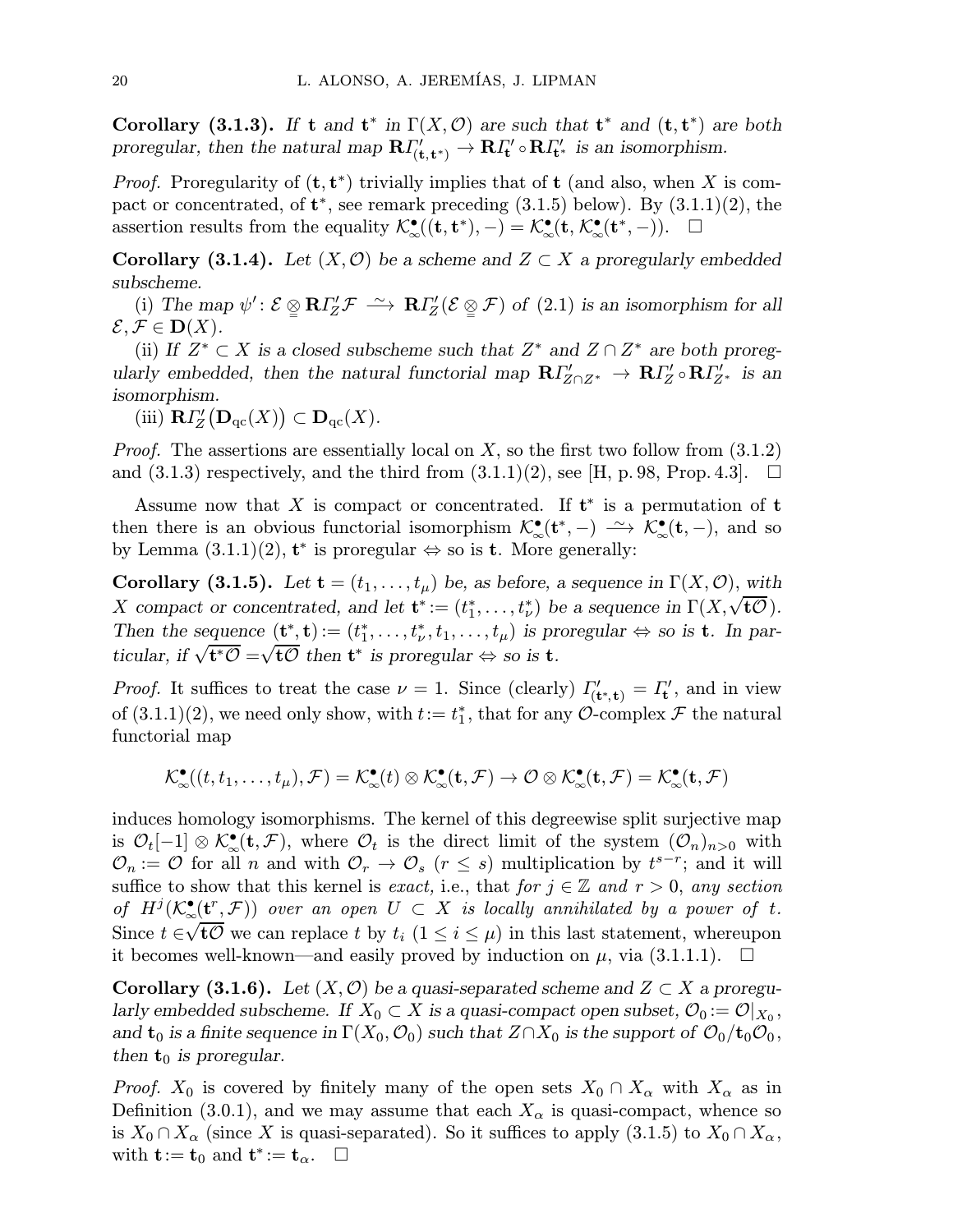Let  $(X, \mathcal{O})$  be a scheme, let  $j : \mathcal{A}_{\mathrm{qc}} = \mathcal{A}_{\mathrm{qc}}(X) \hookrightarrow \mathcal{A}$  be the inclusion of the category of quasicoherent O-modules into the category of all O-modules, and let  $j: D(\mathcal{A}_{qc}) \to D(\mathcal{A}) =: D$  be the corresponding derived-category functor.

**Proposition (3.1.7).** If  $(X, \mathcal{O}_X)$  is a quasi-compact separated scheme and  $Z \subset X$  is proregularly embedded, then the functor

$$
\varGamma_Z^{\mathrm{qc}}\!:=\varGamma_Z\circ j=\varGamma_Z'\circ j\colon \mathcal{A}_{\mathrm{qc}}\to \mathcal{A}_{\mathrm{qc}}
$$

has a derived functor

$$
\mathbf{R} \varGamma^{\mathrm{qc}}_Z \colon \mathbf{D}(\mathcal{A}_{\mathrm{qc}}) \to \mathbf{D}(\mathcal{A}_{\mathrm{qc}});
$$

and the natural functorial map  $\bm{j} \circ \mathbf{R} \Gamma_Z^{\text{qc}} \to \mathbf{R} \Gamma_Z' \circ \bm{j}$  is an isomorphism.

Remark. For quasi-compact separated X, j induces an equivalence of categories from  $\mathbf{D}(\mathcal{A}_{\text{qc}})$  to  $\mathbf{D}_{\mathrm{qc}}(X)$  [BN, p. 230, Cor. 5.5] (or see (1.3) above). Therefore any  $\mathcal{F} \in \mathbf{D}_{\mathrm{qc}}(X)$  is isomorphic to a quasi-coherent complex. In this case, then, (3.1.7) embellishes assertion (iii) in (3.1.4). (The following proof does not, however, depend on [BN] or (1.3).)

Proposition (3.1.7) is a consequence of:

**Lemma (3.1.7.1).** For any inclusion i:  $U \hookrightarrow X$  with U affine open, and any J which is injective in  $\mathcal{A}_{\mathrm{qc}}(U)$ , the natural map  $\Gamma'_Z i_* \mathcal{J} \to \mathbf{R} \Gamma'_Z i_* \mathcal{J}$  is a  $\mathbf{D}$ -isomorphism.

Indeed, if  $\mathcal{G} \in \mathcal{A}_{\mathrm{qc}},$  if  $(U_\alpha)_{1 \leq \alpha \leq n}$  is an affine open cover of X, with inclusion maps  $i_\alpha : U_\alpha \hookrightarrow X$ , and if for each  $\alpha$ ,  $i_{\alpha}^*\mathcal{G} \to \mathcal{J}_{\alpha}$  is a monomorphism with  $\mathcal{J}_{\alpha}$  injective in  $\mathcal{A}_{\text{qc}}(U_{\alpha})$ , then  $i_{\alpha*}\mathcal{J}_{\alpha}$ is  $A_{\text{qc}}$ -injective (since  $i_{\alpha*}: A_{\text{qc}}(U_{\alpha}) \to A_{\text{qc}}$  has an exact left adjoint), and there are obvious monomorphisms  $\mathcal{G} \to \bigoplus_{\alpha=1}^n i_{\alpha *} i_{\alpha}^* \mathcal{G} \to \bigoplus_{\alpha=1}^n i_{\alpha *} \mathcal{J}_{\alpha}$ . Thus the category  $\mathcal{A}_{\mathrm{qc}}$  has enough injectives; and since, by (3.1.7.1),

$$
I_Z^{\text{qc}}(\bigoplus_{\alpha=1}^n i_{\alpha*}\mathcal{J}_\alpha) \cong \bigoplus_{\alpha=1}^n \mathbf{R} I_Z'i_{\alpha*}\mathcal{J}_\alpha,
$$

and the functor  $\mathbb{R}I_Z^{\prime\prime}$  is bounded above and below (by Lemma  $(3.1.1)(2)$  and quasi-compactness of X), it follows from [H, p. 57,  $\gamma$ b] and its proof that  $\mathbb{R} \Gamma^{\text{qc}}_{Z}$  exists and is bounded above and below. And then the isomorphism assertion in  $(3.1.7)$  follows from [H, p. 69, (iii) and (iv)].

It remains then to prove Lemma (3.1.7.1).

Since X is concentrated, there is a finite-type  $\mathcal{O}_X$ -ideal  $\mathcal I$  such that  $Z = \text{Supp}(\mathcal{O}_X/\mathcal{I})$ . With  $\mathcal{O}_U := i^*\mathcal{O}_X$ ,  $\mathcal{I}_U := i^*\mathcal{I}$ , we have for any  $\mathcal{O}_U$ -module  $\mathcal{E}$ ,

$$
I'_Z i_* \mathcal{E} = \lim_{t \to \infty} \mathcal{H}om(\mathcal{O}_X / \mathcal{I}^n, i_* \mathcal{E})
$$
  
= 
$$
\lim_{t \to \infty} i_* \mathcal{H}om(\mathcal{O}_U / \mathcal{I}_U^n, \mathcal{E})
$$
  
= 
$$
i_* \lim_{t \to \infty} \mathcal{H}om(\mathcal{O}_U / \mathcal{I}_U^n, \mathcal{E}) = i_* I'_{Z \cap U} \mathcal{E}
$$

where the interchange of  $\lim_{k \to \infty}$  and  $i_*$  is justified by [Ke, p. 641, Prop. 6]. Since the map i is affine, and  $i_*$  takes  $\mathcal{O}_U$ -injectives to  $\mathcal{O}_X$ -injectives, and since for any  $\mathcal{O}_U$ -injective  $\mathcal{L}, \Gamma'_{Z \cap U} \mathcal{L}$  is a lim of flabby sheaves and hence  $i_{*}$ -acyclic [Ke, p. 641, Cors. 5 and 7], therefore

$$
\mathbf{R} \Gamma'_{Z}(i_*\mathcal{J}) \cong \mathbf{R} \Gamma'_{Z}(\mathbf{R} i_*\mathcal{J}) \cong \mathbf{R} (\Gamma'_{Z} i_*)(\mathcal{J}) = \mathbf{R} (i_* \Gamma'_{Z \cap U})(\mathcal{J}) = \mathbf{R} i_* \mathbf{R} \Gamma'_{Z \cap U}(\mathcal{J}).
$$

Referring again to the ring-theoretic analogue of  $(3.1.1)(2)'$  [Gr, p. 24, Lemme 9, b)], we see that  $\mathbf{R} \Gamma'_{Z\cap U} \mathcal{J} \cong \Gamma'_{Z\cap U} \mathcal{J}$ ; and since *i* is affine and  $\Gamma'_{Z\cap U} \mathcal{J}$  is quasi-coherent, therefore

$$
\mathbf{R}i_{*}\mathbf{R}\Gamma'_{Z\cap U}\mathcal{J}\cong \mathbf{R}i_{*}\Gamma'_{Z\cap U}\mathcal{J}\cong i_{*}\Gamma'_{Z\cap U}\mathcal{J}\cong \Gamma'_{Z}i_{*}\mathcal{J},
$$

whence the desired conclusion.  $\Box$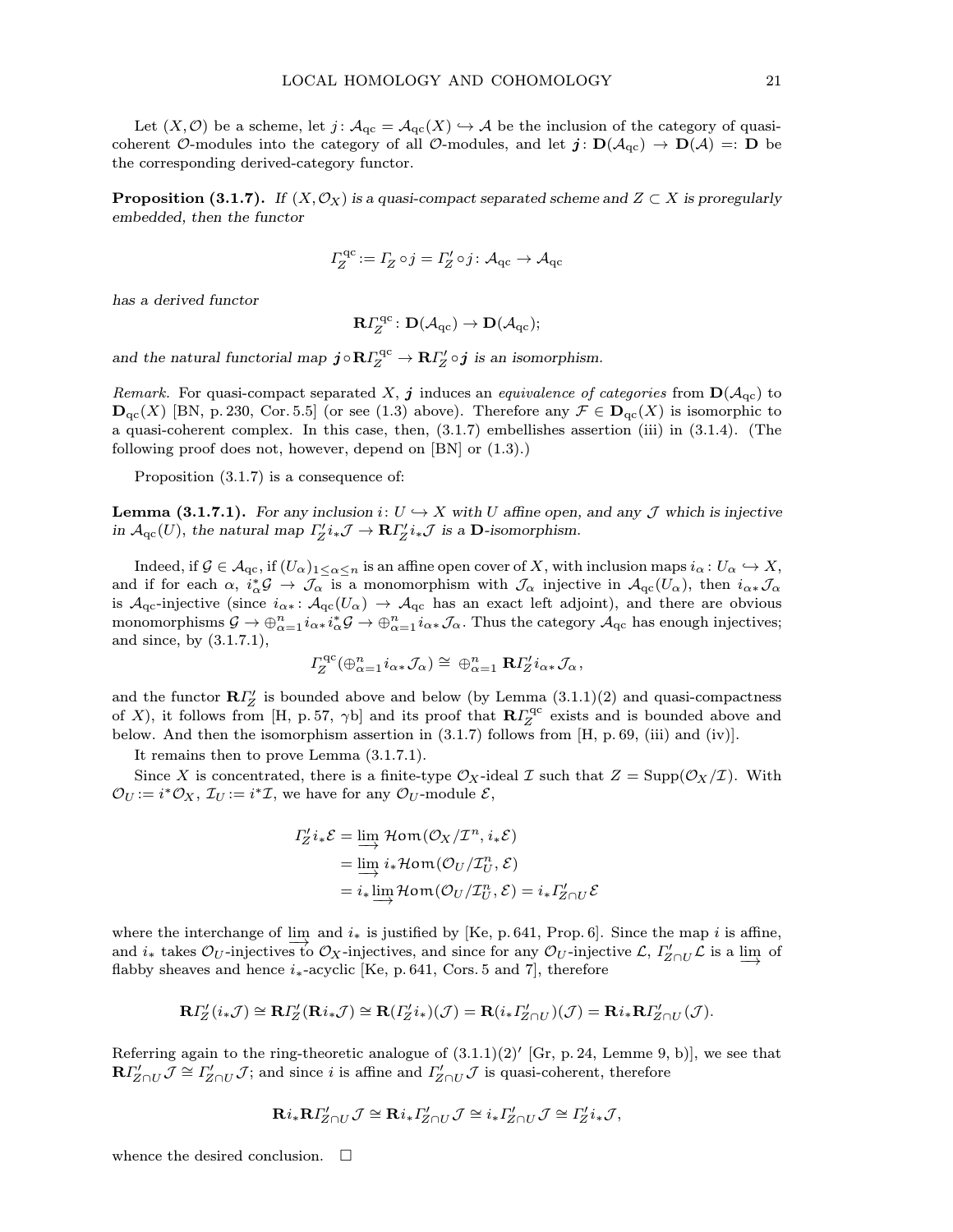(3.2). The map

$$
\delta' = \delta'(\mathcal{F}) \colon \mathbf{R} \Gamma'_{\mathbf{t}} \mathcal{F} \to \mathcal{K}^{\bullet}_{\infty}(\mathbf{t}, \mathcal{F}) \qquad \big( \mathcal{F} \in \mathbf{D} \big)
$$

remains as in §3.1. Let Z be the support of  $\mathcal{O}/t\mathcal{O}$ , a closed subset of X. In the following steps  $a$ )–d), we construct a functorial map

$$
\delta=\delta(\mathcal{F})\colon \mathcal{K}_\infty^\bullet(\mathbf{t},\mathcal{F})\to\mathbf{R}\varGamma_Z\mathcal{F}\qquad \big(\mathcal{F}\in\mathbf{D}\big)
$$

such that  $\delta \circ \delta' \colon \mathbf{R} \Gamma'_{\mathbf{t}} \mathcal{F} \to \mathbf{R} \Gamma_{\mathbf{Z}} \mathcal{F}$  coincides with the map induced by the obvious inclusion  $\Gamma'_{t} \hookrightarrow \Gamma_{Z}$ .

a) As in the definition of  $\delta'$  we may assume that  $\mathcal F$  is K-injective, and injective as well (i.e., each of its component  $\mathcal{O}\text{-modules }\mathcal{F}^n$  ( $n \in \mathbb{Z}$ ) is injective) [Sp, p. 138, 4.5]. If  $U = (X \setminus Z) \stackrel{i}{\hookrightarrow} X$  is the inclusion map, then the canonical sequence of complexes  $0\to\varGamma_{\cal Z}\mathcal F\stackrel{\gamma}{\hookrightarrow}\mathcal F\stackrel{\eta}{\to}i_*i^*\mathcal F\to 0\text{ is exact, and there results a natural quasi-isomorphism}$  $\Gamma_Z \mathcal{F} \to \mathcal{C}_\eta[-1]$  where  $\mathcal{C}_\eta$  is the cone of  $\eta$ .

b) Let  $\mathcal{K}_{\flat}$  be the complex

$$
\mathcal{K}^1_\infty(\mathbf{t}) \to \mathcal{K}^2_\infty(\mathbf{t}) \to \dots \qquad (\mathcal{K}^0_\flat := \mathcal{K}^1_\infty(\mathbf{t}), \ \mathcal{K}^1_\flat := \mathcal{K}^2_\infty(\mathbf{t}), \ \dots)
$$

There is an obvious map of complexes  $\mathcal{O} := \mathcal{K}^0_{\infty}(\mathbf{t}) \to \mathcal{K}_{\flat}$ , inducing for any com- $\text{plex } \mathcal{F} \text{ a map } \xi = \xi(\mathcal{F}) \colon \mathcal{F} = \mathcal{O} \otimes \mathcal{F} \to \mathcal{K}_{\flat} \otimes \mathcal{F}, \text{ whose cone } \mathcal{C}_{\xi} \text{ is } \mathcal{K}_{\infty}^{\bullet}(\mathbf{t}, \mathcal{F})[1].$ 

c) Since  $\mathbf{t}\mathcal{O}_U = \mathcal{O}_U (\mathcal{O}_U := \mathcal{O}|_U)$ , the complex  $i^*\mathcal{K}^{\bullet}_{\infty}(\mathbf{t})$  is homotopically trivial at each point of U, and hence for any  $\mathcal F$  the complex  $i^*\mathcal K^{\bullet}_{\infty}(\mathbf t,\mathcal F)$  is exact. In other words,  $i^*\xi(\mathcal{F})$ :  $i^*\mathcal{F} \to i^*\mathcal{K}_b \otimes i^*\mathcal{F}$  is a *quasi-isomorphism* for all  $\mathcal{F}$ .

Let  $\sigma: i^*\mathcal{K}_b \otimes i^*\mathcal{F} \to \mathcal{L}$  be a quasi-isomorphism with  $\mathcal{L}$  K-injective. Then  $\sigma \circ i^* \xi : i^* \mathcal{F} \to \mathcal{L}$  is a quasi-isomorphism between K-injective complexes, therefore so is  $\zeta := i_*(\sigma \circ i^*\xi)$ , as is the induced map of cones  $\epsilon \colon \mathcal{C}_\eta \to \mathcal{C}_{\zeta \circ \eta}$ .

From the commutative diagram of complexes

(3.2.1) 
$$
\begin{array}{ccc}\n\mathcal{F} & \xrightarrow{\eta} & i_{*}i^{*}(\mathcal{F}) & \xrightarrow{\zeta} & i_{*}\mathcal{L} \\
& \xi & \downarrow^{i_{*}i^{*}\xi} & \|\n\mathcal{K}_{\flat}\otimes\mathcal{F} & \xrightarrow{\longrightarrow} & i_{*}i^{*}(\mathcal{K}_{\flat}\otimes\mathcal{F}) & \xrightarrow{i_{*}\sigma} & i_{*}\mathcal{L}\n\end{array}
$$

we deduce a map of cones

$$
(3.2.2) \t\t\t\t\t\mathcal{C}_{\xi} \to \mathcal{C}_{\zeta \circ \eta}
$$

and hence a composed D-map

$$
\delta(\mathcal{F})\colon \mathcal{K}_{\infty}^{\bullet}(\mathbf{t},\mathcal{F})\cong \mathcal{C}_{\xi}[-1]\to \mathcal{C}_{\zeta\circ\eta}[-1]\xrightarrow{\epsilon^{-1}} \mathcal{C}_{\eta}[-1]\cong \varGamma_{Z}\mathcal{F}\cong \mathbf{R}\varGamma_{Z}\mathcal{F},
$$

easily checked to be functorial in  $\mathcal{F}.$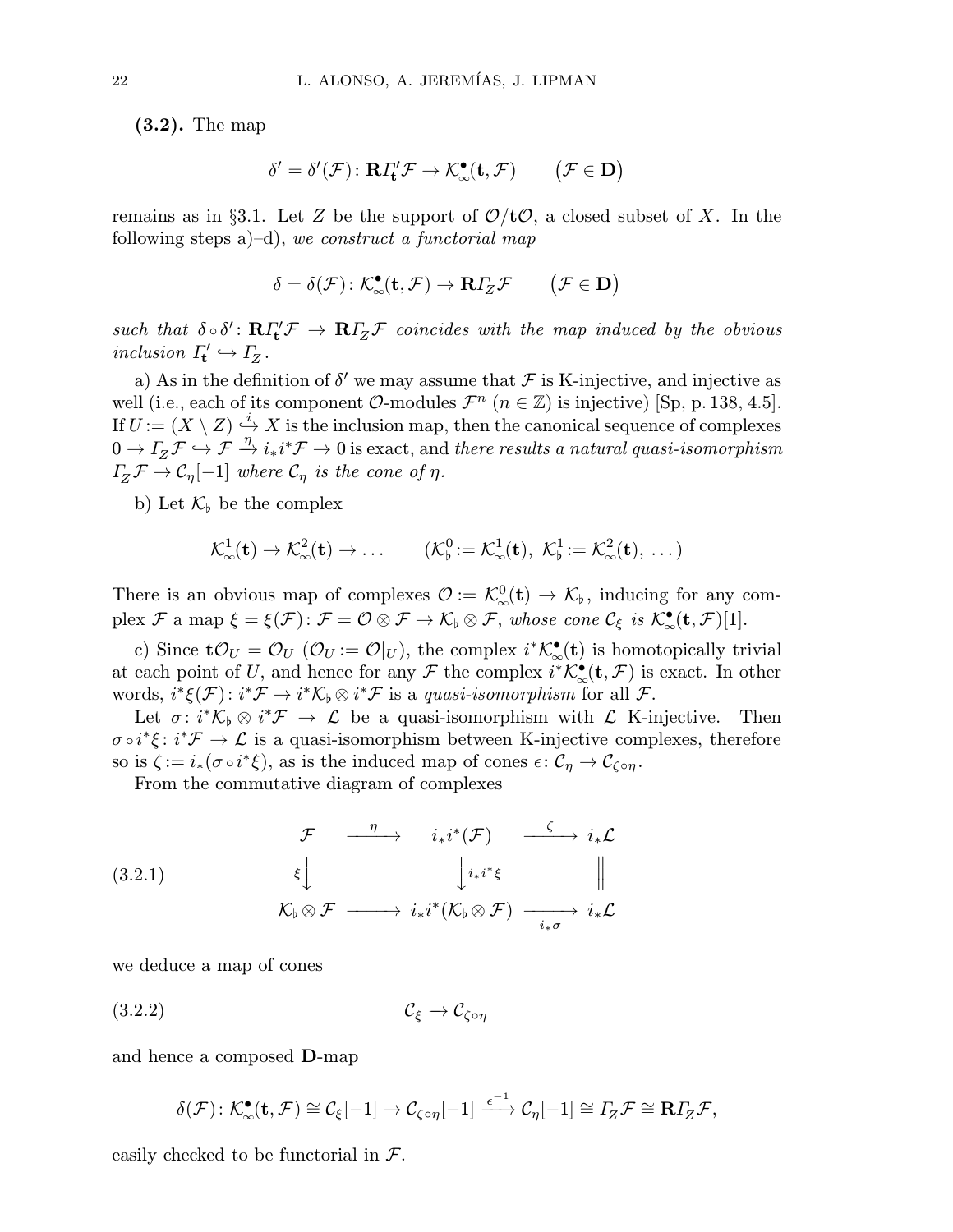d) To check that  $\delta \circ \delta'$  is as asserted above, "factor" the first square in (3.2.1) as

$$
\begin{array}{ccc} \mathcal{F} & \xrightarrow{\pi} & \mathcal{F}/\varGamma_{\!\! \iota}^{\prime} \mathcal{F} & \xrightarrow{\eta^{\prime}} & i_{*}i^{*}(\mathcal{F}) \\ & & \xi^{\prime} \Big\downarrow & & \Big\downarrow \\ & & \mathcal{K}_{\flat} \otimes \mathcal{F} & \xrightarrow{\hspace*{1.5cm}} i_{*}i^{*}(\mathcal{K}_{\flat} \otimes \mathcal{F})\,, \end{array}
$$

derive the commutative diagram

$$
\begin{array}{ccc}\n\mathcal{C}_{\pi}[-1] & \xrightarrow{\text{via }\eta'} & \mathcal{C}_{\eta}[-1] \\
\downarrow{\text{via }\xi'} & & \downarrow{\epsilon[-1]} \\
\mathcal{C}_{\xi}[-1] & \xrightarrow{(3.2.2)} & \mathcal{C}_{\zeta \circ \eta}[-1],\n\end{array}
$$

and using a) and b), identify the **D**-map labeled "via  $\xi''$ " (resp. "via  $\eta''$ ") with  $\delta'$ (resp. the inclusion map  $\Gamma'_t \mathcal{F} \hookrightarrow \Gamma_Z \mathcal{F}$ ).

The next Lemma is a derived-category version of [Gr, p. 20, Prop.5] and [H, p. 98, Prop. 4.3, b) (from which it follows easily if the complex  $\mathcal F$  is bounded-below or if the functor  $\Gamma$ <sub>Z</sub> has finite homological dimension).

**Lemma (3.2.3).** Let  $(X, \mathcal{O})$  be a scheme, let t be a finite sequence in  $\Gamma(X, \mathcal{O})$ , and let  $Z := \text{Supp}(\mathcal{O}/t\mathcal{O})$ . Then  $\delta(\mathcal{F}) : \mathcal{K}^{\bullet}_{\infty}(\mathbf{t}, \mathcal{F}) \to \mathbf{R} I_Z^{\mathcal{F}} \mathcal{F}$  is an isomorphism for all  $\mathcal{F} \in \mathbf{D}_{\mathrm{qc}}(X)$ .

*Proof.* The question is local, so we may assume X to be affine, say  $X = \text{Spec}(R)$ . Let  $i: U := (X \setminus Z) \hookrightarrow X$  be the inclusion, a quasi-compact map (since U is quasicompact). Let  $\mathcal{K}_{\flat}$  be as in the definition of  $\delta$ , so that  $\mathcal{K}_{\flat} = i_*i^*\mathcal{K}_{\flat}$ . Also, the Cech resolution  $i^*\xi(\mathcal{O})\colon \mathcal{O}_U\to i^*\mathcal{K}_{\flat}$  (see c) above) is  $i_*\text{-}acyclic$ , i.e.,  $R^pi_*(i^*\mathcal{K}_{\flat}^q)=0$  for all  $p > 0$  and  $q \ge 0$ : indeed,  $i^* \mathcal{K}_{\flat}^q$  is a direct sum of sheaves of the form  $j_* \mathcal{O}_V$ , where  $V \subset U$  is an open set of the form  $Spec(R_t)$  (t a product of some members of **t**) and  $j: V \hookrightarrow U$  is the inclusion map; and since V is affine, therefore

$$
i_*(j_*\mathcal{O}_V) = (ij)_*\mathcal{O}_V = \mathbf{R}(ij)_*\mathcal{O}_V = \mathbf{R}i_* (\mathbf{R}j_*\mathcal{O}_V) = \mathbf{R}i_*(j_*\mathcal{O}_V),
$$

whence  $i_*(i^*\mathcal{K}_{\flat}^q) = \mathbf{R}i_*(i^*\mathcal{K}_{\flat}^q)$ . It follows that  $\mathcal{K}_{\flat} = i_*(i^*\mathcal{K}_{\flat}) \cong \mathbf{R}i_*(\mathcal{O}_U)$ .

Since the bounded complex  $\mathcal{K}_{\flat}$  is flat, we conclude that the bottom row of (3.2.1) is isomorphic in D to the canonical composition

$$
\mathbf{R}i_*\mathcal{O}_U\underset{\cong}{\otimes}\mathcal{F}\rightarrow\mathbf{R}i_*i^*(\mathbf{R}i_*\mathcal{O}_U\underset{\cong}{\otimes}\mathcal{F})\ \stackrel{\sim}{\longrightarrow}\ \mathbf{R}i_*(i^*\mathbf{R}i_*\mathcal{O}_U\underset{\cong}{\otimes}i^*\mathcal{F})\ \stackrel{\sim}{\longrightarrow}\ \mathbf{R}i_*(\mathcal{O}_U\underset{\cong}{\otimes}i^*\mathcal{F})
$$

which composition is an isomorphism for any  $\mathcal{F} \in \mathbf{D}_{\mathrm{qc}}(X)$ . This instance of the "projection isomorphism" of [H, p.106] (where the hypotheses are too restrictive) is shown in  $[L, Prop. (3.9.4)]$  to hold in the necessary generality. It follows that the map  $\mathcal{C}_{\xi} \to \mathcal{C}_{\zeta \circ \eta}$  in (3.2.2) is a **D**-isomorphism, whence the assertion.  $\Box$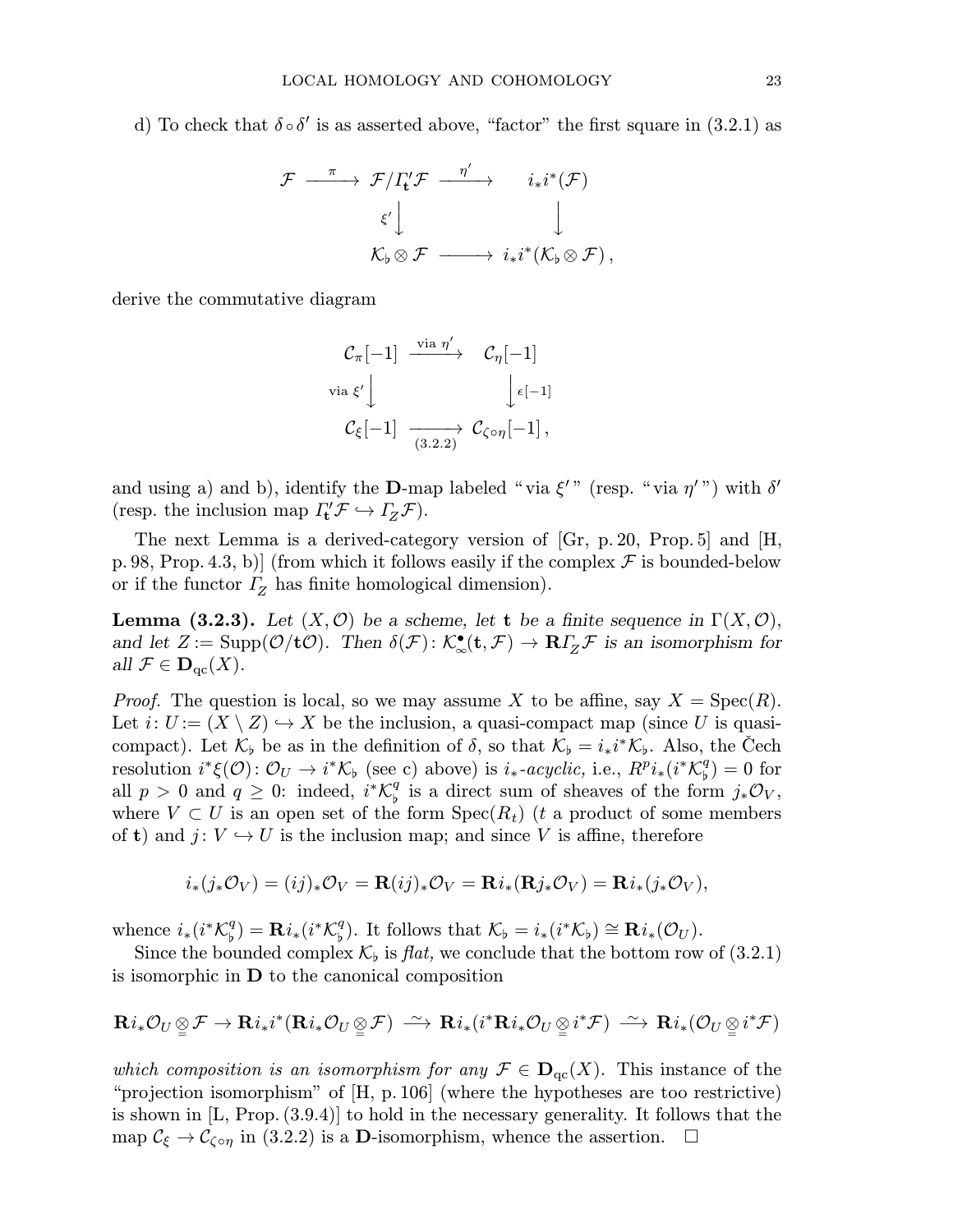From the implication  $(1) \Rightarrow (2)$  of Lemma  $(3.1.1)$ —whose proof does not need X to be concentrated—we now obtain:

**Corollary (3.2.4).** If Z is a proregularly embedded subscheme of the scheme X then for all  $\mathcal{F} \in \mathbf{D}_{\mathrm{qc}}(X)$ , the natural map  $\mathbf{R} \Gamma'_{Z} \mathcal{F} \to \mathbf{R} \Gamma'_{Z} \mathcal{F}$  is an isomorphism.

**Corollary (3.2.5).** Let  $(X, \mathcal{O})$  be a scheme and  $Z \subset X$  a closed subscheme such that the inclusion  $(X \setminus Z) \hookrightarrow X$  is quasi-compact.

(i) The map  $\psi: \mathcal{E} \otimes \mathbf{R} \Gamma_z \mathcal{F} \longrightarrow \mathbf{R} \Gamma_z (\mathcal{E} \otimes \mathcal{F})$  of  $(2.1)$  is an isomorphism for all  $\mathcal{E}, \mathcal{F} \in \mathbf{D}_{\mathrm{qc}}(X).$ 

(ii) If  $Z^* \subset X$  is a closed subscheme such that  $(X \setminus Z^*) \hookrightarrow X$  is quasi-compact, then the the natural functorial map  $R\Gamma_{Z\cap Z^*}\mathcal{E} \to R\Gamma_Z R\Gamma_{Z^*}\mathcal{E}$  is an isomorphism for all  $\mathcal{E} \in \mathbf{D}_{\mathrm{qc}}(X)$ .

(iii)  $R\Gamma_Z(D_{\mathrm{qc}}(X)) \subset D_{\mathrm{qc}}(X)$ .

*Proof.* Since  $\psi$  is compatible with restriction to open subsets, we may assume that X is affine, so that  $Z = \text{Supp}(\mathcal{O}/t\mathcal{O})$  for some finite sequence t in  $\Gamma(X, \mathcal{O})$ . We may also assume that  $\mathcal E$  is K-flat, and then check that the following diagram—whose top row is the natural isomorphism—commutes:

$$
\mathcal{E} \otimes \mathcal{K}^{\bullet}_{\infty}(\mathbf{t}, \mathcal{F}) \longrightarrow \mathcal{K}^{\bullet}_{\infty}(\mathbf{t}, \mathcal{E} \otimes \mathcal{F})
$$
  
\nvia  $\delta(\mathcal{F}) \downarrow \qquad \qquad \downarrow \delta(\mathcal{E} \otimes \mathcal{F})$   
\n
$$
\mathcal{E} \otimes \mathbf{R} \Gamma_{Z} \mathcal{F} \longrightarrow \mathbf{R} \Gamma_{Z}(\mathcal{E} \otimes \mathcal{F})
$$

Since both  $\mathcal E$  and  $\mathcal F$  are in  $\mathbf{D}_{\mathrm{qc}}(X)$ , so is  $\mathcal E \otimes \mathcal F:$  express  $\mathcal E$  and  $\mathcal F$  as  $\varinjlim_{\lambda} S$  of bounded-above truncations to reduce to where  $\mathcal{E}, \mathcal{F} \in \mathbf{D}_{\text{qc}}^-$ , a case treated in [H, p. 98, Prop. 4.3]. By Lemma (3.2.3) the maps  $\delta(\mathcal{F})$  and  $\delta(\mathcal{E} \otimes \mathcal{F})$  are isomorphisms, and assertion (i) of the Corollary follows.

Assertion (iii) follows at once from (3.2.3), see [H, p.98, Prop.4.3]. And then (ii) follows from (3.2.3), since  $\mathcal{K}_{\infty}^{\bullet}(\mathbf{t}, \mathbf{t}^*), -) = \mathcal{K}_{\infty}^{\bullet}(\mathbf{t}) \otimes \mathcal{K}_{\infty}^{\bullet}(\mathbf{t}^*, -). \quad \Box$ 

*Remark.* Actually, (i) results more directly from the triangle map (see  $(0.4.2.1)$ )

$$
\mathcal{E} \underset{\mathfrak{Q}}{\otimes} \mathbf{R} \Gamma_Z \mathcal{F} \longrightarrow \mathcal{E} \underset{\mathfrak{Q}}{\otimes} \mathcal{F} \longrightarrow \mathcal{E} \underset{\mathfrak{Q}}{\otimes} \mathbf{R} i_* i^* \mathcal{F} \longrightarrow \mathcal{E} \underset{\mathfrak{Q}}{\otimes} \mathbf{R} \Gamma_Z \mathcal{F}[1]
$$
\n
$$
\downarrow (2.1)
$$
\n
$$
\mathbf{R} \Gamma_Z (\mathcal{E} \underset{\mathfrak{Q}}{\otimes} \mathcal{F}) \longrightarrow \mathcal{E} \underset{\mathfrak{Q}}{\otimes} \mathcal{F} \longrightarrow \mathbf{R} i_* (i^* \mathcal{E} \underset{\mathfrak{Q}}{\otimes} i^* \mathcal{F}) \longrightarrow \mathbf{R} \Gamma_Z (\mathcal{E} \underset{\mathfrak{Q}}{\otimes} \mathcal{F})[1]
$$

with the projection isomorphism as in the proof of  $(3.2.3)$ . Part (iii) also follows from  $(0.4.2.1)$ , since  $\mathbf{R}i_*i^*$  preserves quasi-coherence of homology (see [L, (3.9.2)] for unbounded complexes.)

As might be expected, assertion (ii) in (3.2.5) holds for all  $\mathcal{E} \in \mathbf{D}(X)$ . This is because  $\mathbf{R}\Gamma_{Z}$ can be computed via "K-flabby" resolutions, and because for any injective K-injective complex  $\mathcal{J}$ ,  $\Gamma_{Z^*}\mathcal{J}$  is K-flabby (see e.g., [Sp, p. 146, Prop. 6.4 and p. 142, Prop. 5.15(b)], and use the natural triangle  $\varGamma_{Z^*}\mathcal{J} \to \mathcal{J} \to j_*j^*\mathcal{J} \xrightarrow{+}$  where  $j: (X \setminus Z^*) \hookrightarrow X$  is the inclusion).

**Proposition (3.2.6).** Let  $(X, \mathcal{O})$  be a quasi-compact separated scheme, and  $Z \subset X$ a closed subscheme such that  $X \setminus Z$  is quasi-compact. The following are equivalent:

(1) Z is proregularly embedded in X.

(2) The natural functorial map  $\mathbf{j} \circ \mathbf{R} \Gamma_Z^{\text{qc}} \to \mathbf{R} \Gamma_Z \circ \mathbf{j}$  (see Proposition (3.1.7)) is an isomorphism.

(3) The natural functorial maps  $\bm j\circ{\bf R}\varGamma_{\!Z}^{\rm qc}\to{\bf R}\varGamma_{\!Z}'\circ\bm j\to{\bf R}\varGamma_{\!Z}\circ\bm j$  are both isomorphisms.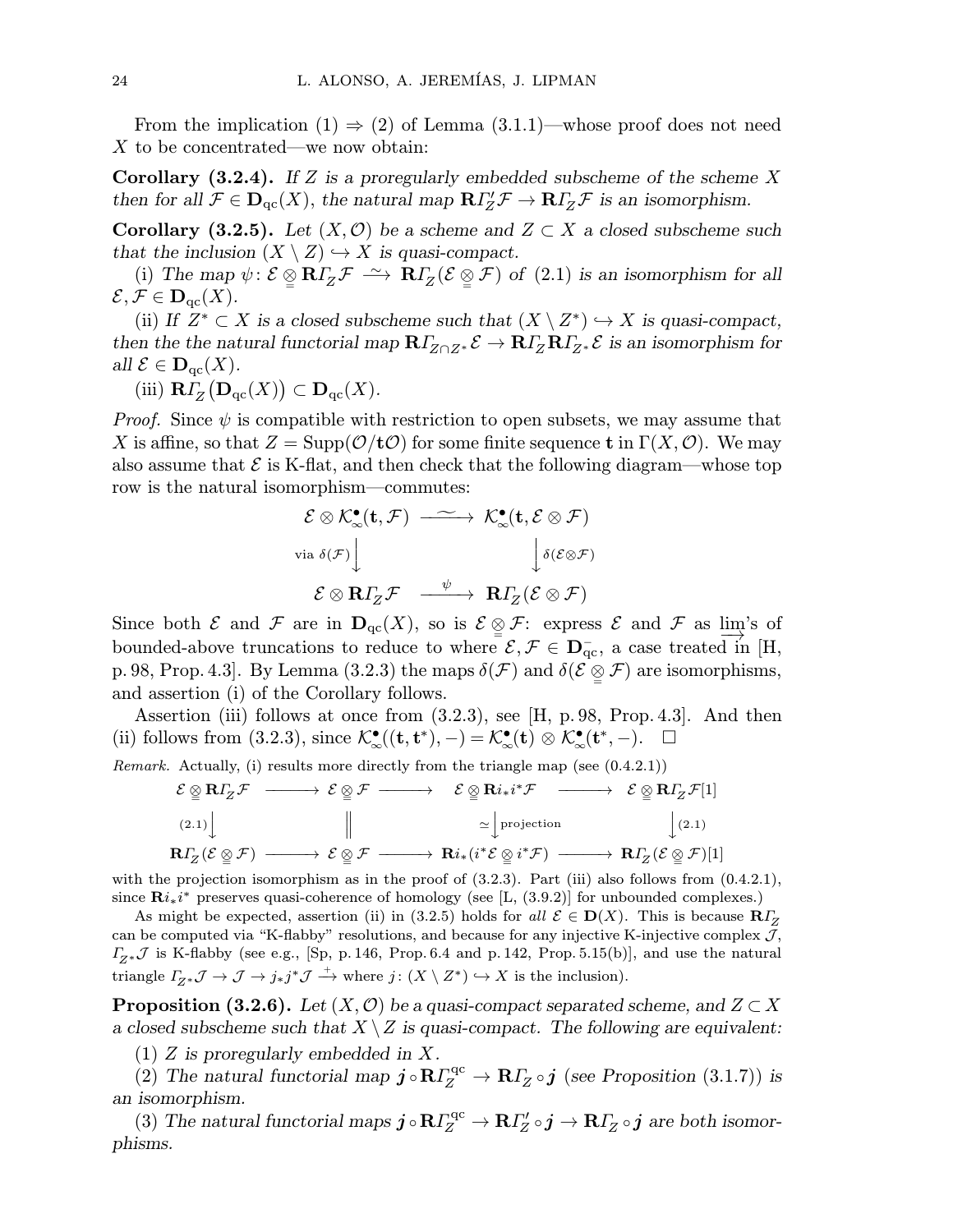*Proof.* (1)  $\Rightarrow$  (3). If Z is proregularly embedded in X then Proposition (3.1.7) says that  $j \circ R \Gamma_Z^{\text{qc}} \to R \Gamma_Z' \circ j$  is an isomorphism; and  $(3.1.1)(2)$  and  $(3.2.3)$  give that the natural map  $\mathbf{R} \Gamma'_{Z} j \mathcal{F} \to \mathbf{R} \Gamma_{Z} j \mathcal{F}$  is an isomorphism for all  $\mathcal{F} \in \mathbf{D}_{\mathrm{qc}}(X)$ .

 $(3) \Rightarrow (2)$ . Trivial.<sup>11</sup>

 $(2) \Rightarrow (1)$ . Let  $i: Y \hookrightarrow X$  be the inclusion of an affine open subset, so that  $Y\setminus Z$  is quasi-compact, whence  $Y\cap Z = \text{Supp}(\mathcal{O}_Y/t\mathcal{O}_Y)$  for some finite sequence to in  $\Gamma(Y, \mathcal{O}_Y)$  ( $\mathcal{O}_Y := \mathcal{O}|_Y$ ); and let us show for any  $\mathcal{L}$  injective in  $\mathcal{A}_{\text{qc}}(Y)$  that the canonical map  $\Gamma_{Y\cap Z}\mathcal{L} \to \mathbf{R}\Gamma_{Y\cap Z}\mathcal{L}$  is an isomorphism, i.e., by (3.2.3), that  $H^{n} \mathcal{K}_{\infty}^{\bullet}(\mathbf{t}, \mathcal{L}) = 0$  for all  $n > 0$ . Then (1) will follow, by the ring-theoretic analogue of the implication  $(2) \rightarrow (1)$  in Lemma  $(3.1.1)$ , cf. [Gr, p. 24, Lemme 9].

There is a quasi-coherent  $\mathcal{O}_X$ -module  $\mathcal{L}'$  with  $i^*\mathcal{L}' = \mathcal{L}$ , and an  $\mathcal{A}_{qc}$ -injective  $\mathcal{J} \supset \mathcal{L}'$ . Then  $\mathcal{L} \subset i^*\mathcal{J}$  is a direct summand, and so for any  $n > 0$ ,  $H^n \mathbf{R} I_{Y \cap Z} \mathcal{L}$ is a direct summand of  $H^n \mathbf{R} I_{Y \cap Z} i^* \mathcal{J} \cong i^* H^n \mathbf{R} I_Z \mathcal{J}$ , which vanishes if (2) holds. Thus  $\Gamma_{Y\cap Z}\mathcal{L} \stackrel{\sim}{\longrightarrow} \mathbf{R}\Gamma_{Y\cap Z}\mathcal{L}$ , as desired.  $\square$ 

Corollary  $(3.2.7)$  (cf. [Gr, p. 24, Cor. 10]). For a concentrated scheme X, the following are equivalent:

(1) Every closed subscheme Z with  $X \setminus Z$  quasi-compact is proregularly embedded.

(2) For every open immersion  $i: U \hookrightarrow X$  with U quasi-compact, and every  $\mathcal{A}_{qc}$ -injective J, the canonical map  $\mathcal{J} \to i_*i^*\mathcal{J}$  is surjective.

*Proof.* Assuming (1), to prove (2) we may assume that X is affine. Then by [Gr, p. 16, Cor. 2.11] we have an exact sequence

$$
0 \to \varGamma_Z \mathcal{J} \to \mathcal{J} \to i_*i^*\mathcal{J} \to H^1{\mathbf{R}}\varGamma_Z \mathcal{J} \to 0,
$$

and so Proposition (3.2.6) yields the conclusion.

Now assume (2) holds, so that for any  $\mathcal{A}_{qc}$ -injective J, any open immersion  $j: Y \to X$  with Y affine, and any quasi-compact open  $U \subset Y$ , the restriction  $\Gamma(Y, \mathcal{J}) \to \Gamma(U, \mathcal{J})$  is surjective—in other words,  $j^*\mathcal{J}$  is quasi-flabby [Ke, p. 640]. To prove (1) it suffices, as in proving the implication (2)  $\Rightarrow$  (1) in (3.2.6), to show that for any  $A_{\text{qc}}$ -injective J and  $n > 0$ ,  $H^{n} \mathbb{R} \Gamma_{Z} \mathcal{J} = 0$ ; and since the question is local it will be enough to show the same for any quasi-flabby  $J$ . For  $n = 1$  this results from the above exact sequence, and for  $n > 1$  it results from the isomorphism  $H^{n}R\Gamma_{Z}\mathcal{J} \longrightarrow H^{n-1}Ri_{*}i^{*}\mathcal{J}$  [Gr, p. 16, Cor. 2.11], whose target vanishes because  $i^{*}\mathcal{J}$  is quasi-flabby, hence  $i_*$ -acyclic [Ke, p. 641, Cor. 5].  $\Box$ 

4. Local isomorphisms. This section provides the proofs which are still missing from the discussion in §2. Proposition (4.1) is a  $\mathbf{D}(X)$ -variant of Theorem 2.5 in [GM, p. 447], giving a local isomorphism of the homology of  $\mathbf{R}\mathcal{H}$ om<sup>•</sup>( $\mathbf{R}\mathbf{I}_Z^T\mathcal{O}_X$ , -) (called in  $[GM]$  the *local homology* of X at Z) to the left-derived functors of completion along Z. (At least this is done for quasi-coherent flat  $\mathcal{O}_X$ -modules, but as indicated after  $(2.2)$ , Lemma  $(4.3)$  guarantees that's enough.) Corollary  $(4.2)$ allows us to conclude that on an arbitrary quasi-compact separated scheme X, these isomorphisms—defined via local Koszul complexes—patch together to a global inverse for the map  $\Phi(\mathcal{F}, \mathcal{O}_X)$  of (2.2).

**Proposition (4.1).** Let  $(X, \mathcal{O}_X)$  be a scheme, let  $\mathbf{t} = (t_1, t_2, \ldots, t_{\mu})$  be a proregular sequence in  $\Gamma(X, \mathcal{O}_X)$  (Definition (3.0.1)), and set  $Z := \text{Supp}(\mathcal{O}_X/t\mathcal{O}_X)$ . Then for any quasi-coherent flat  $\mathcal{O}_X$ -module  $\mathcal P$  there is a  $\mathbf{D}(X)$ -isomorphism

$$
\mathbf{R}\mathcal{H}\mathsf{om}^{\bullet}(\mathbf{R}\varGamma_{Z}\mathcal{O}_{X},\mathcal{P})\stackrel{\sim}{\longrightarrow}\varprojlim_{r>0}\mathcal{P}/\mathbf{t}^{r}\mathcal{P}.
$$

<sup>&</sup>lt;sup>11</sup>One could also prove (1)  $\Rightarrow$  (2) without invoking  $\Gamma'_{Z}$ , by imitating the proof of (3.1.7).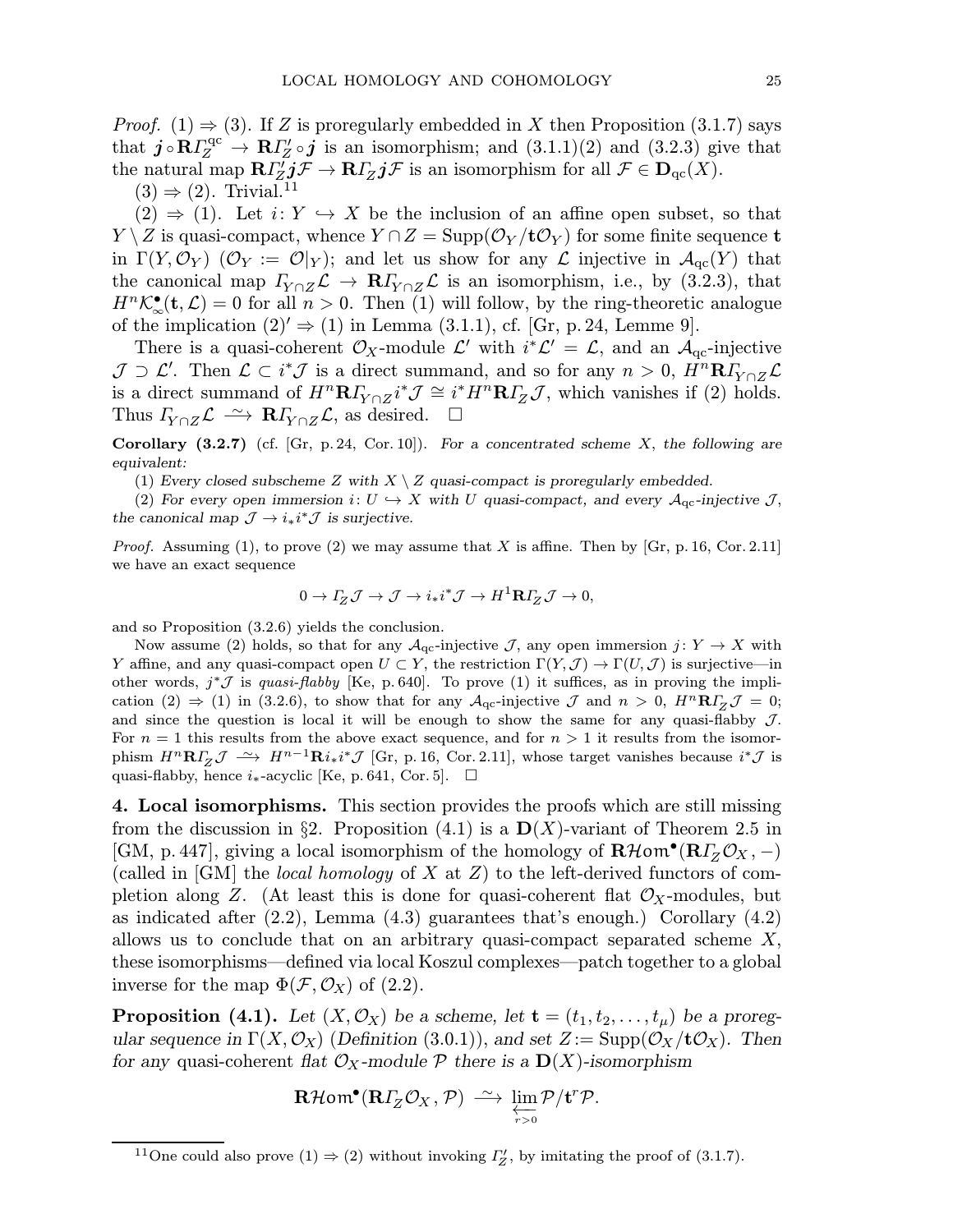*Proof.* Let  $\mathcal{P} \to \mathcal{J}$  be an injective resolution. By (3.2.3),

$$
\mathbf{R}\mathcal{H}\mathsf{om}^{\bullet}(\mathbf{R}\varGamma_{Z}\mathcal{O}_{X}, \mathcal{P})\cong \mathcal{H}\mathsf{om}^{\bullet}(\mathcal{K}^{\bullet}_{\infty}(\mathbf{t}),\mathcal{J})\cong \varprojlim \,\mathcal{H}\mathsf{om}^{\bullet}(\mathcal{K}^{\bullet}(\mathbf{t}^{r}),\mathcal{J});
$$

and there are natural maps

(4.1.1) 
$$
\pi_i: H^i \varprojlim \mathcal{H}om^{\bullet}(\mathcal{K}^{\bullet}(\mathbf{t}^r), \mathcal{J}) \to \varprojlim H^i \mathcal{H}om^{\bullet}(\mathcal{K}^{\bullet}(\mathbf{t}^r), \mathcal{J}) \cong \varprojlim H^i \mathcal{H}om^{\bullet}(\mathcal{K}^{\bullet}(\mathbf{t}^r), \mathcal{P}),
$$

the last isomorphism holding because  $\mathcal{K}^{\bullet}(\mathbf{t}^r)$  is a bounded complex of free finiterank  $\mathcal{O}_X$ -modules.

It follows easily from the definition of  $\mathcal{K}^{\bullet}(\mathbf{t}^r)$  that

$$
H^0\mathcal{H}\mathbf{om}^\bullet(\mathcal{K}^\bullet(\mathbf{t}^r),\mathcal{P})\cong\mathcal{P}/\mathbf{t}^r\mathcal{P};
$$

and for  $i \neq 0$ , the implication  $(1) \Rightarrow (3)$  in Lemma  $(3.1.1)$  gives

$$
\varprojlim H^i\mathcal{H}\mathsf{om}^\bullet(\mathcal{K}^\bullet(\mathbf{t}^r),\mathcal{P})=0.
$$

It suffices then that each one of the maps  $\pi_i$  be an isomorphism; and for that it's enough that for each affine open  $U \subset X$ , the natural composition

(4.1.2)  
\n
$$
H^{i}\Gamma(U, \varprojlim_{\longleftarrow} \mathcal{H}om^{\bullet}(\mathcal{K}^{\bullet}(\mathbf{t}^{r}), \mathcal{J})) \cong H^{i} \varprojlim_{\longleftarrow} \text{Hom}^{\bullet}(\mathcal{K}^{\bullet}(\mathbf{t}^{r})|_{U}, \mathcal{J}|_{U})
$$
\n
$$
\xrightarrow{\mu} \varprojlim_{\longleftarrow} H^{i}\text{Hom}^{\bullet}(\mathcal{K}^{\bullet}(\mathbf{t}^{r})|_{U}, \mathcal{J}|_{U})
$$
\n
$$
\xrightarrow{\nu} \varprojlim_{\longleftarrow} \Gamma(U, H^{i}\mathcal{H}om^{\bullet}(\mathcal{K}^{\bullet}(\mathbf{t}^{r}), \mathcal{J}))
$$

be an isomorphism. (As  $U$  varies, these composed maps form a *presheaf* map whose sheafification is  $\pi_i$ .)

To see that  $\nu$  is an isomorphism we can (for notational simplicity) replace U by X—assumed then to be affine, say  $X = \text{Spec}(R)$ , write  $\Gamma \mathcal{E}$  for  $\Gamma(X, \mathcal{E})$ , and note that since  $\Gamma \mathcal{P} \to \Gamma \mathcal{J}$  is a quasi-isomorphism (because  $\mathcal{P}$  is quasi-coherent), and since  $\Gamma \mathcal{K}^{\bullet}(\mathbf{t}^r)$  is a finite-rank free R-complex, therefore

(4.1.3)  
\n
$$
H^{i}Hom^{\bullet}(\mathcal{K}^{\bullet}(\mathbf{t}^{r}), \mathcal{J}) \cong H^{i}Hom^{\bullet}_{R}(\Gamma \mathcal{K}^{\bullet}(\mathbf{t}^{r}), \Gamma \mathcal{J})
$$
\n
$$
\cong H^{i}Hom^{\bullet}_{R}(\Gamma \mathcal{K}^{\bullet}(\mathbf{t}^{r}), \Gamma \mathcal{P})
$$
\n
$$
\cong \Gamma H^{i}Hom^{\bullet}(\mathcal{K}^{\bullet}(\mathbf{t}^{r}), \mathcal{P})
$$
\n
$$
\cong \Gamma H^{i}Hom^{\bullet}(\mathcal{K}^{\bullet}(\mathbf{t}^{r}), \mathcal{J}).
$$

It remains to be shown that  $\mu$  is an isomorphism; and for that we can apply [EGA, p. 66, (13.2.3)]. As above we may as well assume X affine and  $U = X$ .

For surjectivity of  $\mu$ , it is enough, by *loc. cit.*, that for each i, the inverse system

$$
E_r := \text{Hom}^i(\mathcal{K}^\bullet(\mathbf{t}^r), \mathcal{J}) = \prod_{0 \le p \le \mu} \text{Hom}(\mathcal{K}^p(\mathbf{t}^r), \mathcal{J}^{p+i}) \qquad (r > 0)
$$

satisfy the Mittag-Leffler condition (ML): for each r there is an  $s > r$  such that the images of all the maps  $E_{s+n} \to E_r$   $(n \ge 0)$  are the same.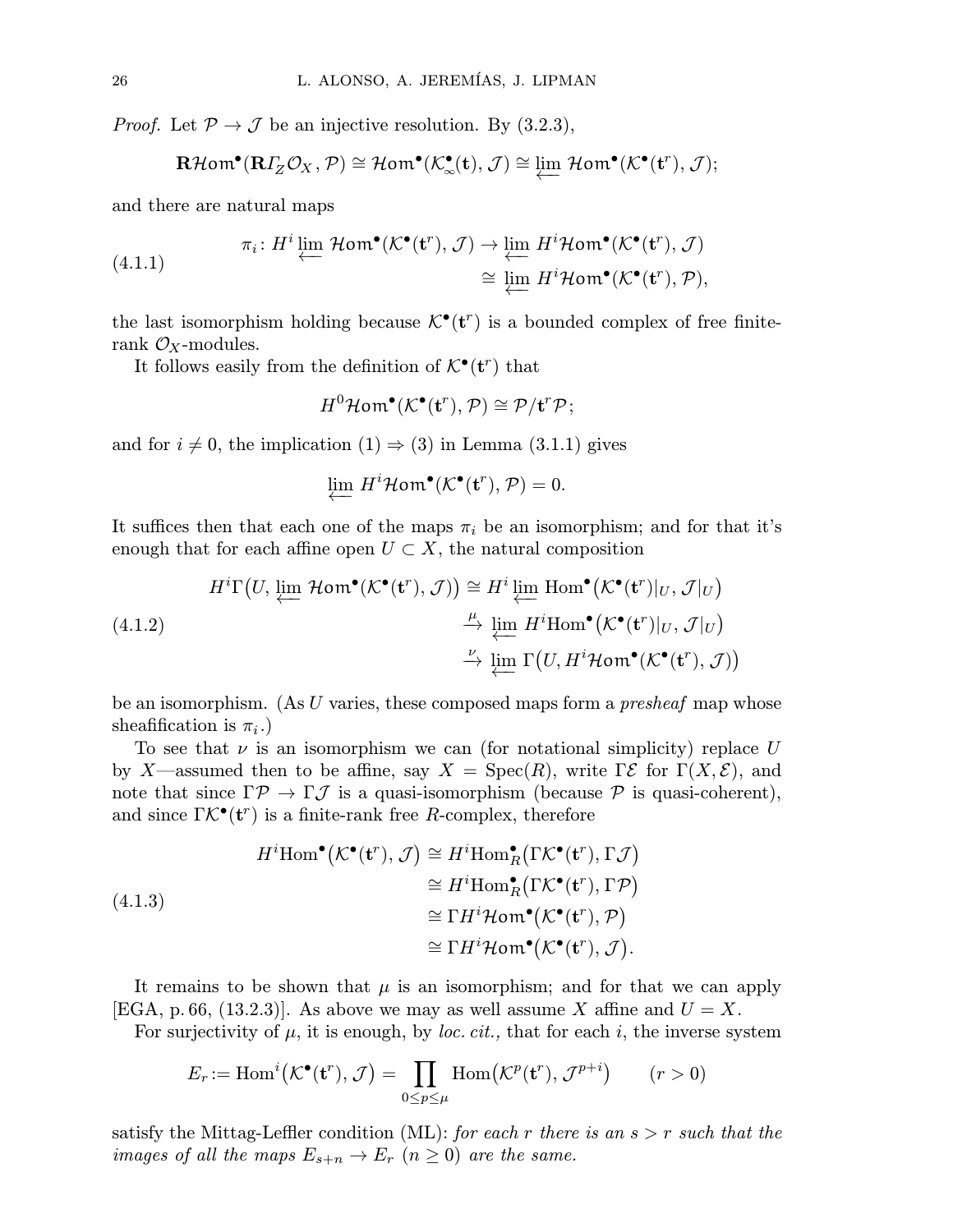But we have

$$
\operatorname{Hom}\bigl(\mathcal{K}^p(\mathbf{t}^r),\,\mathcal{J}^{p+i}\bigr)\cong\prod_{\sigma}\,\mathcal{J}_{r,\sigma}
$$

where  $\sigma$  ranges over all p-element subsets of  $\{1, 2, \ldots, \mu\}$ , and  $\mathcal{J}_{r,\sigma} := \mathcal{J}^{p+i}$  for all r and  $\sigma$ ; and for  $s > r$ , the corresponding map  $\prod_{\sigma} \mathcal{J}_{s,\sigma} \to \prod_{\sigma} \mathcal{J}_{r,\sigma}$  is the direct product of the maps  $\mathcal{J}_{s,\sigma} \to \mathcal{J}_{r,\sigma}$  given by multiplication by  $t_{\sigma}^{s-r}$  where  $t_{\sigma} := \prod_{j \in \sigma} t_j$ . Thus we need only show there is an N such that  $t_{\sigma}^{N+n} \mathcal{J}_{r,\sigma} = t_{\sigma}^N \mathcal{J}_{r,\sigma}$ for all r,  $\sigma$ , and  $n \geq 0$ . But X being affine we have the equivalence  $(1) \Leftrightarrow (2)$ in Lemma  $(3.1.1)$ , which implies that any permutation of **t** is proregular. Taking  $r = 1$  and  $i = 1$  in Definition (3.0.1), and applying the following Lemma (4.1.4) with  $\mathcal{I} = \mathcal{I}' = (0)$ , we find then that for each r,  $\sigma$ , and  $j = 1, 2, \ldots, \mu$ , there is an  $N_j$  such that for all  $n \geq 0$ ,  $t_j^{N_j+n} \mathcal{J}_{r,\sigma} = t_j^{N_j} \mathcal{J}_{r,\sigma}$ . The desired conclusion follows, with  $N = \sup(N_i)$ .

For bijectivity of  $\mu$ , it is enough, by *loc. cit.*, that for each i, the inverse system

$$
H^{i}\text{Hom}^{\bullet}(\mathcal{K}^{\bullet}(\mathbf{t}^r), \mathcal{J}) \cong \Gamma H^{i}\text{Hom}^{\bullet}(\mathcal{K}^{\bullet}(\mathbf{t}^r), \mathcal{P}) \qquad (r > 0)
$$

(see (4.1.3)) satisfy (ML). For  $i = 0$ , this is just the system  $\Gamma(\mathcal{P})/t^r\Gamma(\mathcal{P})$ , with all maps surjective; and for  $i \neq 0$ , the system is, by Lemma (3.1.1)(3), essentially null.  $\square$ 

**Lemma (4.1.4).** Let *I*, *I'* be *O*-ideals, let  $t \in \Gamma(X, \mathcal{O})$ , and let  $r \leq s$  be integers such that  $t^{s-r}(\mathcal{I}: t^s) \subset \mathcal{I}'$ . Then for any injective  $\mathcal{O}\text{-module } \mathcal{J}$  and any open  $U \subset X$ we have, setting  $\mathcal{G}_U := \mathcal{G}|_U$  for any  $\mathcal{O}\text{-module } \mathcal{G}$ :

$$
t^{s-r} \text{Hom}(\mathcal{O}_U/\mathcal{I}'_U, \mathcal{J}_U) \subset t^s \text{Hom}(\mathcal{O}_U/\mathcal{I}_U, \mathcal{J}_U).
$$

Proof. For any map  $\rho: \mathcal{O}_U/\mathcal{I}'_U \to \mathcal{J}_U$ , the kernel of  $\mathcal{O}_U \stackrel{t^s}{\to} \mathcal{O}_U/\mathcal{I}_U$  annihilates  $t^{s-r}\rho$  (because  $(\mathcal{I}:t^s)t^{s-r} \subset \mathcal{I}'$ ), and so there is an  $\mathcal{O}_U$ -homomorphism

$$
\psi = \psi_{r,s,\rho} \colon t^s(\mathcal{O}_U/\mathcal{I}_U) \to \mathcal{H}{om}(\mathcal{O}_U/\mathcal{I}'_U,\mathcal{J}_U) \subset \mathcal{J}_U
$$

with  $\psi(t^s + \mathcal{I}_U) = t^{s-r} \rho$ . Since  $\mathcal{J}_U$  is an injective  $\mathcal{O}_U$ -module,  $\psi$  extends to a map  $\psi^0: \mathcal{O}_U/\mathcal{I}_U \to \mathcal{J}_U$ , and then

$$
t^{s-r}\rho = \psi^0(t^s + \mathcal{I}_U) = t^s\psi^0(1 + \mathcal{I}_U) \in t^s \text{Hom}(\mathcal{O}_U/\mathcal{I}_U, \mathcal{J}_U) \subset \Gamma(U, \mathcal{J}_U).
$$

**Corollary (4.2).** With X, **t**, Z and P as in Proposition (4.1), let

$$
\Psi = \Psi(\mathcal{P}) \colon \mathbf{R}\mathcal{H} \text{om}^{\bullet}(\mathbf{R}\Gamma_{Z}\mathcal{O}_{X}, \mathcal{P}) \stackrel{\sim}{\longrightarrow} \varprojlim_{r>0} \mathcal{P}/\mathbf{t}^{r}\mathcal{P} = \Lambda_{Z}\mathcal{P} = \mathbf{L}\Lambda_{Z}\mathcal{P}
$$

be the isomorphism constructed in proving that Proposition (easily seen to be independent of the injective resolution  $\mathcal{P} \to \mathcal{J}$  used there) and let

$$
\Phi = \Phi(\mathcal{P}, \mathcal{O}_X) \colon \mathbf{L}\Lambda_Z \mathcal{P} \mathchoice{\longrightarrow}{\rightarrow}{\rightarrow}{\rightarrow} \mathbf{R}\mathcal{H} \text{om}^\bullet(\mathbf{R}\Gamma_Z \mathcal{O}_X, \mathcal{P})
$$

be as in (2.2). Then  $\Phi = \Psi^{-1}$ , and so  $\Phi$  is an isomorphism.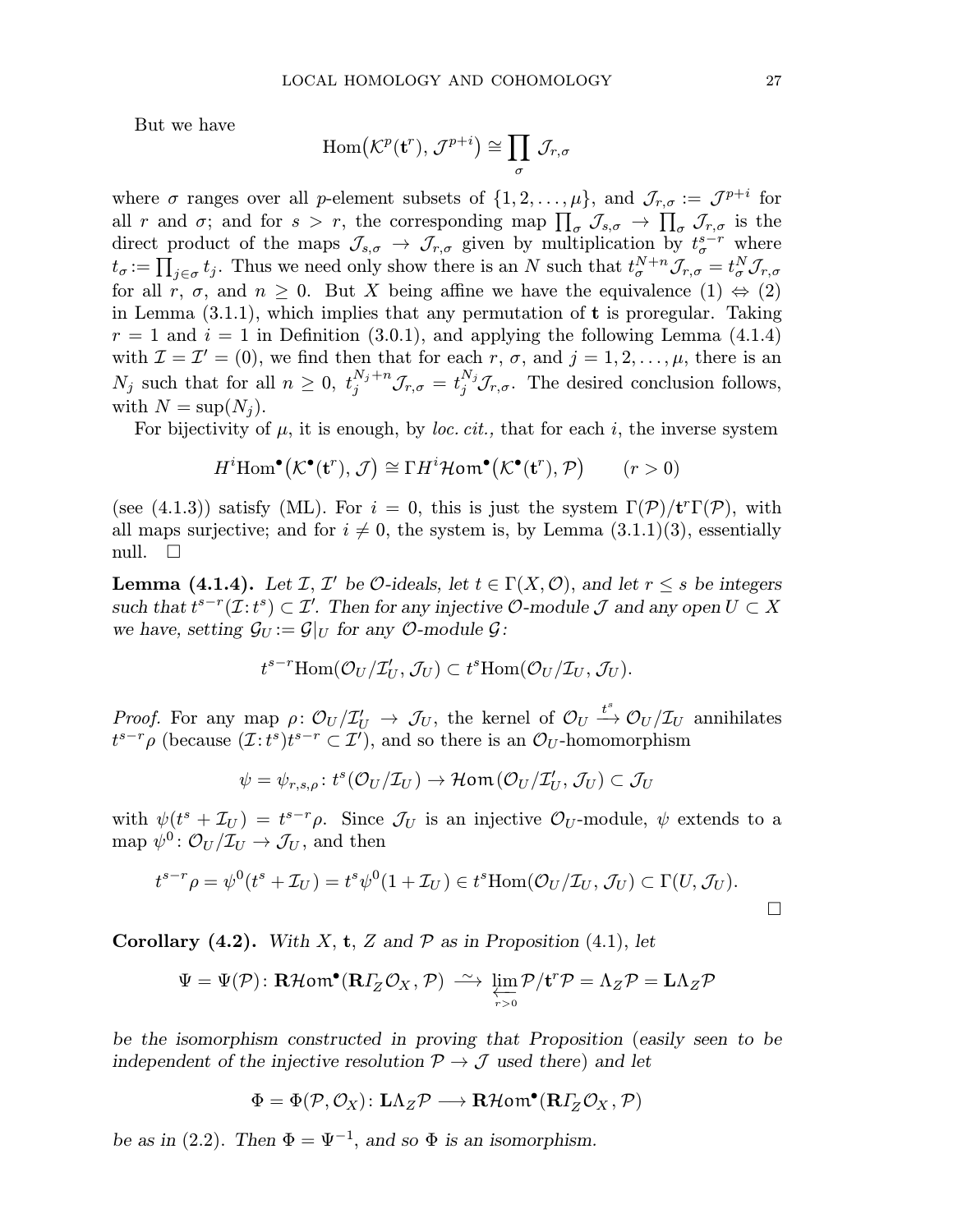*Proof.* We need only show that  $H^0(\Psi) \circ H^0(\Phi)$  is the identity map of lim  $\mathcal{P}/\mathbf{t}^r\mathcal{P}$ .

Let  $\chi: \mathcal{O}_X \to \mathcal{R}$  and  $\theta: \mathcal{P} \otimes \mathcal{R} \to \mathcal{J}$  be quasi-isomorphisms with  $\mathcal{R}$  and  $\mathcal{J}$ injective complexes vanishing in all negative degrees. The composition

$$
\mathcal{P} = \mathcal{P} \otimes \mathcal{O}_X \xrightarrow{1 \otimes \chi} \mathcal{P} \otimes \mathcal{R} \xrightarrow{\theta} \mathcal{J}
$$

is then an injective resolution of  $P$ , which can be used to define  $\Psi$ .

We have, by Lemmas  $(3.1.1)(2)$  and  $(3.2.3)$ ,  $\mathbf{D}(X)$ -isomorphisms

$$
\Gamma'_{\mathbf{t}} \mathcal{R} = \varinjlim \mathcal{H}om^{\bullet}(\mathcal{O}_X / \mathbf{t}^r \mathcal{O}_X, \mathcal{R}) \stackrel{\sim}{\longrightarrow} \varinjlim \mathcal{K}^{\bullet}(\mathbf{t}^r, \mathcal{R}) = \mathcal{K}^{\bullet}_{\infty}(\mathbf{t}, \mathcal{R}) \stackrel{\sim}{\longrightarrow} \mathbf{R} \Gamma_Z \mathcal{O}_X,
$$

whose composition "is" the natural isomorphism  $R\Gamma'_{Z}\mathcal{O}_{X} \longrightarrow R\Gamma'_{Z}\mathcal{O}_{X}$  of (3.2.4). The obvious commutative diagram

$$
H^{0}\mathcal{H}\text{om}^{\bullet}(\underrightarrow{\lim}_{\longrightarrow}\mathcal{H}\text{om}^{\bullet}(\mathcal{O}_{X}/\mathbf{t}^{r}\mathcal{O}_{X},\mathcal{R}),\mathcal{J}) \longleftarrow H^{0}\mathcal{H}\text{om}^{\bullet}(\underrightarrow{\lim}_{\longrightarrow}\mathcal{K}^{\bullet}(\mathbf{t}^{r},\mathcal{R}),\mathcal{J})
$$

$$
\simeq \downarrow \qquad \qquad \downarrow \simeq
$$

$$
H^{0}\underrightarrow{\lim}_{\longrightarrow}\mathcal{H}\text{om}^{\bullet}(\mathcal{H}\text{om}^{\bullet}(\mathcal{O}_{X}/\mathbf{t}^{r}\mathcal{O}_{X},\mathcal{R}),\mathcal{J}) \longleftarrow \qquad H^{0}\underrightarrow{\lim}_{a}\mathcal{H}\text{om}^{\bullet}(\mathcal{K}^{\bullet}(\mathbf{t}^{r},\mathcal{R}),\mathcal{J})
$$

shows that a is an isomorphism; and it is straightforward to check that  $H^0(\Psi)$  can be identified with the natural composition

$$
H^{0} \underset{\longleftarrow}{\text{lim}} \mathcal{H} \text{om}^{\bullet}(\mathcal{H} \text{om}^{\bullet}(\mathcal{O}_{X}/\mathbf{t}^{r} \mathcal{O}_{X}, \mathcal{R}), \mathcal{J}) \xrightarrow{\begin{subarray}{l} a^{-1} \\ \longrightarrow \end{subarray}} H^{0} \underset{\longleftarrow}{\text{lim}} \mathcal{H} \text{om}^{\bullet}(\mathcal{K}^{\bullet}(\mathbf{t}^{r}, \mathcal{R}), \mathcal{J})
$$

$$
\xrightarrow{\begin{subarray}{l} b \\ \longleftarrow \end{subarray}} \underset{\longleftarrow}{\text{lim}} H^{0} \mathcal{H} \text{om}^{\bullet}(\mathcal{K}^{\bullet}(\mathbf{t}^{r}, \mathcal{R}), \mathcal{J})
$$

$$
\xrightarrow{\begin{subarray}{l} \longrightarrow \end{subarray}} H^{0} \mathcal{H} \text{om}^{\bullet}(\mathcal{K}^{\bullet}(\mathbf{t}^{r}), \mathcal{J})
$$

$$
\xrightarrow{\begin{subarray}{l} \longrightarrow \end{subarray}} H^{0} \mathcal{H} \text{om}^{\bullet}(\mathcal{K}^{\bullet}(\mathbf{t}^{r}), \mathcal{J})
$$

$$
\xrightarrow{\begin{subarray}{l} \longrightarrow \end{subarray}} H^{0} \mathcal{H} \text{om}^{\bullet}(\mathcal{K}^{\bullet}(\mathbf{t}^{r}), \mathcal{J}) = \underset{\longleftarrow}{\text{lim}} \mathcal{P}/\mathbf{t}^{r} \mathcal{P}.
$$

The map b is an isomorphism, since  $H^0(\Psi)$  is. From the natural commutative diagram, in which we have abbreviated  $\mathcal{H}$  om<sup>•</sup> to  $\mathcal{H}$ , and whose top row is  $H^0(\Phi)$ ,

$$
\begin{array}{cccc}\n\lim_{c} \mathcal{P}/\mathbf{t}^{r}\mathcal{P} & \longrightarrow H^{0}\n\lim_{c} \mathcal{H}(\mathcal{H}(\mathcal{O}_{X}/\mathbf{t}^{r}\mathcal{O}_{X},\mathcal{R}),\mathcal{P}\otimes\mathcal{R}) & \longrightarrow H^{0}\n\lim_{c} \mathcal{H}(\mathcal{H}(\mathcal{O}_{X}/\mathbf{t}^{r}\mathcal{O}_{X},\mathcal{R}),\mathcal{J}) \\
\downarrow c & \uparrow & \downarrow \\
H^{0}\n\lim_{c} \mathcal{H}(\mathcal{K}^{\bullet}(\mathbf{t}^{r}),\mathcal{P}) & \longrightarrow H^{0}\n\lim_{c} \mathcal{H}(\mathcal{K}^{\bullet}(\mathbf{t}^{r})\otimes\mathcal{R},\mathcal{P}\otimes\mathcal{R}) & \longrightarrow H^{0}\n\lim_{c} \mathcal{H}(\mathcal{K}^{\bullet}(\mathbf{t}^{r},\mathcal{R}),\mathcal{J}) \\
\downarrow c & \downarrow & \downarrow \\
\lim_{c} H^{0}\mathcal{H}(\mathcal{K}^{\bullet}(\mathbf{t}^{r}),\mathcal{P}) & \longrightarrow \lim_{c} H^{0}\mathcal{H}(\mathcal{K}^{\bullet}(\mathbf{t}^{r})\otimes\mathcal{R},\mathcal{P}\otimes\mathcal{R}) & \longrightarrow & \lim_{c} H^{0}\mathcal{H}(\mathcal{K}^{\bullet}(\mathbf{t}^{r},\mathcal{R}),\mathcal{J}) \\
\downarrow d & \downarrow & \downarrow \\
\lim_{c} H^{0}\mathcal{H}(\mathcal{K}^{\bullet}(\mathbf{t}^{r}),\mathcal{P}) & \longrightarrow & \lim_{c} H^{0}\mathcal{H}(\mathcal{K}^{\bullet}(\mathbf{t}^{r}),\mathcal{P}\otimes\mathcal{R}) & \longrightarrow & \lim_{c} H^{0}\mathcal{H}(\mathcal{K}^{\bullet}(\mathbf{t}^{r}),\mathcal{J}) \\
\downarrow d & \downarrow & \downarrow \\
\downarrow d & \downarrow & \downarrow & \downarrow \\
\downarrow d & \downarrow & \downarrow & \downarrow \\
\downarrow d & \downarrow & \downarrow & \downarrow & \downarrow \\
\downarrow d & \downarrow & \downarrow & \downarrow & \downarrow & \downarrow \\
\downarrow d & \downarrow & \downarrow & \downarrow & \downarrow & \downarrow \\
\downarrow d
$$

we find that  $H^0(\Phi) \circ c = H^0(\Psi)^{-1} \circ c$ ; and since c has t-adically dense image in  $\lim_{t \to \infty} \mathcal{P}/t^r \mathcal{P}$ —at least after application of any functor of the form  $\Gamma(U, -)$  with  $U \subset X$  affine open—(because the complex  $\lim_{\epsilon \to 0} \mathcal{H}(\mathcal{K}^{\bullet}(\mathbf{t}^r), \mathcal{P})$  is just  $\mathcal{P}$  in degree 0), we conclude that  $H^0(\Phi) = H^0(\Psi)^{-1}$ .  $\Box$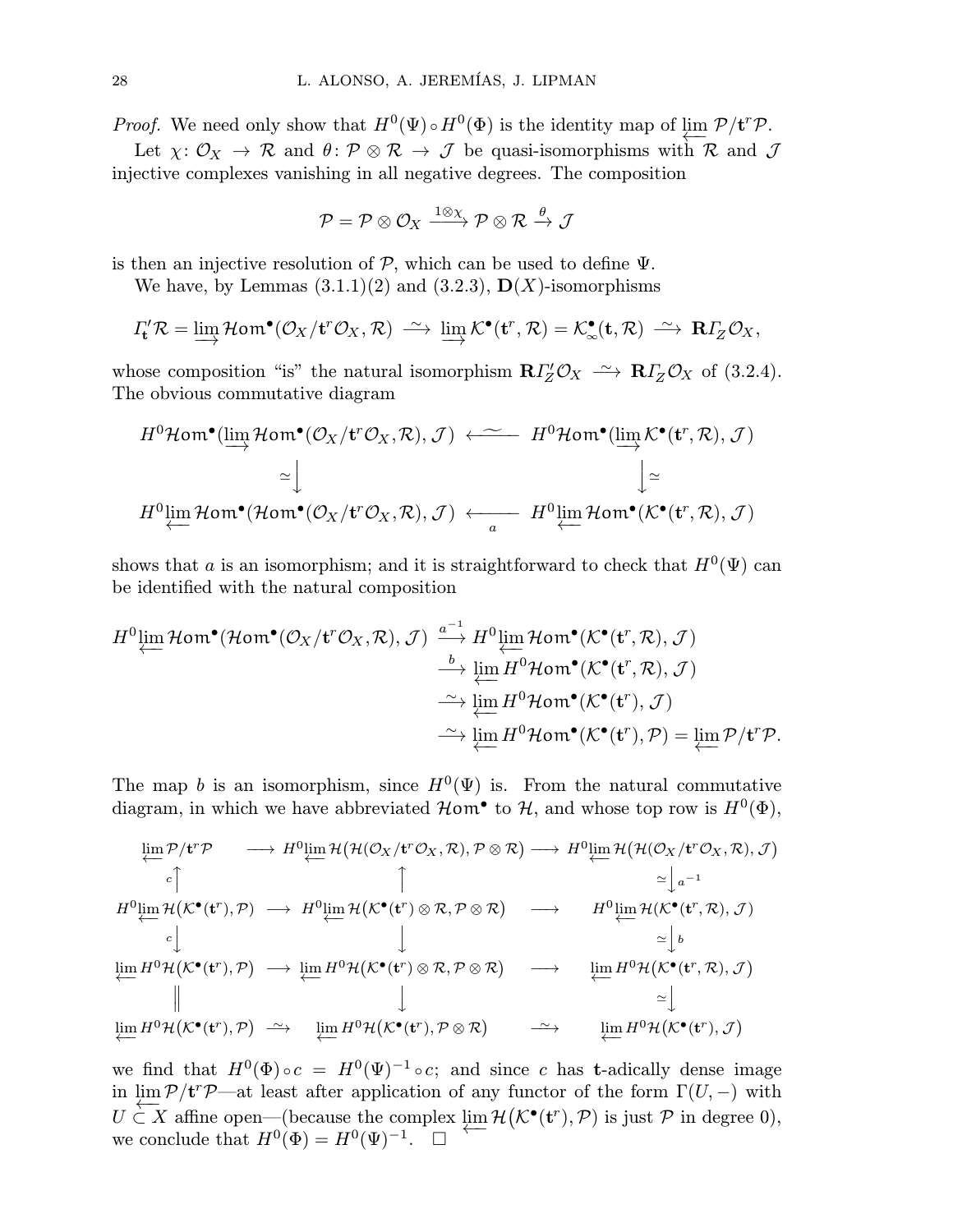And finally:

**Lemma (4.3).** If X is a quasi-compact scheme and  $Z \subset X$  is a proregularly embedded closed subset then the functor  $\mathbf{R}\mathcal{H}$ om<sup>•</sup>( $\mathbf{R}T_Z\mathcal{O}_X$ , -):  $\mathbf{D}_{qc}(X) \to \mathbf{D}(X)$ is bounded above and below.

*Proof.* Since X is quasi-compact the question is local, so we may assume that X is affine and that  $Z = \text{Supp}(\mathcal{O}_X/t\mathcal{O}_X)$  for some proregular sequence  $\mathbf{t} = (t_1,\ldots,t_\mu)$ in  $\Gamma(X, \mathcal{O}_X)$ .

Lemma (3.2.3) gives a functorial isomorphism

$$
\mathbf{R}\mathcal{H}\mathsf{om}^{\bullet}(\mathbf{R}\varGamma_{Z}\mathcal{O}_{X},-)\;\stackrel{\sim}{\longrightarrow}\; \mathbf{R}\mathcal{H}\mathsf{om}^{\bullet}(\mathcal{K}_{\infty}^{\bullet}(\mathbf{t}),-).
$$

For any complex  $\mathcal{E} \in \mathbf{D}(X)$  such that  $H^{i}(\mathcal{E}) = 0$  whenever  $i < i_0$ , there is a quasiisomorphic injective complex  $\mathcal J$  vanishing in all degrees below  $i_0$ , and then since the complex  $\mathcal{K}_{\infty}^{\bullet}(\mathbf{t})$  vanishes in all degrees outside the interval  $[0, \mu]$ ,

$$
H^i \mathbf{R} \mathcal{H} \text{om}^{\bullet}(\mathbf{R} \Gamma_Z \mathcal{O}_X, \mathcal{E}) \cong H^i \mathcal{H} \text{om}^{\bullet}(\mathcal{K}^{\bullet}_{\infty}(\mathbf{t}), \mathcal{J}) = 0 \quad \text{for all } i < i_0 - \mu.
$$

Thus the functor  $\mathbf{R}\mathcal{H}\mathbf{om}^{\bullet}(\mathbf{R}\mathit{I}_{Z}\mathcal{O}_{X},-)$  is bounded below.

To establish boundedness above, suppose  $\mathcal{F} \in \mathbf{D}_{\mathrm{qc}}(X)$  is such that  $H^i(\mathcal{F})=0$ for all  $i>i_0$ , and let us prove that  $H^i\mathbf{R}\mathcal{H}\text{om}^{\bullet}(\mathcal{K}_{\infty}^{\bullet}(\mathbf{t}),\mathcal{F})=0$  for all  $i>i_0$ .

By [BN, p. 225, Thm. 5.1], we may assume that  $\mathcal F$  is actually a quasi-coherent complex, which after truncation may also be assumed to vanish in degrees  $> i_0$ . Let

$$
f_n \colon \tau^{\geq -n} \mathcal{F} \to \mathcal{J}_n \qquad (n \geq 0)
$$

be the inverse system of quasi-isomorphisms of [Sp, p. 133, Lemma 3.7], where  $\tau$  is the truncation functor and  $\mathcal{J}_n$  is an injective complex vanishing in degrees  $\langle -n$ . Writing  $\Gamma(-)$  for  $\Gamma(X, -)$ , we have natural isomorphisms

$$
H^{-m}\Gamma(\mathcal{F}) \stackrel{\sim}{\longrightarrow} H^{-m}\Gamma(\tau^{\geq -n}\mathcal{F}) \stackrel{\sim}{\longrightarrow} H^{-m}\Gamma(\mathcal{J}_n) \qquad \big(m \in \mathbb{Z}, n > \max(m, 0)\big),
$$

the second isomorphism holding since both  $\tau^{\geq -n}$  and  $\mathcal{J}_n$  are Γ-acyclic complexes. Further, as in the proof of [Sp, p. 134, Prop. 3.13] we have, with  $\mathcal{J} := \varprojlim \mathcal{J}_n$ ,

$$
H^{-m}\Gamma(\mathcal{J}) \stackrel{\sim}{\longrightarrow} H^{-m}\Gamma(\mathcal{J}_n).
$$

Hence the natural map  $H^{-m}\Gamma(\mathcal{F}) \to H^{-m}\Gamma(\mathcal{J})$  is an isomorphism for every m.

Knowing that, we can argue just as in the proof of Proposition (4.1) to deduce that the maps  $\pi_i$  in (4.1.1)—with  $\mathcal F$  in place of  $\mathcal P$ —are isomorphisms for all  $i>i_0$ , whence the conclusion.  $\square$ 

5. Various dualities reincarnated. Theorem (0.3) leads to sheafified generalizations  $((5.1.3),$  respectively  $(5.2.3)$  of the *Warwick Duality* theorem of Greenlees and the Affine Duality theorem of Hartshorne. In (5.3) we see how together with Grothendieck Duality, Affine Duality gives a *Formal Duality* theorem of Hartshorne. A similar argument yields the related duality theorem of [L2, p. 188], which combines local and global duality. In (5.4), using (0.3) and an [EGA] theorem on homology and completion, we establish a long exact sequence of Ext functors, which gives in particular the Peskine-Szpiro duality sequence (0.4.3).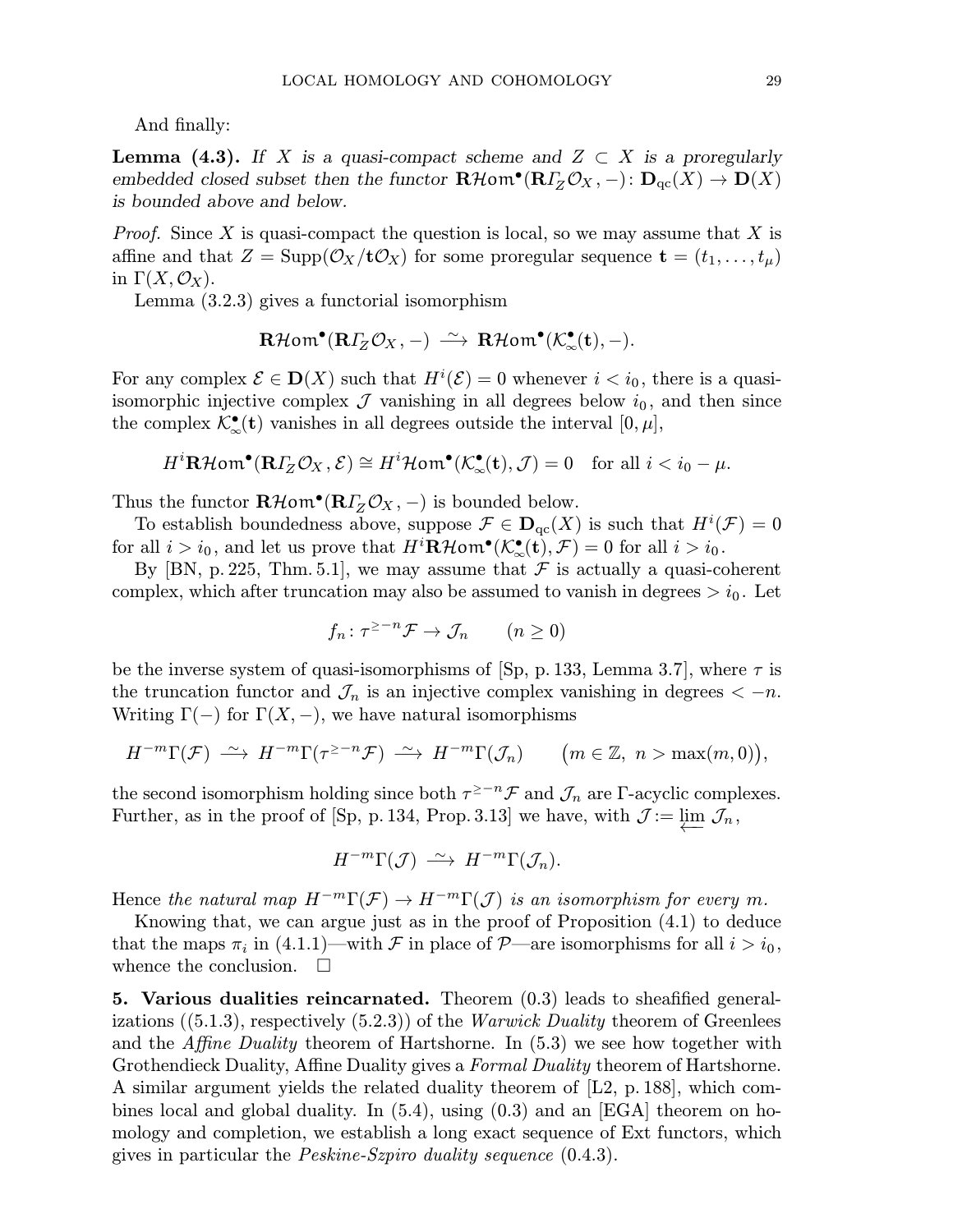**Corollary (5.1.1).** Let X be a quasi-compact separated scheme and  $Z \subset X$  a proregularly embedded closed subscheme. Let  $\mathcal{F} \in \mathbf{D}_{qc}(X)$ , let  $\gamma: \mathbf{R}\Gamma_Z\mathcal{F} \to \mathcal{F}$ be the natural map, and let  $\nu: \mathcal{F} \to \mathbf{R} Q \mathbf{L} \Lambda_Z \mathcal{F}$  correspond to the natural map  $\lambda: \mathcal{F} \to \mathbf{L}\Lambda_Z \mathcal{F}$  (see (0.4)(a)). Then  $\gamma$  and  $\nu$  induce isomorphisms

(i) 
$$
\mathbf{L}\Lambda_Z \mathbf{R} \Gamma_Z \mathcal{F} \xrightarrow{\sim} \mathbf{L}\Lambda_Z \mathcal{F},
$$

(ii) 
$$
\mathbf{R} \Gamma_Z \mathcal{F} \stackrel{\sim}{\longrightarrow} \mathbf{R} \Gamma_Z \mathbf{R} Q \mathbf{L} \Lambda_Z \mathcal{F}.
$$

*Proof.* Recall from (3.2.5) that  $R\Gamma_Z \mathcal{F} \in D_{qc}(X)$ . Theorem (0.3) transforms the map (i) into the map

$$
\mathbf{R}\mathcal{H}\mathsf{om}^{\bullet}(\mathbf{R}\varGamma_{Z}\mathcal{O}_{X}, \mathbf{R}\varGamma_{Z}\mathcal{F}) \xrightarrow{\mathrm{via}\,\gamma} \mathbf{R}\mathcal{H}\mathsf{om}^{\bullet}(\mathbf{R}\varGamma_{Z}\mathcal{O}_{X}, \mathcal{F})
$$

which is, by  $(0.4.2)$ , an isomorphism.

We could also proceed without recourse to Theorem  $(0.3)$ , as follows. We may assume, by  $(1.1)$ , that F is flat and quasi-coherent. The question is local, so we can replace  $R\Gamma_z\mathcal{F}$  by a complex of the form  $\mathcal{K}_{\infty}^{\bullet}(\mathbf{t}, \mathcal{F})$  (see (3.2.3)), and then via (3.2)(c),  $\gamma \colon \mathbf{R} \Gamma_Z \mathcal{F} \to \mathcal{F}$  becomes the natural map  $\mathcal{C}_{\xi}[-1] \to \mathcal{F}$  where  $\mathcal{C}_{\xi}$  is the cone of the map  $\xi \colon \mathcal{F} \to \mathcal{K}_{\flat} \otimes \mathcal{F}$  of  $(3.2)(b)$ . Since  $\mathcal{K}_{\flat} \otimes \mathcal{F} = \mathbf{t}(\mathcal{K}_{\flat} \otimes \mathcal{F})$ , therefore  $\Lambda_{\mathbf{t}}(\mathcal{K}_\flat \otimes \mathcal{F}) := \varprojlim \left( (\mathcal{K}_\flat \otimes \mathcal{F}) / \mathbf{t}^n (\mathcal{K}_\flat \otimes \mathcal{F}) \right) = 0$ , and so  $\mathbf{L} \Lambda_Z(\gamma)$  is an isomorphism.

As for (ii): with Hom:=  $\text{Hom}_{D(X)}$  and  $\mathcal{E} \in D_{\text{qc}}(X)$ , the composition

$$
\operatorname{Hom}(\mathbf{R} \Gamma_Z \mathcal{E}, \mathcal{F}) \xrightarrow[\operatorname{via} \nu]{\longrightarrow} \operatorname{Hom}(\mathbf{R} \Gamma_Z \mathcal{E}, \mathbf{R} Q \mathbf{L} \Lambda_Z \mathcal{F}) \xrightarrow[\operatorname{(0.4)}(\operatorname{a.})]{\sim} \operatorname{Hom}(\mathbf{R} \Gamma_Z \mathcal{E}, \mathbf{L} \Lambda_Z \mathcal{F})
$$

is an isomorphism: it is the map obtained by applying the functor  $H^0\mathbf{R}\Gamma(X, -)$  to the isomorphism  $\lambda'$  of Theorem (0.3)(bis). (Recall that  $\mathbb{R}\Gamma Z' \mathcal{E} \cong \mathbb{R}\Gamma Z \mathcal{E}$ , (3.2.4)). Hence "via  $\nu$ " is an isomorphism, and so by  $(0.4.2)$  the map

$$
\operatorname{Hom}(\mathbf{R}\varGamma_{Z}\mathcal{E},\mathbf{R}\varGamma_{Z}\mathcal{F})\to\operatorname{Hom}(\mathbf{R}\varGamma_{Z}\mathcal{E},\mathbf{R}\varGamma_{Z}\mathbf{R}Q\mathbf{L}\Lambda_{Z}\mathcal{F})
$$

induced by  $\nu$  is also an isomorphism. Taking  $\mathcal{E} = \mathbf{R} Q \mathbf{L} \Lambda_Z \mathcal{F}$ , we see then that the map (ii) has an inverse, so it is an isomorphism.  $\Box$ 

**Remark (5.1.2).** We just saw that  $\lambda'$  an isomorphism implies that so is (5.1.1)(ii). Conversely, to show that  $\lambda'$  is an isomorphism, one can reduce via (0.4.2) and (5.1.1)(i) to where  $\mathcal{F} = \mathbf{R}\Gamma_{Z}\mathcal{F}$ , then use  $(5.1.1)(ii)$  to get for each open  $U \subset X$  that the maps

$$
\mathrm{Hom}_{\mathbf{D}(U)}\big(\mathbf{R}I_{Z\cap U}\mathcal{E}|_U,\mathcal{F}|_U[i]\big)\rightarrow \mathrm{Hom}_{\mathbf{D}(U)}\big(\mathbf{R}I_{Z\cap U}\mathcal{E}|_U,\mathbf{L}\Lambda_{Z\cap U}\mathcal{F}|_U[i]\big)\qquad (i\in\mathbb{Z})
$$

induced by  $\lambda$  are all isomorphisms, so that  $\lambda'$  induces homology isomorphisms.

With the notation and relations given in Remark  $(0.4)(d)$ , we find that the map  $(5.1.1)(ii)$  is an isomorphism iff the corresponding map  $R\Gamma_t F \to R\Gamma_t L\Lambda_t F$  is an isomorphism for any complex of A-modules; in other words, iff Corollary (0.3.1) holds.

The next result extends Greenlees's "Warwick Duality" [Gl, p. 66, Thm. 4.1] (where  $\mathcal{G} = \mathcal{O}_U$ , so that  $\text{Ext}^n_U(\mathcal{G}, i^*\mathbf{R} Q\mathbf{L} \Lambda_Z \mathcal{F}) = \mathbb{H}^n(X, \mathbf{R} i_* i^*\mathbf{R} Q\mathbf{L} \Lambda_Z \mathcal{F})$  is the "local Tate cohomology" of  $\mathcal F$ ). As before, Q is the quasi-coherator.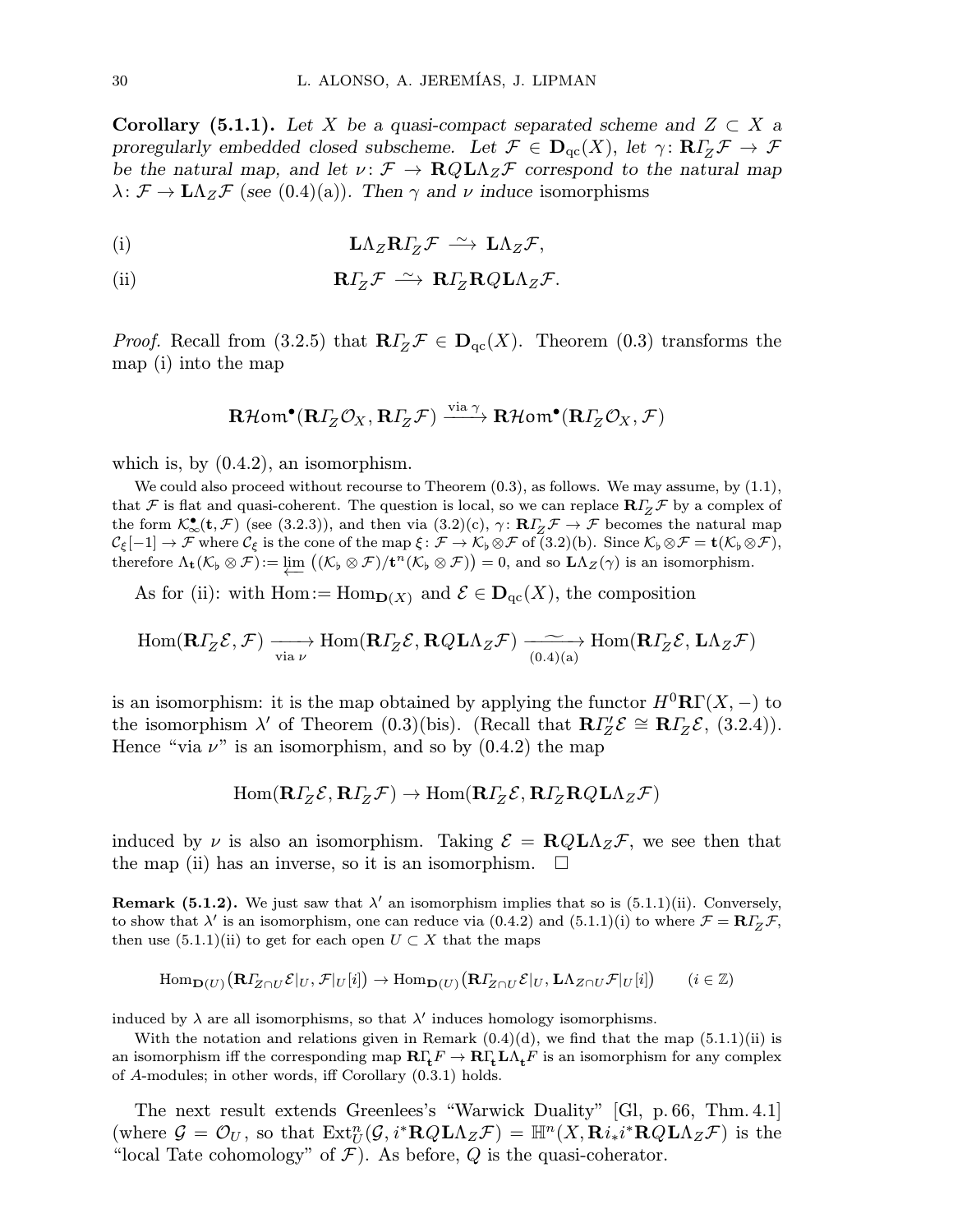**Proposition (5.1.3).** Let X be a quasi-compact separated scheme, let  $Z \subset X$  be a proregularly embedded closed subscheme, and let  $i: U = (X \setminus Z) \hookrightarrow X$  be the inclusion. Then for  $\mathcal{G} \in \mathbf{D}_{\mathrm{qc}}(U)$  and  $\mathcal{F} \in \mathbf{D}_{\mathrm{qc}}(X)$  there are natural isomorphisms

$$
\mathrm{Ext}^n_U(\mathcal{G}, i^*\mathbf{R} Q \mathbf{L} \Lambda_Z \mathcal{F}) \xrightarrow{\sim} \mathrm{Ext}^{n+1}_X(\mathbf{R} i_*\mathcal{G}, \mathbf{R} \Gamma_Z \mathcal{F}) \qquad (n \in \mathbb{Z}).
$$

*Proof.* Since  $\mathcal{G} = i^* \mathbf{R} i_* \mathcal{G}$ , there is a natural isomorphism [Sp, p. 147, Prop. 6.7, (1)]

$$
(*) \qquad \mathbf{R}\mathrm{Hom}^{\bullet}_{U}(\mathcal{G},i^{*}\mathbf{R}Q\mathbf{L}\Lambda_{Z}\mathcal{F}) \ \stackrel{\sim}{\longrightarrow} \ \mathbf{R}\mathrm{Hom}^{\bullet}_{X}(\mathbf{R}i_{*}\mathcal{G},\mathbf{R}i_{*}i^{*}\mathbf{R}Q\mathbf{L}\Lambda_{Z}\mathcal{F}).
$$

 $\text{The canonical triangle } \; \mathbf{R} I_Z^{\bullet} \mathbf{R} i_* \mathcal{G} \rightarrow \mathbf{R} i_* \mathcal{G} \rightarrow \mathbf{R} i_* i^* \mathbf{R} i_* \mathcal{G} \stackrel{+}{\rightarrow} \; \text{(see (0.4.2.1)) implies}$  $\mathbf{R} \Gamma_Z \mathbf{R} i_* \mathcal{G} = 0$ ; and  $\mathbf{R} i_* \mathcal{G} \in \mathbf{D}_{\mathrm{qc}}(X)$  (see [L, (3.9.2)] for the unbounded case); hence

$$
\operatorname{\mathbf{R}Hom}^\bullet_X(\operatorname{\mathbf{R}} i_*\mathcal G,\operatorname{\mathbf{R}Q}\operatorname{\mathbf{L}\Lambda}_Z\mathcal F)\cong\operatorname{\mathbf{R}Hom}^\bullet_X(\operatorname{\mathbf{R}}\varGamma_Z\operatorname{\mathbf{R}} i_*\mathcal G,\mathcal F)=0
$$

 $(\mathrm{see}~(0.4)(a)),$  so the triangle  $\mathbf{R} \varGamma_Z \mathbf{R} Q \mathbf{L} \Lambda_Z \mathcal{F} \to \mathbf{R} Q \mathbf{L} \Lambda_Z \mathcal{F} \to \mathbf{R} i_* i^* \mathbf{R} Q \mathbf{L} \Lambda_Z \mathcal{F} \stackrel{+}{\to}$ yields a natural isomorphism

$$
(**)\quad\mathbf{R}\mathrm{Hom}^\bullet_X(\mathbf{R}i_*\mathcal{G},\mathbf{R}i_*i^*\mathbf{R}Q\mathbf{L}\Lambda_Z\mathcal{F})\,\stackrel{\sim}{\longrightarrow}\,\mathbf{R}\mathrm{Hom}^\bullet_X\big(\mathbf{R}i_*\mathcal{G},\mathbf{R}\varGamma_Z\mathbf{R}Q\mathbf{L}\Lambda_Z\mathcal{F}[1]\big).
$$

By  $(5.1.1)(ii)$  there is a natural isomorphism

$$
(***) \qquad \mathbf{R}\mathrm{Hom}^\bullet_X\big(\mathbf{R}i_*\mathcal{G},\mathbf{R}\varGamma_Z\mathbf{R}Q\mathbf{L}\Lambda_Z\mathcal{F}[1]\big) \xrightarrow{\sim} \mathbf{R}\mathrm{Hom}^\bullet_X\big(\mathbf{R}i_*\mathcal{G},\mathbf{R}\varGamma_Z\mathcal{F}[1]\big).
$$

Compose the isomorphisms  $(*), (**,(**,),$  and take homology to conclude.  $\square$ 

*Remark*. The complex  $\mathcal{T}_Z \mathcal{F} := \mathbf{R} \mathcal{H} \circ m_X^{\bullet}(\mathbf{R}i_* \mathcal{O}_U[-1], \mathbf{R} \mathcal{I}_Z \mathcal{F})$ , whose hyperhomology

$$
\mathbb{T}^\bullet_Z(X,\mathcal{F}) := \mathbb{H}^\bullet(X,\mathcal{T}_Z\mathcal{F}) := H^\bullet\mathbf{R}\Gamma(X,\mathcal{T}_Z\mathcal{F}) \underset{(5.1.3)}{\cong} \mathbb{H}^\bullet(U,i^*\mathbf{R}Q\mathbf{L}\Lambda_Z\mathcal{F})
$$

is the local Tate cohomology of  $F$ , is the summit of a triangle based on the canonical map  $\mathbf{R}\mathcal{H}\mathbf{om}^\bullet_X(\mathcal{O}_X, \mathbf{R}\Gamma_Z\mathcal{F}) \to \mathbf{R}\mathcal{H}\mathbf{om}^\bullet_X(\mathbf{R}\Gamma_Z\mathcal{O}_X, \mathbf{R}\Gamma_Z\mathcal{F}),$  a map isomorphic via (0.3) and (5.1.1)(i) to the natural composition  $\mathbf{R}\Gamma_Z\mathcal{F}\to\mathcal{F}\to L\Lambda_Z\mathcal{F}$ . So there is a long exact sequence

$$
\cdots \to \mathbb{H}^n_Z(X, \mathcal{F}) \to \mathbb{H}^n(X, \mathbf{L}\Lambda_Z \mathcal{F}) \to \mathbb{T}^n_Z(X, \mathcal{F}) \to \mathbb{H}^{n+1}_Z(X, \mathcal{F}) \to \cdots
$$

and thus, as Greenlees points out, local Tate cohomology pastes together the right-derived functors of  $\Gamma$ <sub>Z</sub> and the left-derived functors of  $\Lambda$ <sub>Z</sub>.

(5.2). Next, we derive a generalized form of Affine Duality [H2, p.152, Thm. 4.1], see Corollary  $(5.2.3)$ : "double dual = completion".

**Proposition (5.2.1).** Let X be a scheme and  $Z \subset X$  a closed subscheme. Then for any  $\mathcal{E}, \mathcal{F} \in \mathbf{D}(X)$  there is a natural isomorphism

$$
\mathbf{R} \Gamma_Z \mathbf{R} \mathcal{H} \text{om}^{\bullet}(\mathcal{E}, \mathcal{F}) \stackrel{\sim}{\longrightarrow} \mathbf{R} \mathcal{H} \text{om}^{\bullet}(\mathcal{E}, \mathbf{R} \Gamma_Z \mathcal{F}).
$$

If in addition  $X$  is quasi-compact and separated,  $Z$  is proregularly embedded,  $\mathcal{F} \in \mathbf{D}_{\mathrm{qc}}(X)$ , and  $\mathbf{R}\mathcal{H}$ om $\mathbf{C}(\mathcal{E},\mathcal{F}) \in \mathbf{D}_{\mathrm{qc}}(X)$ , then there is a natural isomorphism

$$
\mathrm{L}\Lambda_Z\mathbf{R}\mathcal{H}\mathrm{om}^\bullet(\mathcal{E},\mathcal{F})\ \stackrel{\sim}{\longrightarrow}\ \mathbf{R}\mathcal{H}\mathrm{om}^\bullet(\mathcal{E},\mathrm{L}\Lambda_Z\mathcal{F}).
$$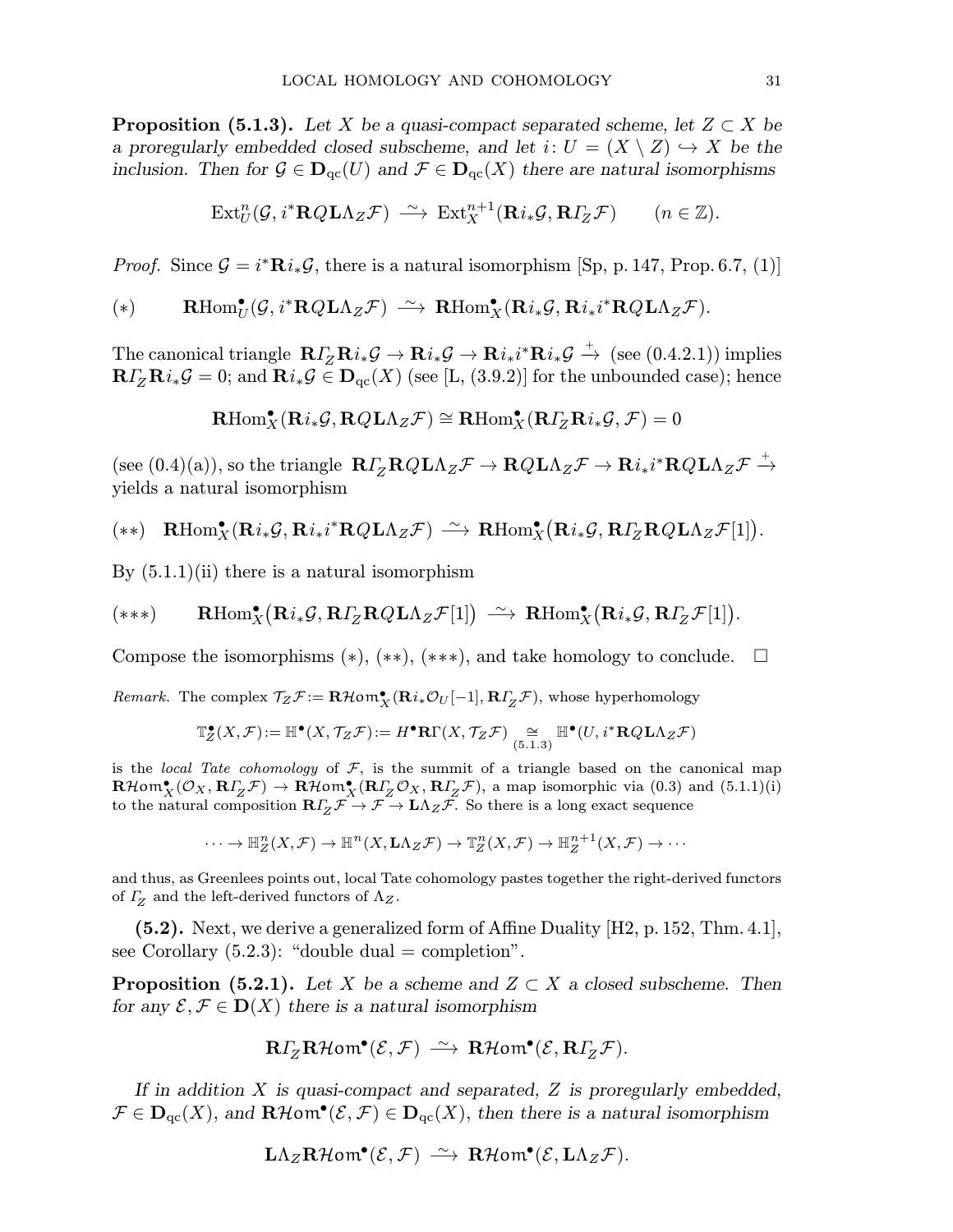*Proof.* Let  $i: (X \setminus Z) \hookrightarrow X$  be the inclusion. Since  $i^*$  has an exact left adjoint (extension by zero), therefore  $i^*$  preserves K-injectivity, and consequently there is a natural isomorphism  $i^*{\bf R}\mathcal{H}$ om $^{\bullet}(\mathcal{E},\mathcal{F}) \longrightarrow {\bf R}\mathcal{H}$ om $^{\bullet}(i^*\mathcal{E},i^*\mathcal{F})$ . The first assertion results then from the commutative diagram, whose rows are triangles (see  $(0.4.2.1)$ ):

$$
\begin{array}{ccc}\n\mathbf{R}\Gamma_Z\mathbf{R}\mathcal{H}\mathsf{om}^{\bullet}(\mathcal{E},\mathcal{F}) & \longrightarrow & \mathbf{R}\mathcal{H}\mathsf{om}^{\bullet}(\mathcal{E},\mathcal{F}) & \longrightarrow & \mathbf{R}i_*i^*\mathbf{R}\mathcal{H}\mathsf{om}^{\bullet}(\mathcal{E},\mathcal{F}) & \longrightarrow \\
& & & \downarrow & & \searrow & \\
\mathbf{R}\mathcal{H}\mathsf{om}^{\bullet}(\mathcal{E},\mathbf{R}\Gamma_Z\mathcal{F}) & \longrightarrow & \mathbf{R}\mathcal{H}\mathsf{om}^{\bullet}(\mathcal{E},\mathcal{F}) & \longrightarrow & \mathbf{R}\mathcal{H}\mathsf{om}^{\bullet}(\mathcal{E},\mathbf{R}i_*i^*\mathcal{F}) & \longrightarrow \\
& & & & \downarrow & \\
& & & & \searrow & \\
& & & & \downarrow & \\
& & & & \downarrow & \\
& & & & \downarrow & \\
& & & & \downarrow & \\
& & & & \downarrow & \\
& & & & \downarrow & \\
& & & & \downarrow & \\
& & & & \downarrow & \\
& & & & \downarrow & \\
& & & & \downarrow & \\
& & & & \downarrow & \\
& & & & \downarrow & \\
& & & & \downarrow & \\
& & & & \downarrow & \\
& & & & \downarrow & \\
& & & & \downarrow & \\
& & & & \downarrow & \\
& & & & \downarrow & \\
& & & & \downarrow & \\
& & & & \downarrow & \\
& & & & \downarrow & \\
& & & & \downarrow & \\
& & & & \downarrow & \\
& & & & \downarrow & \\
& & & & \downarrow & \\
& & & & \downarrow & \\
& & & & \downarrow & \\
& & & & \downarrow & \\
& & & & \downarrow & \\
& & & & \downarrow & \\
& & & & \downarrow & \\
& & & & \downarrow & \\
& & & & \downarrow & \\
& & & & \downarrow & \\
& & & & \downarrow & \\
& & & & \downarrow & \\
& & & & \downarrow & \\
& & & & \downarrow & \\
& & & & \downarrow & \\
& & & & \downarrow & \\
& & & & \downarrow & \\
& & & & \downarrow & \\
& & & & \downarrow & \\
& & & & \downarrow & \\
& & & & \downarrow & \\
& & & & \downarrow & \\
& & & & \downarrow & \\
& & & & \downarrow & \\
& & & & \downarrow & \\
& & & & \downarrow & \\
& & & & \downarrow & \\
& & & & \downarrow & \\
&
$$

The second assertion is given by the sequence of natural isomorphisms

$$
\begin{array}{rcl}\n\mathbf{L}\Lambda_Z\mathbf{R}\mathcal{H}\mathsf{om}^{\bullet}(\mathcal{E},\mathcal{F}) & \xrightarrow[\quad(0.3)]{} & \mathbf{R}\mathcal{H}\mathsf{om}^{\bullet}(\mathbf{R}\Gamma_Z\mathcal{O}_X,\mathbf{R}\mathcal{H}\mathsf{om}^{\bullet}(\mathcal{E},\mathcal{F}))\\
&\xrightarrow[\quad(0.3)]{} & \xrightarrow[\quad(0.3)]{} & \mathbf{R}\mathcal{H}\mathsf{om}^{\bullet}((\mathbf{R}\Gamma_Z\mathcal{O}_X)\underset{(0.3)}{\otimes}\mathcal{E},\mathcal{F}) \quad [\text{Sp, p. 147, 6.6}]\\
&\xrightarrow[\quad(3.1.5)]{} & \mathbf{R}\mathcal{H}\mathsf{om}^{\bullet}(\mathbf{R}\Gamma'_Z\mathcal{E},\mathcal{F}) \xrightarrow[\quad(0.3)]{} & \mathbf{R}\mathcal{H}\mathsf{om}^{\bullet}(\mathcal{E},\mathbf{L}\Lambda_Z\mathcal{F}).\n\end{array}
$$

Suppose further that X is noetherian. Let  $\mathcal{R} \in \mathbf{D}_{\mathrm{qc}}(X)$  have finite injective dimension [H, p. 83, p. 134]. Then for any  $\mathcal{F} \in \mathbf{D}_{c}(X)$  the complex

$$
\mathcal{D}(\mathcal{F})\!:=\mathbf{R}\mathcal{H}\mathsf{om}^{\bullet}(\mathcal{F},\mathcal{R})
$$

is in  ${\bf D}_{\rm qc}(X)$  [H, p. 91, Lemma 3.2 and p.73, Prop. 7.3], whence—by  $(3.2.5)$ —so is the "Z-dual" complex

$$
\mathcal{D}_Z(\mathcal{F})\!:=\mathbf{R} \varGamma_Z \mathcal{D}(\mathcal{F}) \underset{(5.2.1)}{\cong} \mathbf{R}\mathcal{H} \text{om}^{\bullet}(\mathcal{F}, \mathbf{R} \varGamma_Z \mathcal{R}).
$$

For example, if R is a *dualizing complex* [H, p. 258], if  $x \in X$  is a closed point, and  $\mathcal{J}(x)$  is the injective  $\mathcal{O}_X$ -module vanishing except at x, where its stalk is the injective hull of the residue field of the local ring  $\mathcal{O}_{X,x}$ , then by [H, p. 285],

$$
\mathcal{D}_{\{x\}}(\mathcal{F}) = \mathcal{H}om^{\bullet}(\mathcal{F}, \mathcal{J}(x))[-d(x)]
$$

where  $d(x)$  is the integer defined in [H, p. 282].

As in the proof of the second assertion in  $(5.2.1)$ , there is a natural isomorphism

$$
\mathbf{L}\Lambda_Z\mathcal{D}(\mathcal{F})=\mathbf{L}\Lambda_Z\mathbf{R}\mathcal{H}\mathbf{om}^\bullet(\mathcal{F},\mathcal{R})\;\stackrel{\sim}{\longrightarrow}\;\mathbf{R}\mathcal{H}\mathbf{om}^\bullet(\mathbf{R}\varGamma_Z\mathcal{F},\mathcal{R})=\mathcal{D}\mathbf{R}\varGamma_Z(\mathcal{F});
$$

and so if  $\mathcal{F} \in \mathbf{D}_{c}(X)$ , whence  $\mathcal{D}(\mathcal{F}) \in \mathbf{D}_{c}(X)$ , then there is a natural isomorphism

$$
\mathbf{L}\Lambda_Z\mathcal{DD}(\mathcal{F}) \stackrel{\sim}{\longrightarrow} \mathcal{D}\mathbf{R}\Gamma_Z\mathcal{D}(\mathcal{F}) = \mathcal{DD}_Z(\mathcal{F}) \underset{(0.4.2)}{=} \mathcal{D}_Z\mathcal{D}_Z(\mathcal{F}).
$$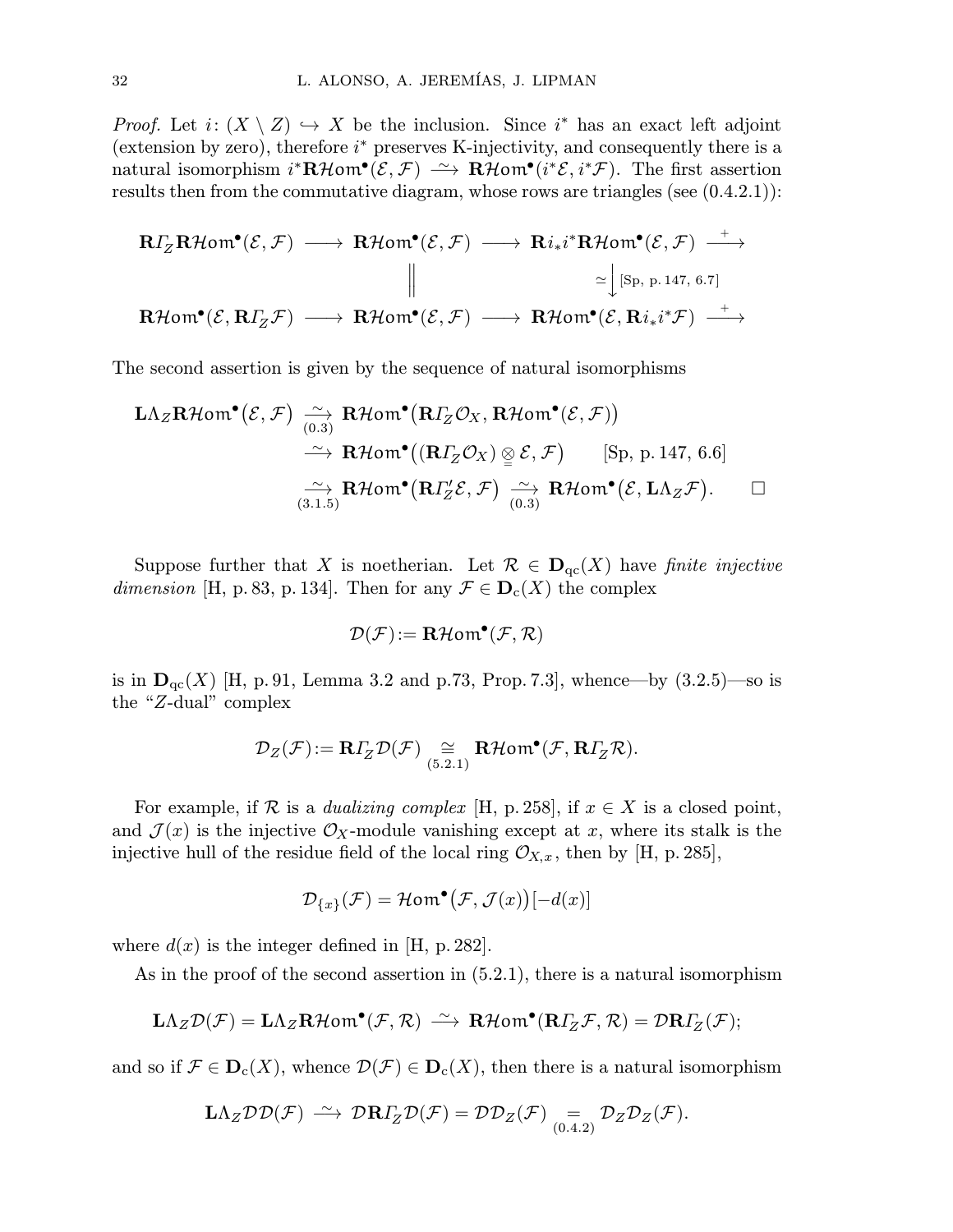Thus:

**Corollary (5.2.2).** Let X be a noetherian separated scheme, let  $Z \subset X$  be closed, and let  $\mathcal{R} \in \mathbf{D}_{c}(X)$  have finite injective dimension. Then for any  $\mathcal{F} \in \mathbf{D}_{c}(X)$  we have, with preceding notation, canonical isomorphisms

$$
\mathcal{D}R\varGamma_Z(\mathcal{F}) \xrightarrow{\sim} \mathbf{L}\Lambda_Z \mathcal{D}(\mathcal{F}),
$$
  

$$
\mathcal{D}_Z \mathcal{D}_Z(\mathcal{F}) \xrightarrow{\sim} \mathbf{L}\Lambda_Z \mathcal{D} \mathcal{D}(\mathcal{F}).
$$

**Corollary** (5.2.3). Let X be a noetherian separated scheme having a dualizing complex R. Let  $Z \subset X$  be closed, and let  $\kappa: X_{Z} \to X$  be the completion map. Then for  $\mathcal{F} \in \mathbf{D}_{c}(X)$ , and with  $\mathcal{D}_{Z}$  as above, the natural map  $\beta \colon \mathcal{F} \to \mathcal{D}_{Z}\mathcal{D}_{Z}\mathcal{F}$ factors via an isomorphism

$$
\kappa_* \kappa^* \mathcal{F} \, \xrightarrow{\sim} \, \mathcal{D}_Z \mathcal{D}_Z \mathcal{F}.
$$

*Proof.* Since R is a dualizing complex, therefore  $\mathcal{R} \in \mathbf{D}_{c}(X)$ , R has finite injective dimension, and the natural map  $\mathcal{F} \to \mathcal{DDF}$  is an isomorphism [H, p. 258]. One checks then that  $\beta$  factors naturally as:

$$
\mathcal{F} \to \kappa^* \kappa_* \mathcal{F} \underset{(0.4.1)}{\sim} \mathbf{L} \Lambda_Z \mathcal{F} \stackrel{\sim}{\longrightarrow} \mathbf{L} \Lambda_Z \mathcal{D} \mathcal{D} \mathcal{F} \underset{(5.2.2)}{\sim} \mathcal{D}_Z \mathcal{D}_Z \mathcal{F}.
$$

(5.3). Here are some applications of Theorem (0.3) involving Grothendieck Duality (abbreviated GD) and basic relations between homology and completion.

Let A be a noetherian local ring, with maximal ideal  $m$ , and let I be an injective hull of the A-module  $A/m$ . Assume that  $Y := \text{Spec}(A)$  has a *dualizing complex*  $\mathcal{R}_Y$ , which we may assume to be *normalized* [H, p. 276]; and let  $f: X \rightarrow Y$  be a proper scheme-map, so that  $\mathcal{R}_X := f^! \mathcal{R}_Y$  is a dualizing complex on X [V, p. 396, Cor. 3]. For any  $\mathcal{F} \in \mathbf{D}_{\mathrm{c}}(X)$ , set

$$
\mathcal{F}' := \mathcal{D}(\mathcal{F}) = \mathbf{R}\mathcal{H}om^{\bullet}(\mathcal{F}, \mathcal{R}_X) \in \mathbf{D}_c(X).
$$

Let Z be a closed subset of  $f^{-1}\{m\}$ , define  $\mathcal{D}_Z(\mathcal{F})$  as in (5.2) to be  $\mathbb{R}\Gamma_Z\mathcal{F}'$ , and let  $\kappa: \widehat{X} \to X$  be the canonical map to X from its formal completion along Z.

Hartshorne's Formal Duality theorem [H3, p. 48, Prop.(5.2)] is a quite special instance of the following composed isomorphism, for  $\mathcal{F} \in \mathbf{D}_{c}(X)$ :<sup>12</sup>

$$
\mathbf{R}\Gamma(\widehat{X},\kappa^*\mathcal{F}) = \mathbf{R}\Gamma(X,\kappa_*\kappa^*\mathcal{F}) \stackrel{\sim}{\longrightarrow} \mathbf{R}\Gamma(X,\mathcal{D}_Z\mathcal{D}_Z\mathcal{F})
$$
(5.2.3)

 $\longrightarrow$ **R**Γ(*X*,  $\mathcal{D}\mathcal{D}_Z\mathcal{F}$ ) (5.2.1), (0.4.2)

$$
\mathop{{\rm \boldsymbol{=}}\nolimits}\mathbf{R}\mathrm{Hom}_X^{\bullet}(\mathbf{R}\varGamma_Z\mathcal{F}',\mathcal{R}_X)
$$

$$
\xrightarrow{\sim} \mathbf{R}\mathrm{Hom}^{\bullet}_{Y}(\mathbf{R}f_{*}\mathbf{R}I_{Z}^{\prime}\mathcal{F}', \mathcal{R}_{Y})
$$
 (GD)

$$
\xrightarrow{\sim} \mathbf{R}\mathrm{Hom}^{\bullet}_{Y}(\mathbf{R}f_{*}\mathbf{R}I_{Z}^{\prime}\mathcal{F}', \mathbf{R}I_{\{m\}}^{\prime}\mathcal{R}_{Y}) \qquad (0.4.2)
$$

$$
\xrightarrow{\sim} \text{Hom}_A(\mathbf{R}\Gamma_Z\mathcal{F}', I) \qquad \qquad [\text{H, p. 285}]
$$

where  $\Gamma$ <sub>Z</sub>(-) :=  $\Gamma$ (X,  $\Gamma$ <sub>Z</sub>(-)). The last isomorphism follows from (0.4.4) because  $\widetilde{I} \cong \mathbf{R} I_{\{m\}}^{\phantom{\dagger}} \mathcal{R}_Y$  [H, p. 285], and  $\mathbf{R} f_* \mathbf{R} I_Z^{\phantom{\dagger}} \mathcal{F}' \cong \widetilde{\mathbf{R} \Gamma_Z \mathcal{F}}'$ .<sup>13</sup>

<sup>&</sup>lt;sup>12</sup>Hartshorne requires Z, but not necessarily X, to be proper over A. Assuming f separated and finite-type, we can reduce that situation to the present one by compactifying  $f$  [Lü].

<sup>&</sup>lt;sup>13</sup>Some technical points here need attention, especially when  $\mathcal F$  is unbounded. First, GD holds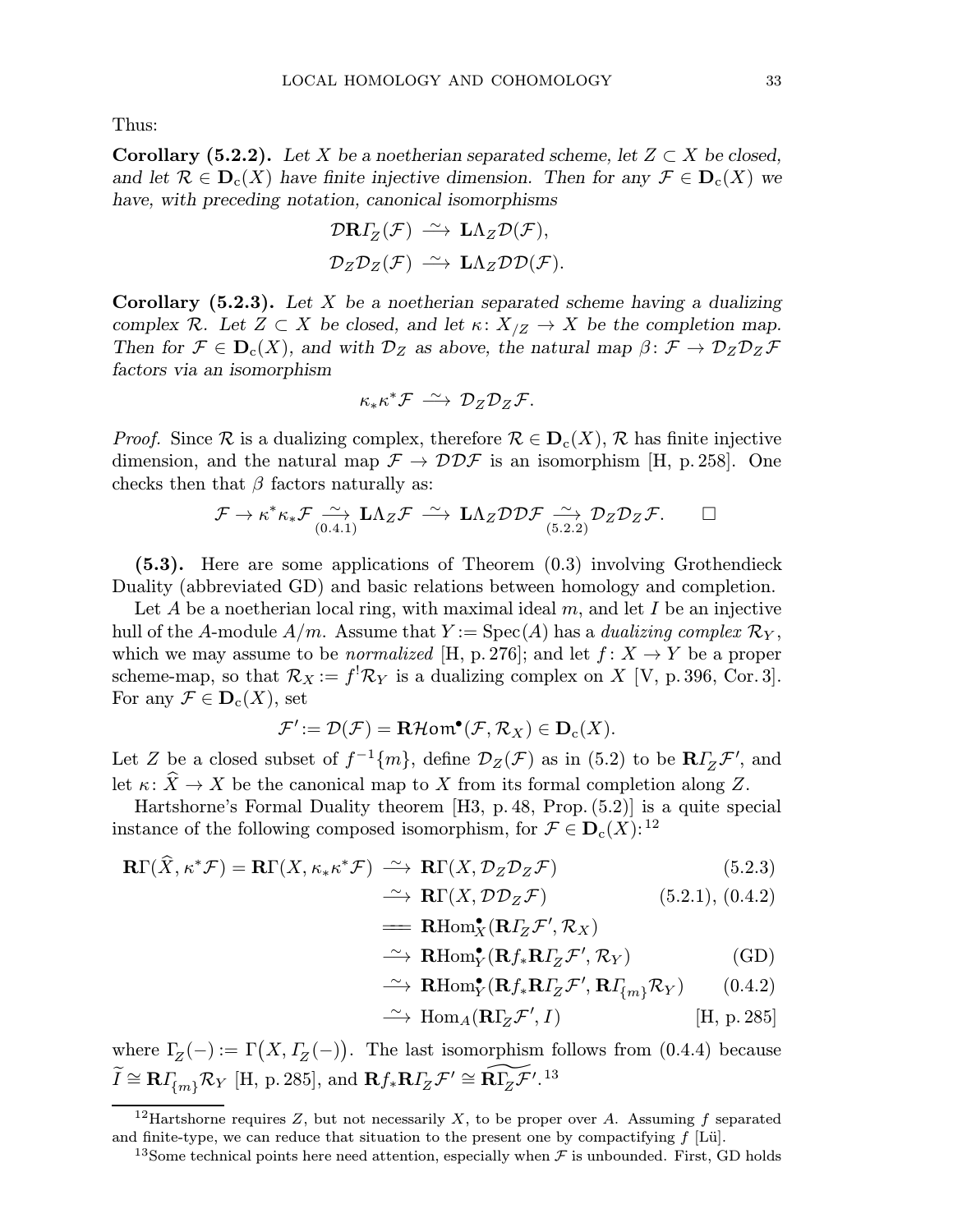Taking homology, we get isomorphisms

(5.3.1) 
$$
H^q(\widehat{X}, \kappa^* \mathcal{F}) \stackrel{\sim}{\longrightarrow} \text{Hom}_A(\text{Ext}_Z^{-q}(\mathcal{F}, \mathcal{R}_X), I) \qquad (\mathcal{F} \in \mathbf{D}_c(X), q \in \mathbb{Z}).
$$

(The functor  $\text{Ext}_Z^{\bullet}$  is reviewed in §5.4 below).

For example, if  $A$  is Gorenstein and  $f$  is a Cohen-Macaulay map of relative dimension n, then  $\mathcal{R}_Y \cong \mathcal{O}_Y$ ,  $\mathcal{R}_X \cong \omega[n]$  for some coherent  $\mathcal{O}_X$ -module  $\omega$  (the *relative dualizing sheaf*), and  $(5.3.1)$  becomes

$$
H^q(\widehat{X},\kappa^* \mathcal{F}) \, \xrightarrow{\sim} \, \text{Hom}_A(\text{Ext}^{n-q}_Z(\mathcal{F},\omega),I).
$$

Assume now that  $Z = f^{-1}{m}$ . For  $\mathcal{F} \in \mathbf{D}_{c}(X)$  the following Lemma (with  $J = m$ , and the preceding composition yield isomorphisms

$$
\mathbf{R}\mathrm{Hom}^\bullet_X(\mathcal{F},\mathcal{R}_X)\otimes_A\hat{A}\cong\mathbf{R}\Gamma(X,\mathcal{F}')\otimes_A\hat{A}\cong\mathbf{R}\Gamma(\widehat{X},\kappa^*\mathcal{F}')\cong\mathrm{Hom}_A(\mathbf{R}\Gamma_{\!Z}\mathcal{F}'',I).
$$

Thus (since  $\mathcal{F}'' = \mathcal{F}$ ) there is a natural isomorphism

$$
\mathbf{R}\mathrm{Hom}_X^{\bullet}(\mathcal{F},\mathcal{R}_X)\otimes_A \hat{A} \ \stackrel{\sim}{\longrightarrow} \ \mathrm{Hom}_A(\mathbf{R}\Gamma_{\!Z}\mathcal{F},I) \qquad \bigl(\mathcal{F}\in \mathbf{D}_{\mathrm{c}}(X)\bigr).
$$

Since  $\mathbf{R}\text{Hom}_X^{\bullet}(\mathcal{F}, \mathcal{R}_X)$  has noetherian homology modules therefore  $\mathbf{R}\Gamma_Z\mathcal{F}$  has artinian homology modules, and Matlis dualization produces a natural isomorphism

(5.3.2) 
$$
\mathbf{R}\Gamma_Z\mathcal{F} \stackrel{\sim}{\longrightarrow} \text{Hom}_A(\mathbf{R}\text{Hom}_X^{\bullet}(\mathcal{F}, \mathcal{R}_X), I) \qquad (\mathcal{F} \in \mathbf{D}_c(X)).
$$

For bounded  $\mathcal F$ , this isomorphism is [L2, p. 188, Theorem], deduced there directly from GD and Local Duality (which is the case  $X = Y$ ,  $f =$  identity map).

**Lemma (5.3.3).** Let A be a noetherian ring, J an A-ideal,  $\hat{A}$  the J-completion,  $f: X \to \text{Spec}(A)$  a finite-type map,  $Z := f^{-1}\text{Spec}(A/J)$ , and  $\kappa: \widehat{X} = X_{/Z} \to X$ the canonical flat map.

(a) If  $\mathcal{E} \in \mathbf{D}_{\mathrm{qc}}(X)$  has proper support (i.e.,  $\mathcal{E}$  is exact outside a subscheme Y of X which is proper over  $Spec(A)$ , then there is a natural isomorphism

$$
\mathbf{R}\Gamma(X,\mathcal{E})\otimes_A\hat{A}\ \stackrel{\sim}{\longrightarrow}\ \mathbf{R}\Gamma(\widehat{X},\kappa^*\mathcal{E}).
$$

(b) Let  $\mathcal{E} \in \mathbf{D}_{\mathcal{C}}(X)$ ,  $\mathcal{F} \in \mathbf{D}_{\mathcal{C}}^{+}(X)$ , and suppose either that  $\mathcal{E} \in \mathbf{D}_{\mathcal{C}}^{-}(X)$  or that F has finite injective dimension. Suppose further that  $\mathbf{R}\mathcal{H}$ om $^{\bullet}_{X}(\mathcal{E},\mathcal{F})$  has proper support. Then there is a natural isomorphism

$$
\mathrm{\mathbf{R}Hom}^{\bullet}_X(\mathcal{E},\mathcal{F})\otimes_A \hat{A} \ \stackrel{\sim}{\longrightarrow} \ \mathrm{\mathbf{R}Hom}^{\bullet}_{\widehat{X}}(\kappa^*\mathcal{E},\kappa^*\mathcal{F})
$$

Hence, by  $(0.3)_{c}$ , if moreover  $\mathcal{F} \in \mathbf{D}_{c}^{+}(X)$  then there is a natural isomorphism

$$
\mathbf{R}\mathrm{Hom}^\bullet_X(\mathcal{E},\mathcal{F}) \otimes_A \hat{A} \ \stackrel{\sim}{\longrightarrow} \ \mathbf{R}\mathrm{Hom}^\bullet_X(\mathbf{R}\varGamma_Z\mathcal{E},\mathcal{F}).
$$

for unbounded F, see [N]. Next, since  $R\Gamma_Z\mathcal{F}' \in \mathbf{D}_{\mathrm{qc}}(X)$  (3.2.5), therefore  $Rf_*R\Gamma_Z\mathcal{F}' \in \mathbf{D}_{\mathrm{qc}}(Y)$ [L, (3.9.2)]; and so by (1.3),  $\mathbf{R} f_* \mathbf{R} \Gamma_Z \mathcal{F}' \cong (\mathbf{R} \Gamma(Y, \mathbf{R} f_* \mathbf{R} \Gamma_Z \mathcal{F}'))^{\sim}$ . Finally, using [Sp, 6.4 and 6.7] and the fact that  $f_*$  and  $\Gamma_Z$  preserve K-flabbiness (see Remark following (3.2.5) above), one checks that  $\mathbf{R}\Gamma(Y,\mathbf{R}f_{*}\mathbf{R}f_{Z} \mathcal{F}') \stackrel{\simeq}{=} \mathbf{R}\Gamma(X,\mathbf{R}f_{Z} \mathcal{F}') \stackrel{\simeq}{=} \mathbf{R}\Gamma(Z^T).$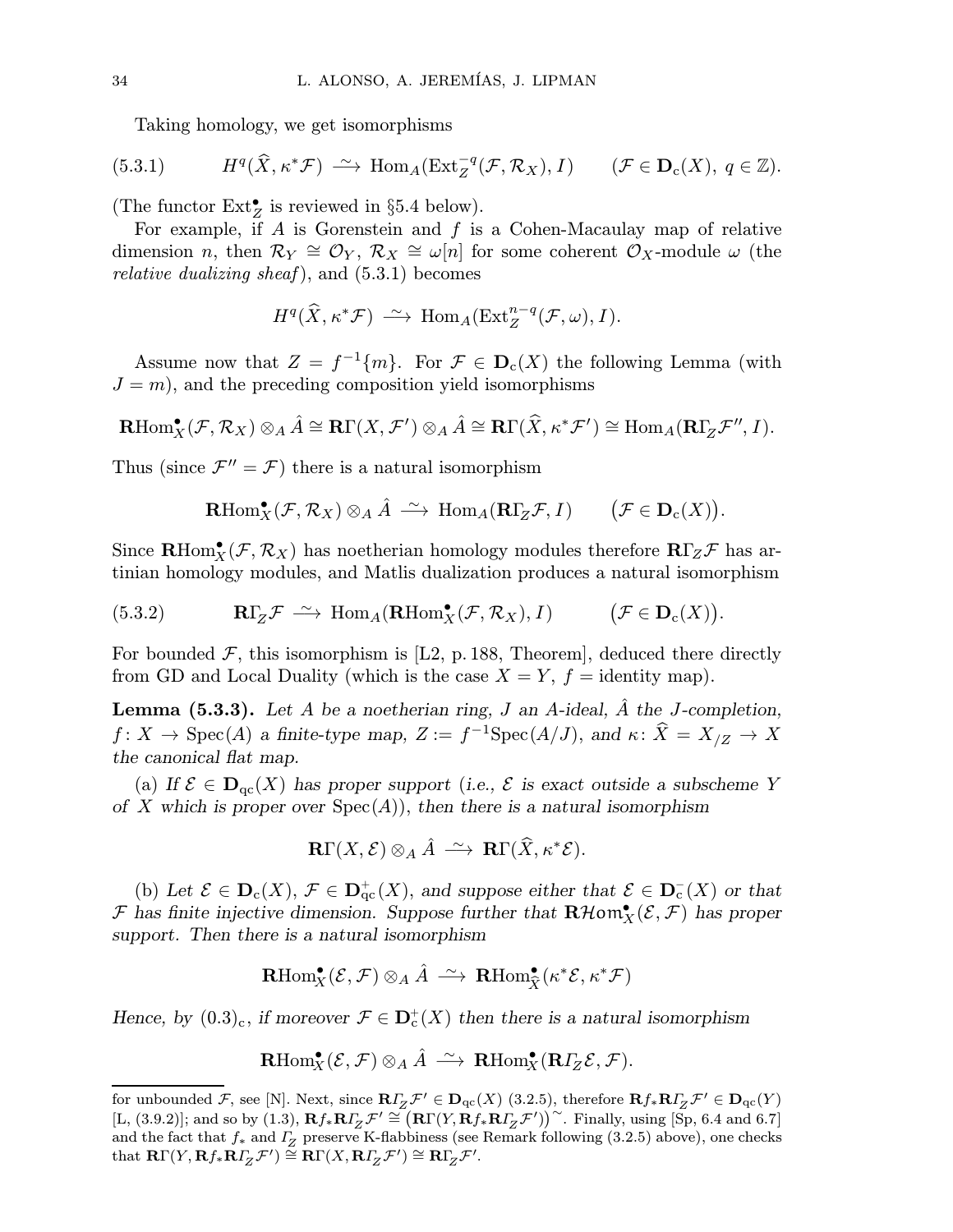*Proof.* (a) For bounded-below  $\mathcal{E}$ , way-out reasoning [H, p. 68, Prop. 7.1] brings us to where  $\mathcal{E} = \mathcal{G}$ , a single quasi-coherent  $\mathcal{O}_X$ -module supported in Y. Since  $\mathcal{G}$  is the lim of its coherent submodules, and since homology on the noetherian spaces  $X$ and  $\hat{X}$  commutes with lim<sub>+</sub>, as does  $\kappa^*$ , we can conclude via [EGA, p. 129, 4.1.10].

There is an integer d such that  $H^{n}(X, \mathcal{G}) = 0$  for all  $n > d$  and all such  $\mathcal{G}$ ; so the same holds for  $H^n(\widehat{X}, \kappa^*\mathcal{G})$ , and hence the method (deriving from [Sp]) used to prove [L, Prop.(3.9.2)] gets us from the bounded to the unbounded case.

(b) By (a), and since  $\mathbf{R}\mathcal{H}\mathbf{om}_{X}^{\bullet}(\mathcal{E},\mathcal{F}) \in \mathbf{D}_{\mathrm{qc}}^{+}(X)$ , [H, p. 92, 3.3], it suffices to show that the natural map  $\kappa^*{\bf R}\mathcal{H}$ om $_{\bf X}^{\bullet}(\mathcal{E},\mathcal{F}) \to {\bf R}\mathcal{H}$ om $_{\widehat{X}}^{\bullet}(\kappa^*\mathcal{E},\kappa^*\mathcal{F})$  is an isomorphism. The question is local, so we can assume X affine and,  $\kappa$  being flat, we can use [H, p. 68, Prop. 7.1 to reduce to the trivial case  $\mathcal{E} = \mathcal{O}_X^n$ .  $\Box$ 

(5.4). The exact sequence (0.4.3) is a special case of the last sequence in the following Proposition  $(5.4.1)$  (which also generalizes the last assertion in  $(5.3.3)(b)$ ).

When W is a locally closed subset of a ringed space X, and  $\mathcal{E}, \mathcal{F} \in D(X)$ , then following  $\left[Gr, Expose~VI\right]$  one sets

$$
\text{Ext}^n_W(\mathcal{E}, \mathcal{F}) := H^n\big(\mathbf{R}\Gamma_W\mathbf{R}\mathcal{H}\mathbf{om}^\bullet_X(\mathcal{E}, \mathcal{F})\big) = H^n\big(\mathbf{R}\big(\Gamma_W\mathcal{H}\mathbf{om}_X\big)(\mathcal{E}, \mathcal{F})\big) \quad (n \in \mathbb{Z})
$$

where  $\Gamma_W(-) := \Gamma(X, \Gamma_W(-))$  is the functor of global sections supported in W, and the second equality is justified by [Sp, p.146, 6.1(iii) and 6.4] (which uses the preparatory results 4.5, 5.6, 5.12, and 5.22). It also holds, via (5.2.1), that

$$
\text{Ext}^n_W(\mathcal{E}, \mathcal{F}) = H^n(\mathbf{R}\text{Hom}^\bullet_X(\mathcal{E}, \mathbf{R}\varGamma_W\mathcal{F})).
$$

With  $U := X \setminus W$  there is a canonical triangle (cf. (0.4.2.1))

$$
\mathbf{R}\Gamma_{\!W}\mathbf{R}\mathcal{H}\mathsf{om}^\bullet_X(\mathcal{E},\mathcal{F}) \rightarrow \mathbf{R}\Gamma_X\mathbf{R}\mathcal{H}\mathsf{om}^\bullet_X(\mathcal{E},\mathcal{F}) \rightarrow \mathbf{R}\Gamma_{\!U}\mathbf{R}\mathcal{H}\mathsf{om}^\bullet_X(\mathcal{E},\mathcal{F}) \stackrel{+}{\rightarrow}
$$

whence a long exact cohomology sequence

$$
\cdots \to \text{Ext}^n_W(\mathcal{E}, \mathcal{F}) \to \text{Ext}^n_X(\mathcal{E}, \mathcal{F}) \to \text{Ext}^n_U(\mathcal{E}, \mathcal{F}) \to \text{Ext}^{n+1}_W(\mathcal{E}, \mathcal{F}) \to \cdots
$$

**Proposition (5.4.1).** Let X be a noetherian separated scheme, let  $Z \subset X$  be a closed subscheme, and let  $\kappa \colon \widehat{X} = X_{/Z} \to X$  be the canonical map. Let  $\mathcal{E} \in D(X)$ and  $\mathcal{F} \in \mathbf{D}_{c}(X)$ . Let  $W \subset X$  be closed, so that  $W \cap Z$  is closed in  $\widehat{X}$ . Then there are natural isomorphisms

$$
\text{Ext}^n_{W \cap Z}(\kappa^* \mathcal{E}, \kappa^* \mathcal{F}) \xrightarrow{\sim} \text{Ext}^n_X(\mathbf{R} I'_Z \mathcal{E}, \mathbf{R} I'_{W \cap Z} \mathcal{F}) \qquad (n \in \mathbb{Z}),
$$

and so with  $U := X \setminus W$  and  $\widehat{U} := U_{Z \cap U}$  there is a long exact sequence

$$
\cdots \to \text{Ext}^n_X(\mathbf{R} \Gamma'_Z \mathcal{E}, \mathbf{R} \Gamma'_{W\cap Z} \mathcal{F}) \to \text{Ext}^n_{\widehat{X}}(\kappa^* \mathcal{E}, \kappa^* \mathcal{F}) \to \text{Ext}^n_{\widehat{U}}(\kappa^* \mathcal{E}, \kappa^* \mathcal{F}) \to \cdots
$$

Hence under the assumptions of Lemma  $(5.3.3)(b)$  there is an exact sequence

$$
\cdots \to \text{Ext}^n_X(\mathbf{R} \Gamma'_Z \mathcal{E}, \mathbf{R} \Gamma'_{W \cap Z} \mathcal{F}) \to \text{Ext}^n_X(\mathcal{E}, \mathcal{F}) \otimes_A \hat{A} \to \text{Ext}^n_{\widehat{U}}(\kappa^* \mathcal{E}, \kappa^* \mathcal{F}) \to \cdots
$$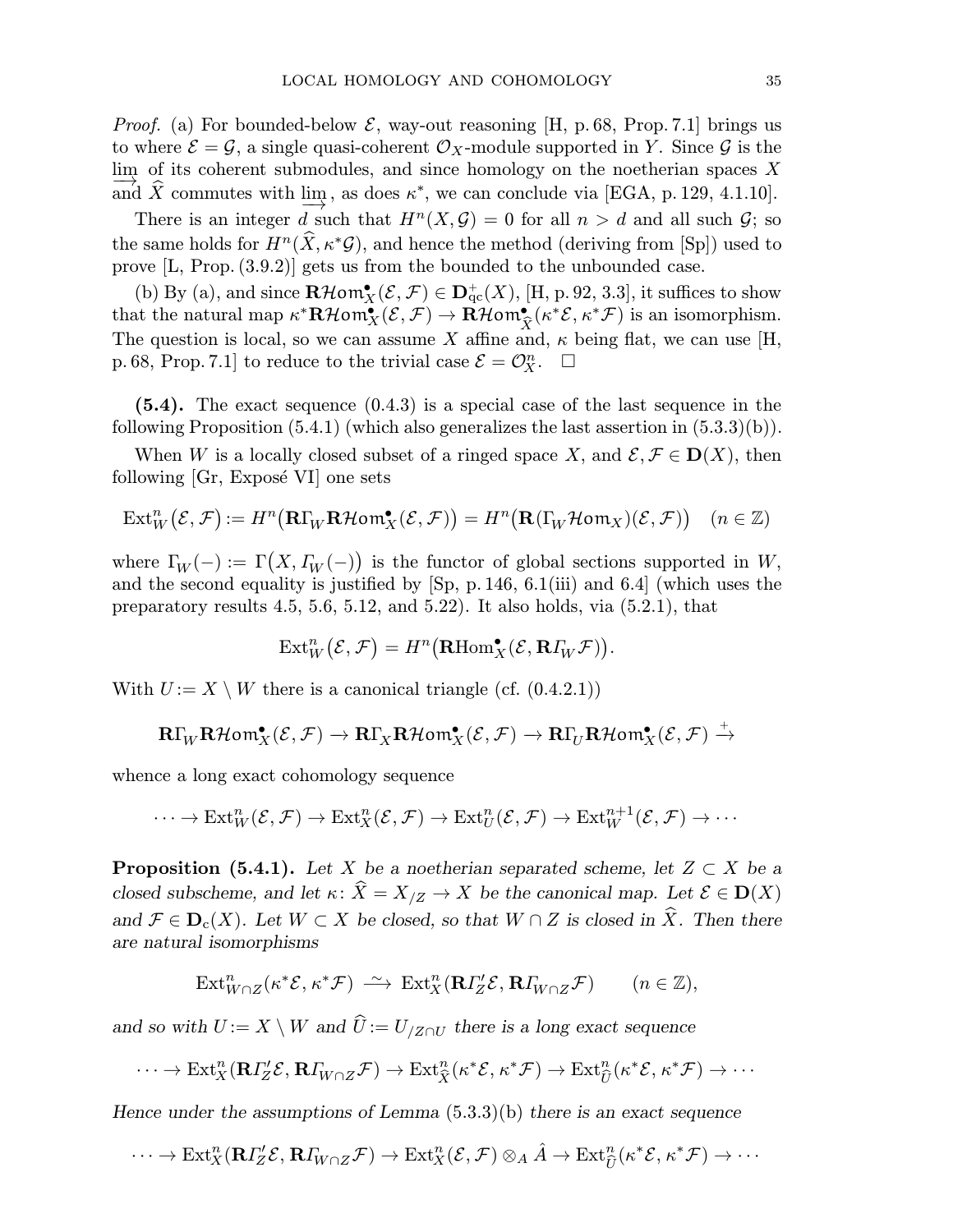Proof. There are natural isomorphisms

$$
\begin{aligned}\n\kappa_* \mathbf{R} I_{W\cap Z} \mathbf{R}\mathcal{H} \text{om}^\bullet_{\widehat{X}}(\kappa^* \mathcal{E}, \kappa^* \mathcal{F}) &\xrightarrow{\sim} \mathbf{R} I_W \kappa_* \mathbf{R}\mathcal{H} \text{om}^\bullet_{\widehat{X}}(\kappa^* \mathcal{E}, \kappa^* \mathcal{F}) \\
&\xrightarrow{\sim} \mathbf{R} I_W \mathbf{R}\mathcal{H} \text{om}^\bullet_{X}(\mathbf{R} I_Z' \mathcal{E}, \mathcal{F}) \\
&\xrightarrow{\sim} \mathbf{R}\mathcal{H} \text{om}^\bullet_{X}(\mathbf{R} I_Z' \mathcal{E}, \mathbf{R} I_W \mathcal{F}) \\
&\xrightarrow{\sim} \mathbf{R}\mathcal{H} \text{om}^\bullet_{X}(\mathbf{R} I_Z' \mathcal{E}, \mathbf{R} I_{W\cap Z} \mathcal{F}).\n\end{aligned}
$$

The first isomorphism results from the equality  $\kappa_* \Gamma_{W\cap Z} = \Gamma_W \kappa_*$ , since  $\kappa_*$  preserves K-flabbiness [Sp, p. 142, 5.15(b) and p. 146, 6.4]. The second comes from  $(0.3)_{c}$ . The third comes from  $(5.2.1)$ . The last comes from  $(0.4.2)$  and  $(3.2.5)(ii)$ .

To conclude, apply the functor  $\mathbf{R}\Gamma_X$  and take homology.  $\Box$ 

## **REFERENCES**

- [BN] M. Bökstedt and A. Neeman, *Homotopy limits in triangulated categories*, Composition Math. 86 (1993), 209–234.
- [GI] J. P. C. Greenlees, Tate cohomology in commutative algebra, J. Pure and Applied Algebra 94 (1994), 59–83.
- [GM] J. P. C. Greenlees and J. P. May, *Derived functors of I-adic completion and local homology*, J. Algebra 149 (1992), 438–453.
- [Go] R. Godement, *Théorie des faisceaux*, Act. Sci. et Industrielles no. 1252, Hermann, Paris, 1964.
- [Gr] A. Grothendieck, Cohomologie locale des faisceaux cohérents et théoremes de Lefschetz locaux et globaux (SGA 2), North-Holland, Amsterdam, 1962.
- [EGA] A. Grothendieck and J. Dieudonné, Éléments de Géométrie Algébrique III, Publications Math. IHES, 11 (1961).
- [GrD] , El´ ´ ements de G´eom´etrie Alg´ebrique I, Springer Verlag, New York, 1971.
- [H] R. Hartshorne, Residues and Duality, Lecture Notes in Math., no. 20, Springer-Verlag, New York, 1966.
- $[H2] \quad \underline{\hspace{1cm}}$ , Affine duality and cofiniteness, Inventiones Math. 9 (1970), 145–164.
- [H3]  $\_\_\_\_\_\_$ , On the de Rham cohomology of algebraic varieties, Publications Math. IHES 45 (1976), 5–99.
- [HK] R. Hübl and E. Kunz, *Integration of differential forms on schemes*, J. reine angew. Math. 410 (1990), 53–83.
- [HS] R. Hübl and P. Sastry, Regular differential forms and relative duality, American J. Math. 115 (1993), 749–787.
- [I] L. Illusie, *Existence de Résolutions Globales*, Théorie des Intersections et Théorème de Riemann-Roch (SGA 6), Lecture Notes in Math., no. 225, Springer-Verlag, New York, 1971, pp. 160–221.
- [Ke] G. R. Kempf, Some elementary proofs of basic theorems in the cohomology of quasicoherent Sheaves, Rocky Mountain J. Math 10 (1980), 637-645.
- [Ki] R. Kiehl, Ein "Descente"-Lemma und Grothendiecks Projektionssatz für nichtnoethersche Schemata, Math. Annalen 198 (1972), 287–316.
- [L] J. Lipman, Notes on Derived Categories and Derived Functors, preprint.
- [L2]  $\_\_\_\_\_\_\_\_\_\.\$  Desingularization of two-dimensional schemes, Annals of Math. 107 (1978), 151–207.
- [L3]  $\_\_\_\_\_\_$  Dualizing sheaves, Differentials, and Residues on Algebraic Varieties, Astérisque, vol. 117, Soc. Math. de France, 1984.
- [Lü] W. Lütkebohmert, On compactification of schemes, Manuscripta Math. 80 (1993), 95–111.
- [M] E. Matlis, *The Koszul complex and duality*, Communications in Algebra 1 (1974), 87–144.
- [M2]  $\_\_\_\_\_\_\_\$  The higher properties of R-sequences, J. Algebra 50 (1978 pages 77–112).
- [Me] Z. Mebkhout, Le théorème de positivité de l'irregularité pour les  $\mathcal{D}_X$ -modules, The Grothendieck Festschrift, Volume III, Birkhäuser, Boston, 1990, pp. 83-132.